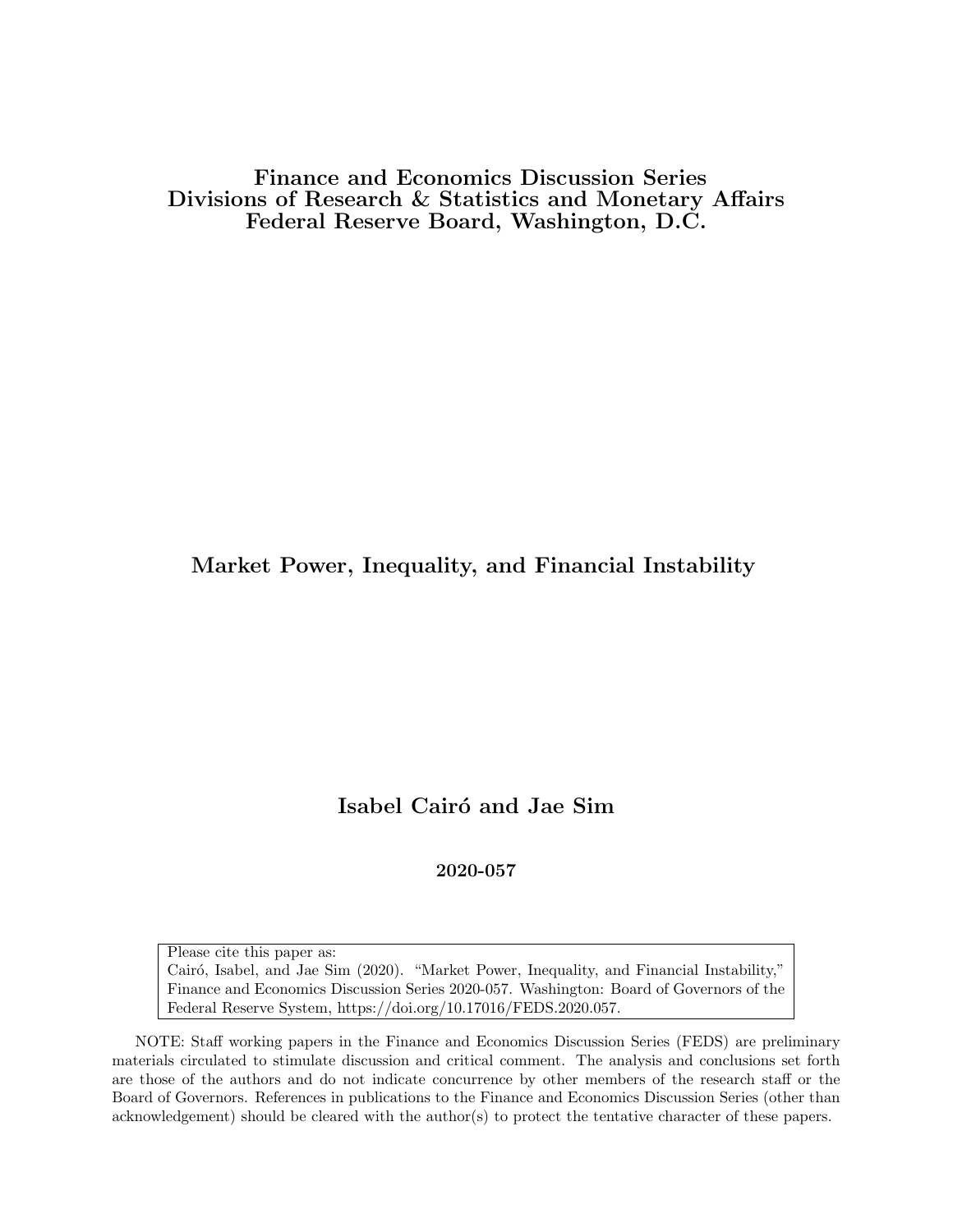# <span id="page-1-0"></span>Market Power, Inequality, and Financial Instability<sup>∗</sup>

Isabel Cairó<sup>†</sup> Jae Sim<sup>‡</sup>

July 2020

#### Abstract

Over the last four decades, the U.S. economy has experienced a few secular trends, each of which may be considered undesirable in some aspects: declining labor share; rising profit share; rising income and wealth inequalities; and rising household sector leverage, and associated financial instability. We develop a real business cycle model and show that the rise of market power of the firms in both product and labor markets over the last four decades can generate all of these secular trends. We derive macroprudential policy implications for financial stability.

JEL CLASSIFICATION: E21, E25, G01

KEYWORDS: market power, factor shares, income inequality, financial instability

<sup>∗</sup>The analysis and conclusions set forth are those of the authors and do not indicate concurrence by other members of the research staff or the Board of Governors. We thank participants at various conferences and seminars for valuable comments and suggestions.

<sup>†</sup>Board of Governors of the Federal Reserve System. Email: [isabel.cairo@frb.gov](mailto:Jae_Sim)

<sup>‡</sup>Board of Governors of the Federal Reserve System. Email: [jae.w.sim@frb.gov](mailto:Jae_Sim)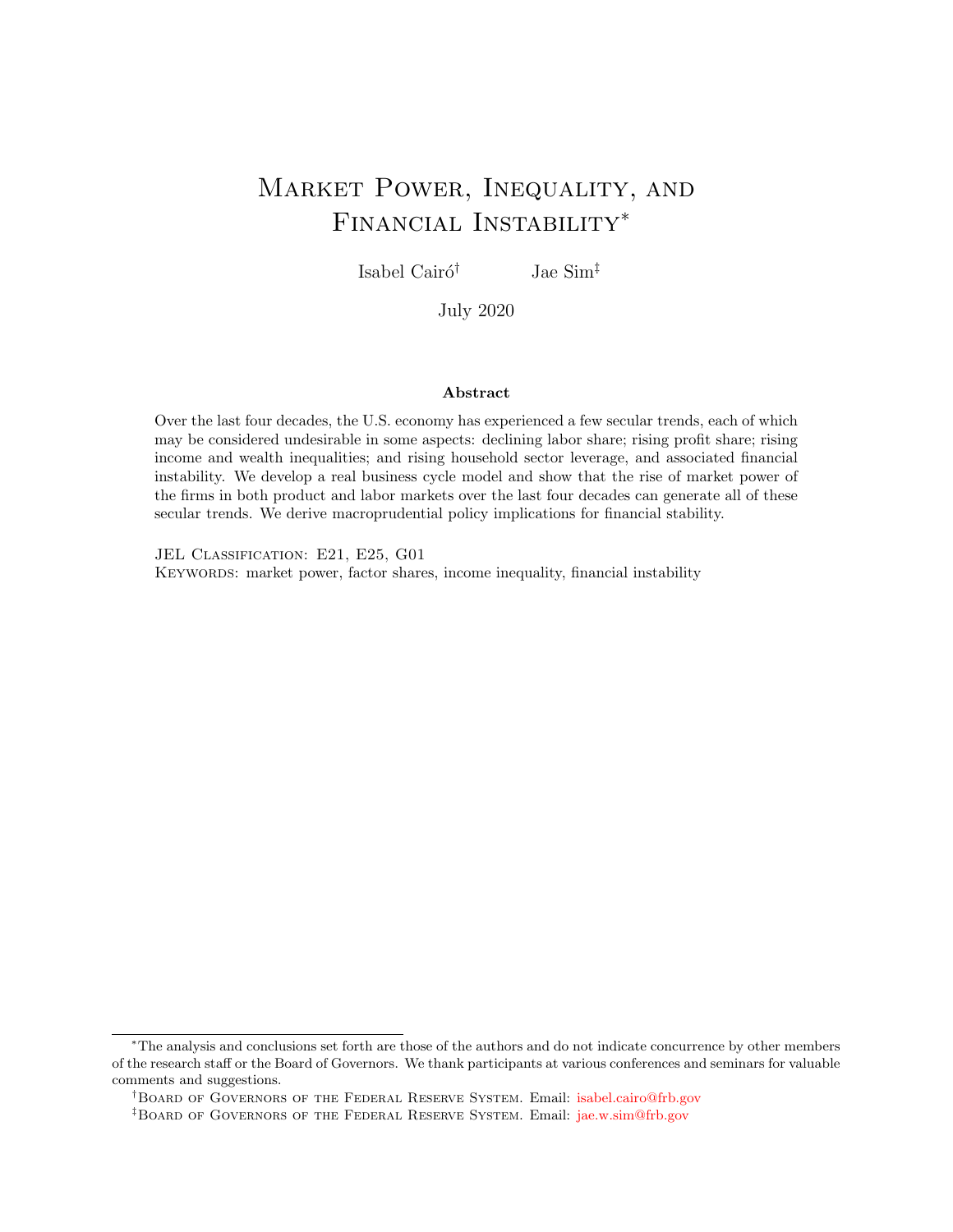"The long-run changes in the relative share of wages . . . are determined by long-run trends in the degree of monopoly . . . The degree of monopoly has a general tendency to increase in the long run and thus to depress the relative share of wages in income  $\ldots$  although this tendency is much stronger in some periods than in others." [\(Kalecki](#page-33-0) [\(1971\)](#page-33-0), p. 65)

### 1 Introduction

A few secular trends have emerged in the U.S. economy over the last four decades. Each of these secular trends may not be consistent with the implications of the neoclassical balanced growth with stable parameters, and can be considered undesirable for macroeconomic stability. First, real wage growth has stagnated behind productivity growth over the last four decades and, as a result, the labor income share has steadily declined.<sup>[1](#page-1-0)</sup> If the real wage growth is the best measure of improvement in living standards, the decline of labor share can be considered an undesirable trend for the welfare of the majority of households.

Second, the before-tax profit share of U.S. corporations has shown a dramatic increase in the last few decades. If the rise of the profit share is due to a growing concentration of U.S. industries and the rise of prices over production costs, it can also be considered detrimental to the welfare of consumers. The profit share is negatively correlated with labor share, and the degree of correlation is strong: -0.91 over the 1980–2018 period. This correlation suggests that the rise of the profit share and the fall of the labor share may have been driven by a common cause.<sup>[2](#page-1-0)</sup>

Third, income inequality has been exacerbated over the last four decades. In particular, the income share of the top 5 percent households has been steadily rising from 21 percent in early 1980s to more than 34 percent on the eve of the Global Financial Crisis (GFC) in 2008. The rise in income inequality over the last decades may be closely related with the first two trends. To the extent that the major income source of wealthy households is the profits of the firms and the major income source of the working class is labor income, the first two trends explain the trend in income inequality. This suggests that income inequality, too, may have been driven by the same factor behind the decline of the labor share and the rise of the profit share.

Fourth, wealth inequality has also been exacerbated during the last four decades. According to the Survey of Consumer Finances, the net worth of the top 5 percent households has increased about 186 percent between 1983 and 2016. The rise in wealth inequality is not simply the result of rising income inequality–though related, since a bulk of the rise is due to capital gains. If most of capital gains are related to increased stock market value, the surge in wealth inequality may have

<sup>&</sup>lt;sup>1</sup>The decline is particularly strong when the share is measured using median labor income (i.e., roughly twice as large as the decline in the average labor income share).

<sup>&</sup>lt;sup>2</sup>In the case of a constant-returns-to-scale (CRS) technology, the real marginal cost  $\mu$  is given by  $\mu = (wn + rk)/y \leq$ 1. If the market structure is not competitive, the real marginal cost is strictly less than one, and its inverse is equal to the gross markup. Hence the sum of the labor share  $(wn/y)$  and the capital share  $(rk/y)$  always move in the opposite direction of the profit share and their correlation is equal to -1. However, the labor share or the capital share alone does not necessarily move in the opposite direction of the profit share.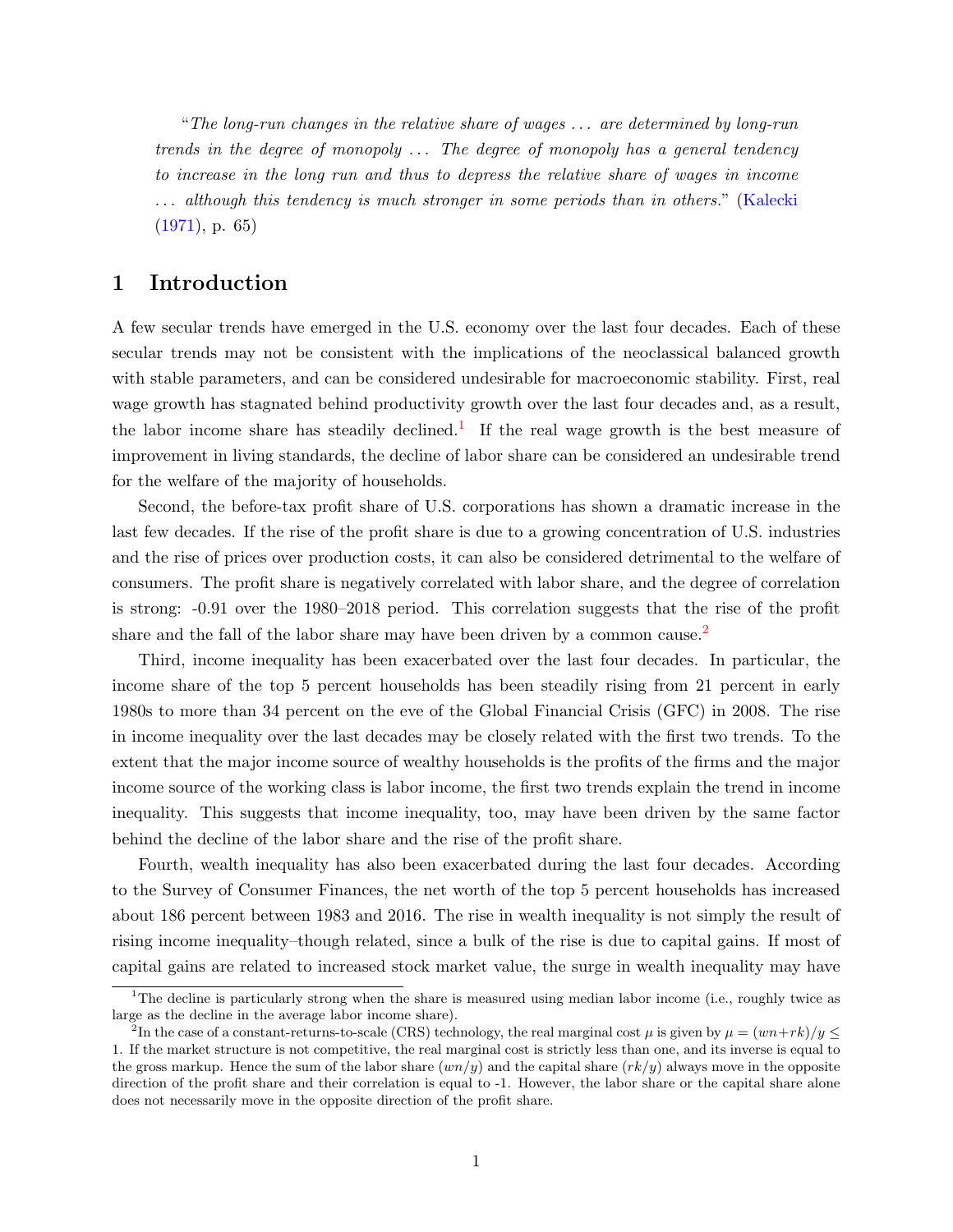been driven by the same cause that explains the aforementioned three secular trends.

Fifth, the rise of income inequality has happened concurrently with the rise of household sector leverage ratio. The household sector credit-to-GDP ratio was 45 percent at the beginning of 1980s. Since then, the ratio steadily increased and reached almost 100 percent on the eve of GFC. This suggests that a growing share of national income has been allocated to income groups with low marginal propensities to consume (MPC). If there is a negative correlation between income level and MPC, as shown by [Dynan et al.](#page-32-0) [\(2004\)](#page-32-0) and [Jappelli and Pistaferri](#page-33-1) [\(2014\)](#page-33-1), even this secular trend may have the same cause that generates the rising income inequality.

Finally, the rising household sector leverage has been coupled with rising financial instability in the sense of [Schularick and Taylor](#page-34-0) [\(2012\)](#page-34-0). The probability of financial crisis in the United States, computed using the estimates of the multi-country logit model of financial crisis by [Schularick and](#page-34-0) [Taylor](#page-34-0) [\(2012\)](#page-34-0), has steadily risen from 2.1 percent in 1980 to a level close to 3.5 percent on the eve of GFC.[3](#page-1-0) The secular rise of financial instability is clearly linked to credit expansion over the last few decades.

The fact that the six secular trends have realized over a time period in which the investmentto-output ratio has steadily declined suggests that the rise of market power of the firms may have been the driving force of the six secular trends. To understand this point, it is useful to remind a factor efficiency condition from a real business cycle (RBC) model with monopolistic competition and CRS Cobb-Douglas technology (as the one developed in this paper):  $r = \mu \alpha(y/k)$ , where r is the real rental rate of capital,  $\mu$  is the real marginal cost and the inverse of the gross markup of monopolistic competitors,  $\alpha$  is the production share of capital, and  $y/k$  is the output-to-capital ratio. If r is stable, a declining investment-to-output ratio–and hence, a rising output-to-capital ratio–is consistent with falling real marginal cost, and thus a rise of profits. If, instead, r has been declining over time, the required drop in real marginal cost must have been even larger.

In this paper, we quantitatively investigate the role of rising firms' market power in both product and labor markets in explaining the six secular trends. In so doing, we are inspired by [Kalecki](#page-33-0) [\(1971\)](#page-33-0), who, in contrast with [Kaldor](#page-33-2) [\(1957\)](#page-33-2), predicted that the market power of the firms would increase over time and consequently, labor share would fall in the long-run. In particular, we develop an RBC model in which two classes of agents interact in a Kaleckian setting. The first type of agents, named agents K, whose population share is calibrated at 5 percent, own monopolistically competitive firms and accumulate real (capital) and financial assets (bonds). The second type of agents, named agents W, whose population share is calibrated at 95 percent, work for labor earnings and do not participate in capital market, but issue private bonds for consumption smoothing. The two types of agents interact in two markets. In the labor market, they bargain over the wage. In

<sup>&</sup>lt;sup>3</sup>[Schularick and Taylor](#page-34-0) [\(2012\)](#page-34-0) define financial crises as "events during which a country's banking sector experiences bank runs, sharp increases in default rates accompanied by large losses of capital that result in public intervention, bankruptcy, or forced merger of financial institutions." The concept of financial crises in our theoretical model is consistent with this definition in the sense that the model endogenously generates occasional events that involve "sharp increases in default rates."In our model, when defaulting is optimal for one borrower, it is optimal for all borrowers in the model. Thus, a financial crisis is an event that involves partial defaults of all borrowers, which can be thought of as a systemic crisis event in line with the definition given by [Schularick and Taylor](#page-34-0) [\(2012\)](#page-34-0).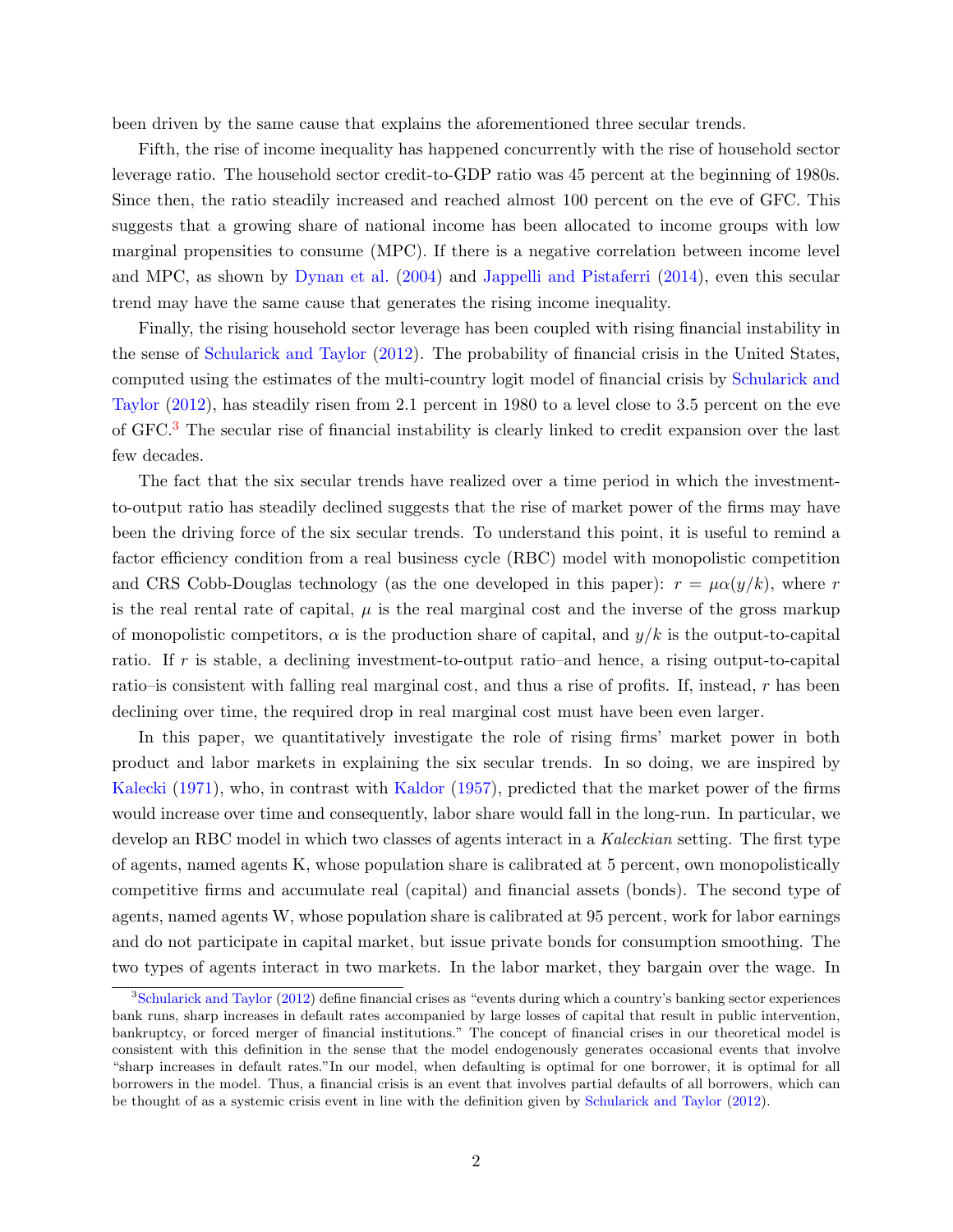the credit market, agents K play the role of creditors and agents W the role of borrowers.

We assign so-called spirit-of-capitalism preferences to agent K such that they earn direct utility from holding financial wealth, which is assumed to represent the social status [\(Bakshi and Chen,](#page-31-0) [1996\)](#page-31-0). We show that such preferences are key in creating a direct link between income inequality and credit accumulation, as they control the marginal propensity to save (MPS) out of permanent income shocks. To that end, we endogeneize the production and income distribution of the endogenous financial crisis model of [Kumhof et al.](#page-33-3) [\(2015\)](#page-33-3). In doing so, we can study how changes in labor and profit shares due to rising firms' market power are linked to income inequality, credit expansion, and financial instability (summarized by the probability of an endogenous financial crisis event).

We posit that the market power of the firms owned by agent K in both product market and labor market (in the form of bargaining power) steadily increases over time for three decades (1980– 2010) and study the transitional dynamics of the model economy. On the one hand, we calibrate the range of the elasticity of substitution for monopolistically competitive firms to match the rise of markup over this period reported by [Hall](#page-33-4) [\(2018\)](#page-33-4) and [De Loecker et al.](#page-33-5) [\(2019\)](#page-33-5). On the other hand, we calibrate the range of firms' bargaining power in wage setting to match the change in the unemployment rate over the 30-year period. We then ask if such institutional changes could generate the six secular trends we point out, and the answer is yes. The model generates the following quantitative results, which are broadly in line with the data over 1980–2010 period (in parenthesis):

- R1. Decline of labor share: 13 ppts (7 ppts)
- R2. Rise of profit share: 15 ppts (13 ppts)
- R3. Rise of income share of top 5% in income distribution: 16 ppts (13 ppts)
- **R4.** Cumulative growth of wealth of top 5% in wealth distribution:  $104\%$  (186%)
- R5. Rise of credit-to-GDP ratio: 31 ppts (40 ppts)
- **R6.** Rise of the probability of financial crisis:  $0.8$  ppts  $(1.3 \text{ ppts})^4$  $(1.3 \text{ ppts})^4$

We run several validity checks against our modeling choices. First, we have made an assumption that wealthy households earn direct utility only from holding financial wealth, but not from accumulating physical capital. We test the validity of our modeling choice by showing the counterfactual implications of an alternative hypothesis: wealthy households in the model earn direct utility not only from holding financial assets, but also from holding real assets such as capital stock, which

<sup>4</sup>See the previous footnote regarding the definition of financial crises according to [Schularick and Taylor](#page-34-0) [\(2012\)](#page-34-0). We simulate our model and apply the same empirical model used by [Schularick and Taylor](#page-34-0) [\(2012\)](#page-34-0) to our simulated data to estimate the model's "empirical" probability of financial crises. Note that [Schularick and Taylor](#page-34-0) [\(2012\)](#page-34-0)'s estimate of financial crises rose to 5 percent on the eve of the GFC. However, their trend estimate rose to only 3.5 percent. The number in the parenthesis in the main text is the increase in the (linear) trend probability of financial crises. Appendix [A](#page-35-0) provides a description of all data series used in the paper.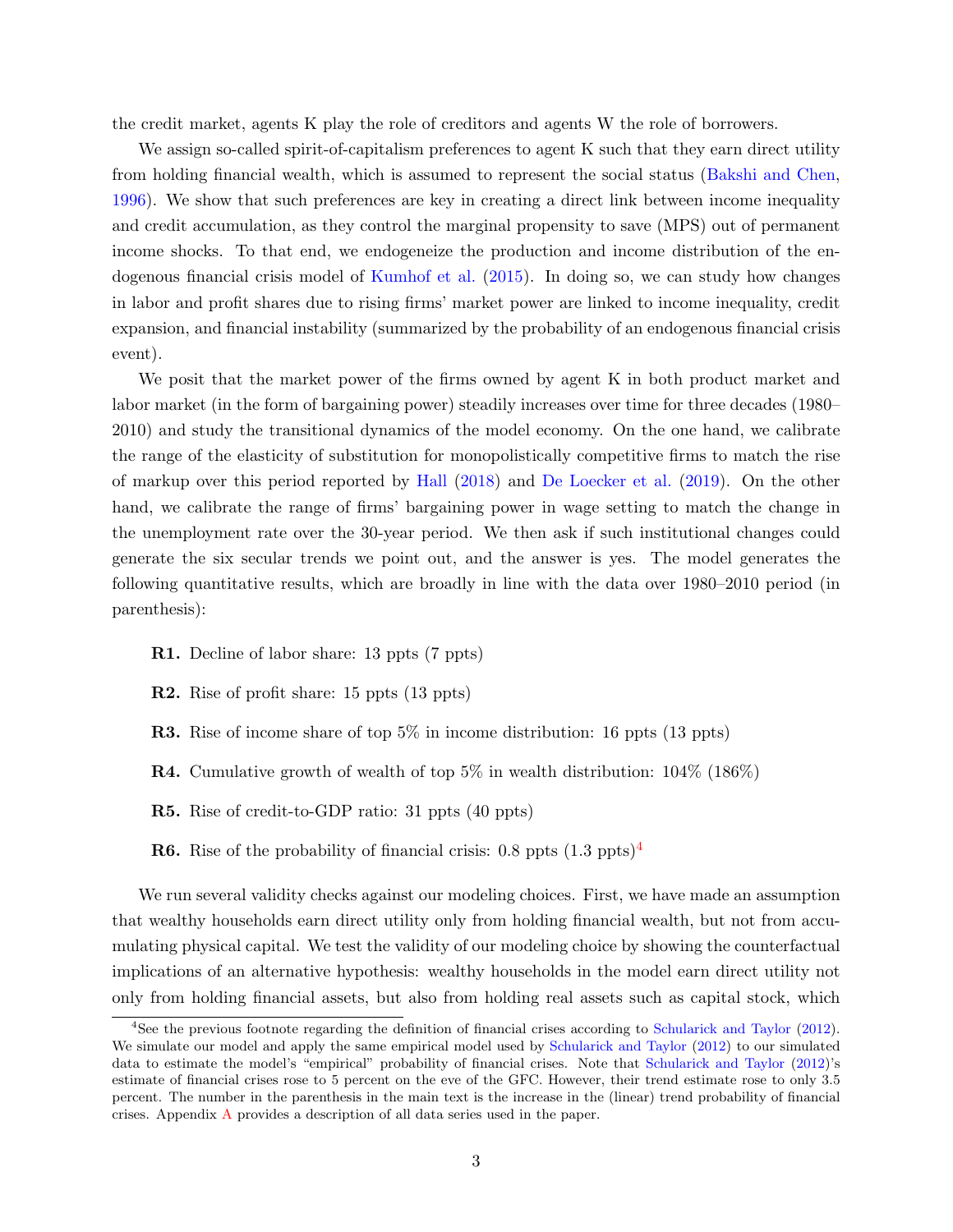we call capital-in the utility model. The capital-in-the-utility model delivers a few counterfactual implications for various aspects of the economy. Since the investor earns strictly positive marginal utility from holding capital, capital accumulation is enhanced far beyond the level in the baseline, increasing the marginal productivity of labor, raising labor demand and lowering the unemployment rate 10 percentage points in 30 years, which is clearly counterfactual. Furthermore, the investment to output ratio increases 18 percent over this period, which contrasts with the 18 percent decline both in the data and in our baseline model. Finally, the greater incentive to accumulate physical capital generates far greater income for wealthy households, creating the rise of credit-to-GDP ratio that greately overshoots the level observed in the data.

Second, we consider borrowers' motive to increase debt. In our baseline model, credit accumulation is driven by the spirit-of-capitalism preferences. Another popular narrative behind the rise of credit accumulation is the "keeping-up-with-the-Joneses" preferences for borrowers. This narrative argues that it was the borrowers' desire to catch up with the lifestyle of the wealthy households, even when their income stagnated, that explains the rise of the household sector leverage ratio.<sup>[5](#page-1-0)</sup> To test this narrative, we modify the preferences of agent W such that the reference point in their external habit is agent K's consumption level, which is larger than agent W's consumption level by construction, as agents W are the poorest agents in the model. We find that if keeping-up-withthe-Joneses preferences were the main driver of the credit expansion, credit-to-GDP ratio rises 50 percentage points in 30 years, a substantially higher increase than the one observed in the baseline and also larger than in the data. However, such overshooting helps match the rise in the probability of financial crises. For this reason, we cannot preclude the possibility that the demand factor known as "keeping-up-with-the-Joneses" is one of the factors behind the rises of household leverage and financial instability.

Third, we introduce nominal rigidities and non-zero trend inflation into the model to study whether the disinflation process observed during the 1980s and 1990s had any independent contribution to the secular trends on the labor/capital/profit shares, income inequality, and financial instability. We consider two types of staggered pricing models, one in which the duration of price contract is exogenously fixed and the other in which firms can optimally readjust the contract duration in response to changes in trend inflation. We find that the additional contribution of monetary policy to the secular trends is not materially important in both types of models.

We finish our analysis by deriving some macroprudential policy implications. To this end, we introduce a redistribution policy to our baseline model that consists of a dividend income tax for agent K and social security spending for agent W. This taxation is non-distortionary in our economy, as the tax rate does not interfere with production decisions. Our results show that a policy of gradually increasing the tax rate from zero to 30 percent over the last 30 years might have been effective in preventing almost 50 percent of buildup in income inequality, credit growth and the increase in the endogenous probability of financial crisis. Since the taxation leaves production effi-

<sup>&</sup>lt;sup>5</sup>See [Barba and Pivetti](#page-31-1) [\(2009\)](#page-31-1). Such a theory dates back, at least, to [Duesenberry](#page-32-1) [\(1949\)](#page-32-1), and more recent applications can be found in [Schor](#page-34-1) [\(1998\)](#page-34-1) and [Frank](#page-32-2) [\(1985\)](#page-32-2).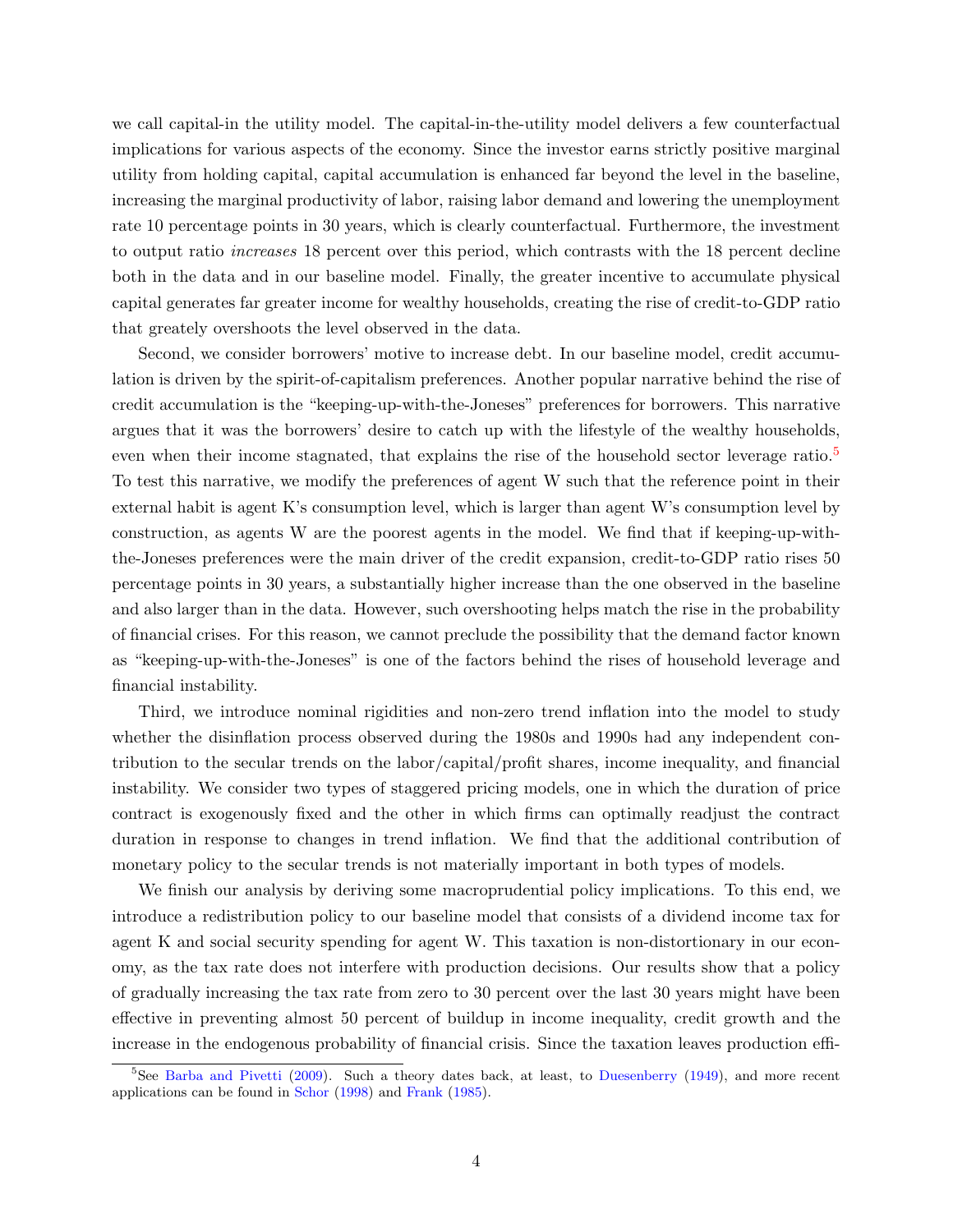ciency intact, the secular decline in labor share is left intact while the increase in income inequality is substantially subdued. This suggests that carefully designed redistribution policies can be quite effective macroprudential policy tools and more research is warranted in this area.

Related literature: The main contribution of this paper is to bring together two strands of literature that analyze secular trends in the U.S. economy. First, our paper is related to the growing literature that documents and provides explanations for some of the trends we aim to explain. [Barkai](#page-31-2) [\(forthcoming\)](#page-31-2), [De Loecker et al.](#page-33-5) [\(2019\)](#page-33-5), [Eggertsson et al.](#page-32-3) [\(2018\)](#page-32-3), Gutiérrez and [Philippon](#page-32-4) [\(2017\)](#page-32-4), [Bergholt et al.](#page-31-3) [\(2019\)](#page-31-3), and [Farhi and Gourio](#page-32-5) [\(2018\)](#page-32-5) explain the decline of the labor share and the capital share, and/or the rise of profit share, via increases in firms' market power in product markets.[6](#page-1-0) However, different from our paper, these papers do not study how changes in factor shares are linked to the rise in income inequality, household sector leverage, and increased financial instability.

Second, our paper is also related to [Iacoviello](#page-33-6) [\(2008\)](#page-33-6) and [Kumhof et al.](#page-33-3) [\(2015\)](#page-33-3) that study the link between income inequality and household sector leverage. However, both papers remain agnostic about the origin of changes in the income distribution, as income inequality is assumed to follow an exogenous process in their endowment economy models. In our model, the income distribution is endogenously determined by firms' market power in both product and labor markets.

Our paper's main contribution is thus to provide a unifying framework that can simultaneously analyze secular trends in factor shares, income/wealth inequality, and financial instability via increases in household sector leverage and probability of financial crisis.

Another contribution of our paper to the above-mentioned literature is to include endogenous unemployment via search and matching frictions. We view this as an important contribution for two main reasons. First, allowing for search and matching frictions in the labor market allows us to study the implications of changes in firms' market power on the unemployment rate. In particular, we show that if one tries to explain the entire decline of the labor share or the rise of the profit share through the decline of the elasticity of substitution, an important counterfactual implication arises: a considerable increase in the natural rate of unemployment, which is not in line with the data. This is one of the main reasons to believe that the firms' market power in product markets needs to be combined with firms' bargaining power in labor markets to explain the secular rise of the profit share or the secular decline of labor/capital share. The former increases the natural rate of unemployment while the latter lowers the natural rate such that the two offset each other while both contributing to the rise in profits.

Second, allowing for search and matching frictions enables us to study the implications of increases in firms' bargaining power in the labor market on the secular trends under interest. This relates to the previous work by [Blanchard](#page-31-4) [\(1997\)](#page-31-4), [Caballero and Hammour](#page-31-5) [\(1998\)](#page-31-5), and [Blanchard](#page-31-6) [and Giavazzi](#page-31-6) [\(2003\)](#page-31-6) that study how changes in bargaining power affect trend factor shares in Europe. In addition to factor shares, our paper allows the study of the implications of changes

 ${}^6$ Gutiérrez and Philippon [\(2019\)](#page-33-7) and Gutiérrez et al. (2019) are different from this group of literature in that they are more explicit about the cause of the rise in market failure: the failure of free entry condition due to weak enforcement of antitrust laws.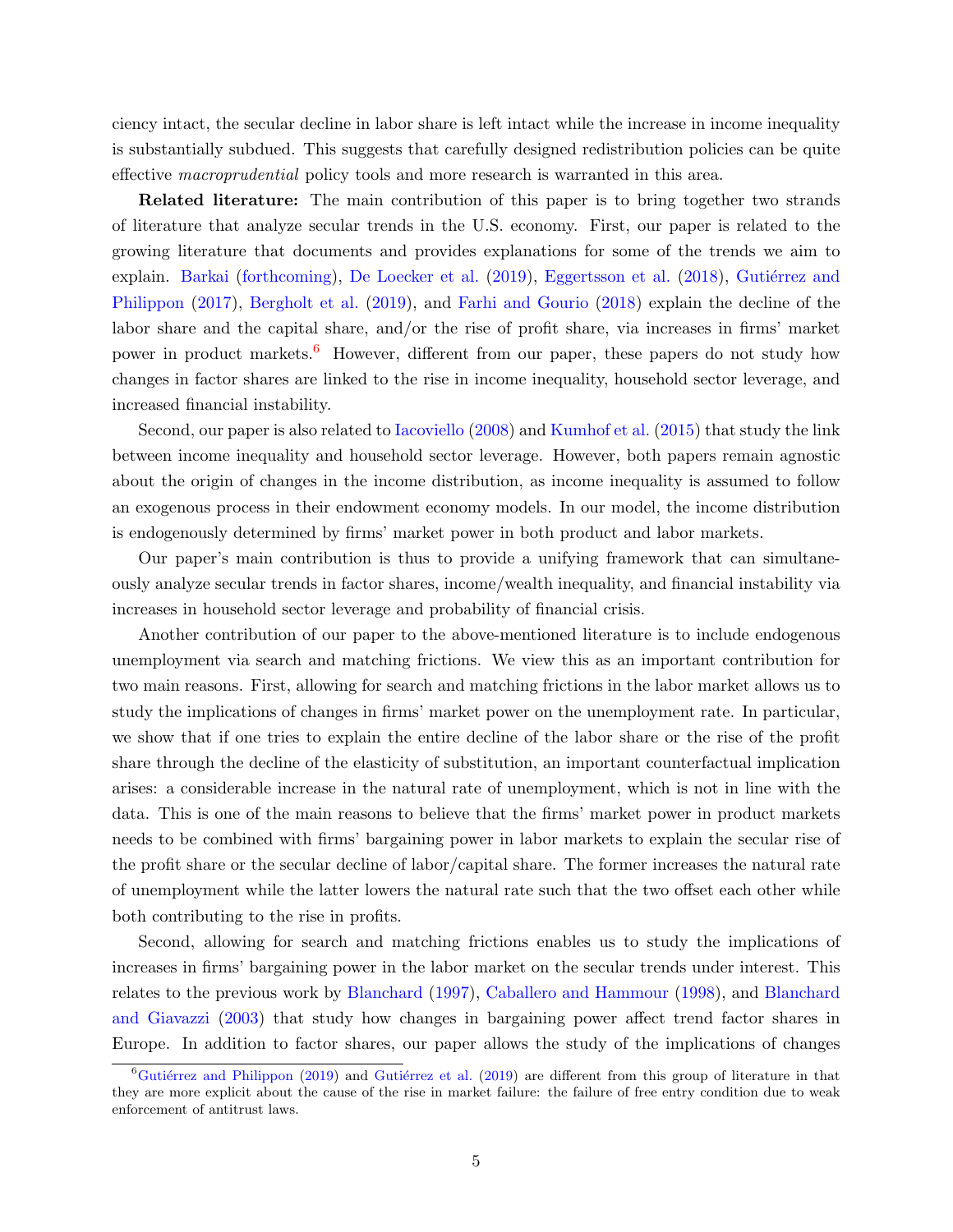in bargaining power for household sector leverage and the associated probability of endogenous financial crisis. Our paper focuses on longer-run trends, but the work by [Gertler et al.](#page-32-7) [\(2008\)](#page-32-7) and [Drautzburg et al.](#page-32-8) [\(2017\)](#page-32-8) focuses instead on short- and medium-term fluctuations on workers' bargaining power and their role in driving business cycle fluctuations.

Structure of the paper: The rest of the paper is organized as follows. Section [2](#page-7-0) describes the theoretical model. Section [3](#page-12-0) discusses the calibration strategy and presents the main results of the paper. Section [4](#page-20-0) discusses a few alternative modeling choices and their abilities to generate the secular trends aforementioned. While our model is based on an RBC framework, we also investigate the possible contribution of monetary policy to the secular trends in the presence of nominal rigidities. Section [5](#page-28-0) derives macroprudential policy implications. Finally, Section [6](#page-30-0) concludes.

### <span id="page-7-0"></span>2 Model

There are two types of agents in the economy and each type is formed by a continuum of members. The first type, agent K, whose population share is  $\chi \in (0,1)$ , owns the firms and accumulates physical capital. The members of the second type, agents W, work for a wage when employed, and search for a job and receive unemployment benefits when unemployed. The two types interact with each other in the labor market and the credit market. The product market is monopolistically competitive, in which a continuum of firms produce a variety of consumption goods using capital and labor. The labor market is subject to search and matching frictions. Agents K play the role of employers and creditors, while agents W play the role of workers and debtors.

#### 2.1 Technology

#### 2.1.1 Profit Maximization

There exists a continuum of monopolistically competitive firms indexed by  $i \in [0,1]$ . A firm i uses a Cobb-Douglas technology to produce output  $y_t(i) = zk_{t-1}(i)^{\alpha} n_t(i)^{1-\alpha}$ , where z is aggregate productivity, taken as a constant throughout the analysis, and  $k_{t-1}(i)$  and  $n_t(i)$  are capital and labor inputs, respectively. Since the variety of consumption goods is combined by a CES aggregator with elasticity of substitution  $\gamma \in (1,\infty)$ , the product demand is given by  $y_t(i) = p_t(i)^{-\gamma} y_t$ , where  $p_t(i)$  is the relative price of firm i; i.e.,  $p_t(i) \equiv P_t(i)/P_t$ ,  $P_t \equiv \left[\int_0^1 P_t(i)^{1-\gamma}di\right]^{1/(1-\gamma)}$  is the aggregate price index, and  $y_t$  is aggregate demand. We assume complete flexibility in product prices. Hence, the profit maximization problem of the firm is static:

$$
\max_{p_t(i)} \left\{ p_t(i)^{1-\gamma} y_t - \mu_t(i) p_t(i)^{-\gamma} y_t \right\},\,
$$

where  $\mu_t(i)$  is the real marginal cost. The solution to the static optimization problem takes a well-known markup pricing rule:

<span id="page-7-1"></span>
$$
p_t(i) = \frac{\gamma}{\gamma - 1} \mu_t(i). \tag{1}
$$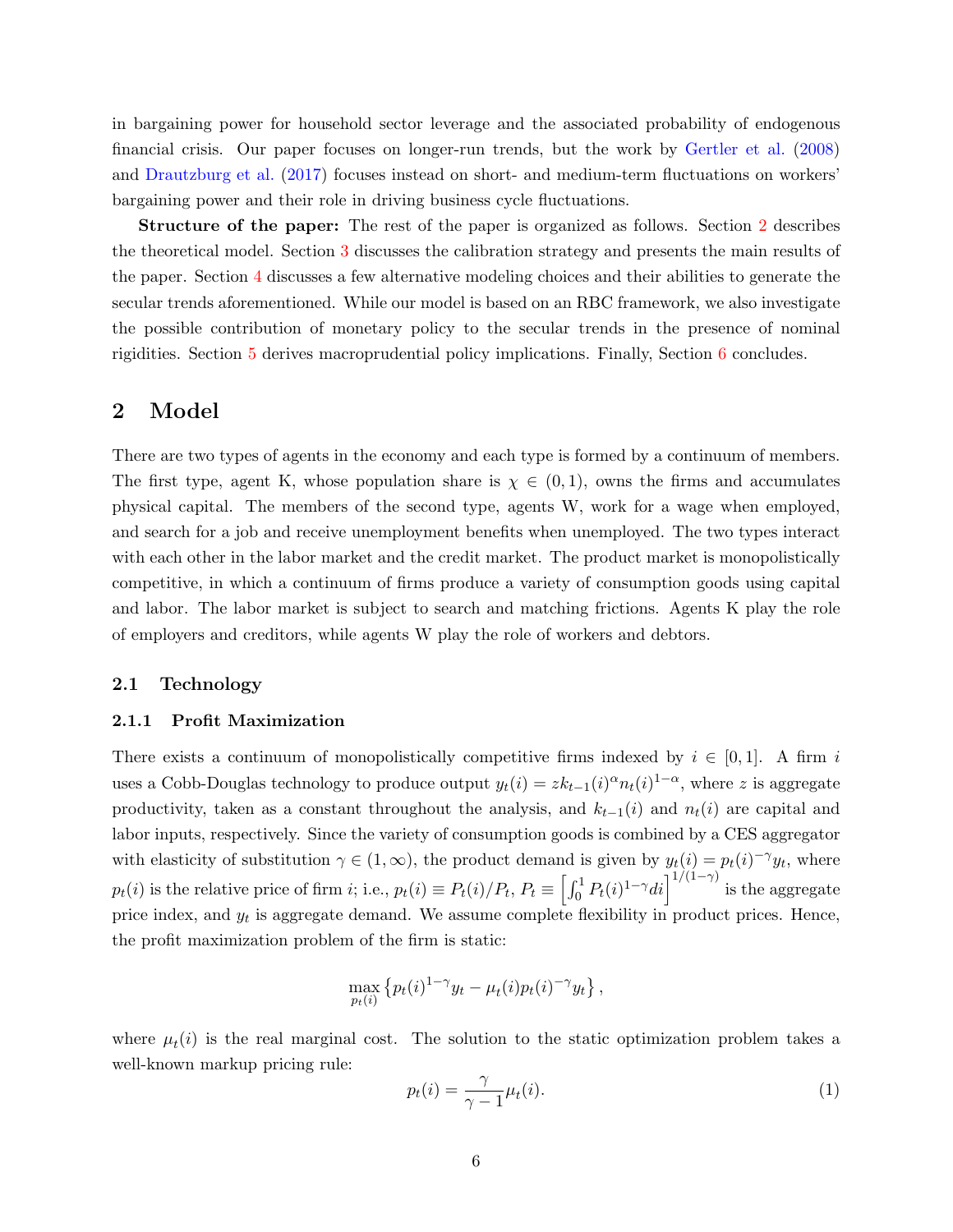#### 2.1.2 Matching Technology

The matching process is governed by a CRS aggregate matching function given by  $m(v_t, u_t) =$  $\zeta v_t^{\epsilon} u_t^{1-\epsilon}$ , where  $v_t$  and  $u_t$  denote aggregate vacancy posting and unemployed workers at the beginning of the period, respectively.  $\zeta$  is the matching efficiency, and  $\epsilon$  is the elasticity of the matching function. The job finding rate, the probability of an unemployed worker to meet a vacancy, is given by  $p_t = m(v_t, u_t)/u_t = \zeta \theta_t^{\epsilon}$ , where  $\theta_t \equiv v_t/u_t$  is labor market tightness. The job filling rate, the probability of a vacancy to meet with an unemployed worker, is given by  $q_t = m(v_t, u_t)/v_t = \zeta \theta_t^{\epsilon-1}$ . We assume exogenous separations so that in each period a fraction  $\rho$  of existing employment separates and enters unemployment. The unemployment rate at the beginning of the period is given by  $u_t = 1 - \chi - (1 - \rho) n_{t-1}$ .

#### 2.1.3 Cost Minimization

Firms i posts vacancies  $v_t(i)$ , which cost  $\xi$  per period, to replenish the employment stock exogeneously destroyed. The law of motion for the employment stock at firm i is given by  $n_t(i)$  =  $(1 - \rho)n_{t-1}(i) + q_tv_t(i)$ . Given the optimal relative price [\(1\)](#page-7-1), the firm minimizes its production costs by choosing vacancies, employment, and capital rental. The efficiency conditions require:

<span id="page-8-2"></span><span id="page-8-1"></span><span id="page-8-0"></span>
$$
J_t(i) = \frac{\xi}{q_t},\tag{2}
$$

$$
J_t(i) = \mathbb{E}_t \sum_{s=1}^{\infty} m_{t,s}^K (1-\rho)^{s-1} \left[ \mu_s(i) (1-\alpha) \frac{y_s(i)}{n_s(i)} - w_t(i) \right],
$$
 (3)

$$
0 = \mu_t(i)\alpha \frac{y_t(i)}{k_{t-1}(i)} - r_t,
$$
\n(4)

where  $m_{t,t+1}^{K}$  is the stochastic discount factor of the owners of the firms, that is, agents K. In turn,  $J_t(i)$  is the Lagrange multiplier of the cost minimization problem associated with the law of motion for employment stock, measuring the marginal value of a job for the firm.  $w_t(i)$  is the wage rate, and  $r_t$  is the rental rate of capital.

Equation [\(2\)](#page-8-0) shows that the marginal value of a job is equated with the present value of the vacancy costs expected over the duration of the vacancy, i.e.,  $\xi/q_t$ . Equation [\(3\)](#page-8-1) then shows the economic content of the marginal value of a job: the present value of the gap between the marginal productivity of labor and the real wage. In contrast with labor, firms do not face search frictions in capital market and the efficiency condition  $(4)$  is static: the marginal cost of renting capital is equated with the marginal benefit of renting capital (i.e., the marginal productivity of capital evaluated at the real marginal cost).

#### 2.1.4 Wage Bargaining

We assume that the equilibrium wage is determined through Nash bargaining between a firm and a matched worker:  $w_t(i) = \arg \max W_t(i)^{\eta} J_t(i)^{1-\eta}$ , where  $W_t(i)$  is the workers' surplus value and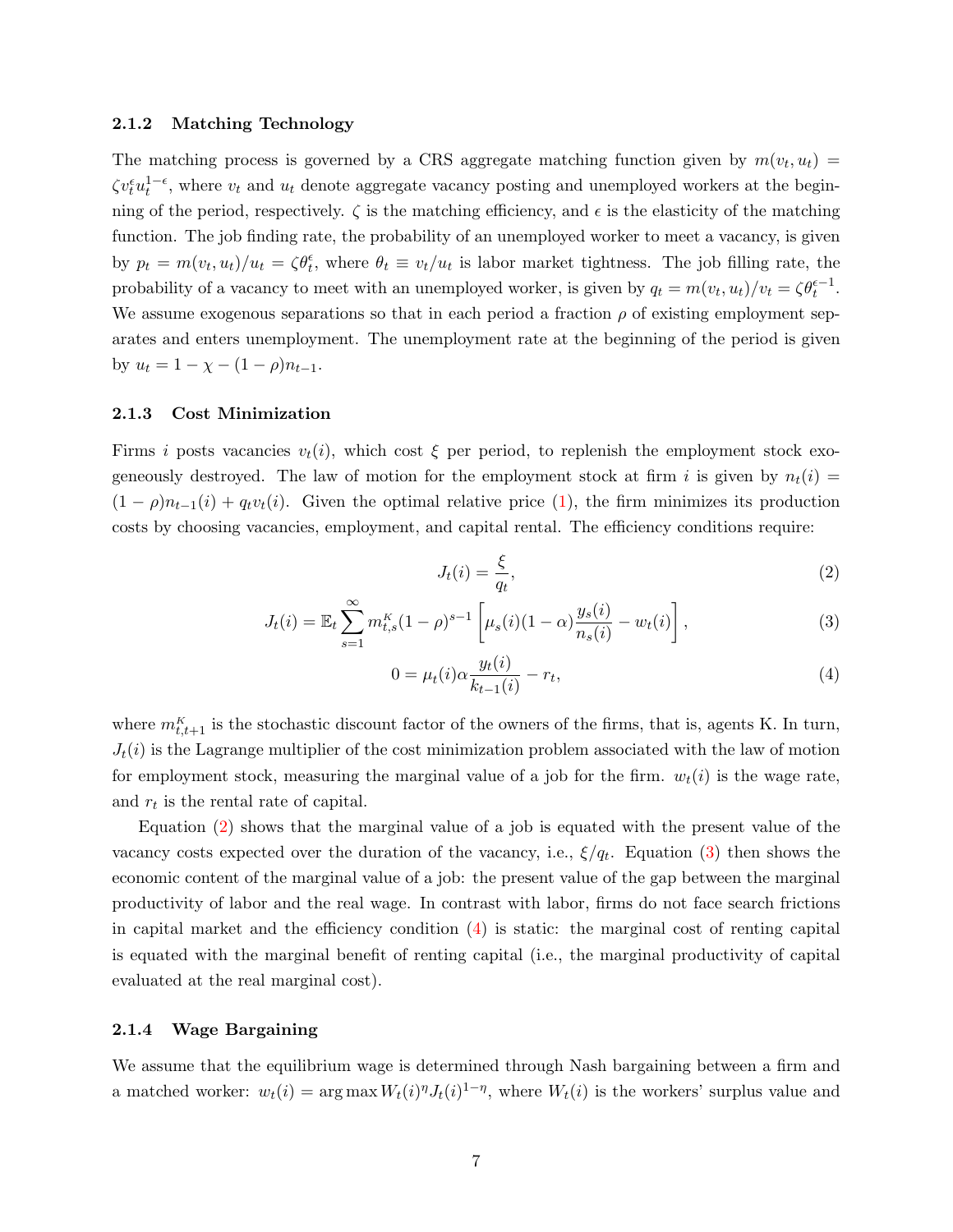$\eta$  is the workers' bargaining power. The surplus value satisfies the following condition:

<span id="page-9-1"></span><span id="page-9-0"></span>
$$
W_t(i) = \mathbb{E}_t \sum_{s=1}^{\infty} m_{t,s}^W (1 - \rho)^{s-1} [w_s(i) - \underline{w}_s],
$$
\n(5)

where  $m_{t,t+1}^W$  is the worker' stochastic discount factor and  $\underline{w}_t$  the worker's outside option given by

$$
\underline{w}_t = b^U + (1 - \rho) \mathbb{E}_t \left[ m_{t,t+1}^W p_{t+1} \int_0^1 \frac{v_{t+1}(j)}{v_{t+1}} W_{t+1}(j) dj \right], \tag{6}
$$

where  $b^U$  are unemployment insurance (UI) benefits and  $p_{t+1}v_{t+1}(j)/v_{t+1}$  is the job finding probability at firm  $j$ .

The Nash bargaining solution takes the well-known form of rent sharing condition:  $\eta J_t(i) =$  $(1 - \eta)W_t(i)$ . It is straightforward to show that by combining the rent sharing condition with equations [\(2\)](#page-8-0), [\(3\)](#page-8-1), [\(5\)](#page-9-0) and [\(6\)](#page-9-1), we can derive the equilibrium wage  $as^7$  $as^7$ 

$$
w_t(i) = \eta \mu_t(i)(1-\alpha) \frac{y_t(i)}{n_t(i)} + (1-\eta)b^U
$$
  
+
$$
\eta(1-\rho)\mathbb{E}_t \left[ \left( m_{t,t+1}^K - (1-\eta)m_{t,t+1}^W(1-p_{t+1}) \right) \frac{\xi}{q_{t+1}} \right].
$$
 (7)

#### 2.2 Preferences

#### 2.2.1 Agent W

<span id="page-9-3"></span>The preferences of agents W are specified as a standard form of consumption utility:

<span id="page-9-2"></span>
$$
U_t^W = \mathbb{E}_t \sum_{t=0}^{\infty} (\beta^W)^t \left\{ \frac{(c_t^W)^{1-1/\sigma_c}}{1-1/\sigma_c} \right\},\tag{8}
$$

where  $c_t^W = \left[\int_0^1 c_t^W(i)^{1-1/\gamma} di\right]^{1/(1-1/\gamma)}$  is per-capita consumption of agent W,  $\beta^W \in (0,1)$  is the time discount factor, and  $\sigma_c \in (0,\infty)$  is the intertemporal elasticity of substitution.

Agents W work for wage incomes ( $w_t$  per worker) when employed, and search for new jobs and collect UI benefits when unemployed. Agents W do not accumulate physical capital or shares of firms. However, they can issue defaultable private bonds  $(b<sub>t</sub>$  per capita) for consumption smoothing. The market price of the discount bond is denoted by  $q_t^B$ . If borrowers do not default, the bond delivers one unit of consumption good to lenders in the next period. If borrowers default, lenders recover only  $1-h$ , where h is the haircut associated with the default. Thus, the actual payment can be expressed as:

$$
l_t = (1 - h\delta_t^B)b_{t-1},
$$

<sup>&</sup>lt;sup>7</sup>Note that equation [\(2\)](#page-8-0) implies  $J_t(i) = J_t$  for all firms, which, together with the rent sharing condition, implies  $W_t(i) = W_t$  for all workers. Equation [\(5\)](#page-9-0) then implies  $w_t(i) = w_t$  for all workers. Substituting  $w_t(i) = w_t$  and  $\mu_t(i) = (r_t/\alpha)(k_{t-1}(i)/y_t(i))$  in equation [\(3\)](#page-8-1) shows that  $k_{t-1}(i)/n_t(i) = k_{t-1}/n_t$ , which then implies  $\mu_t(i) = \mu_t$  for all firms.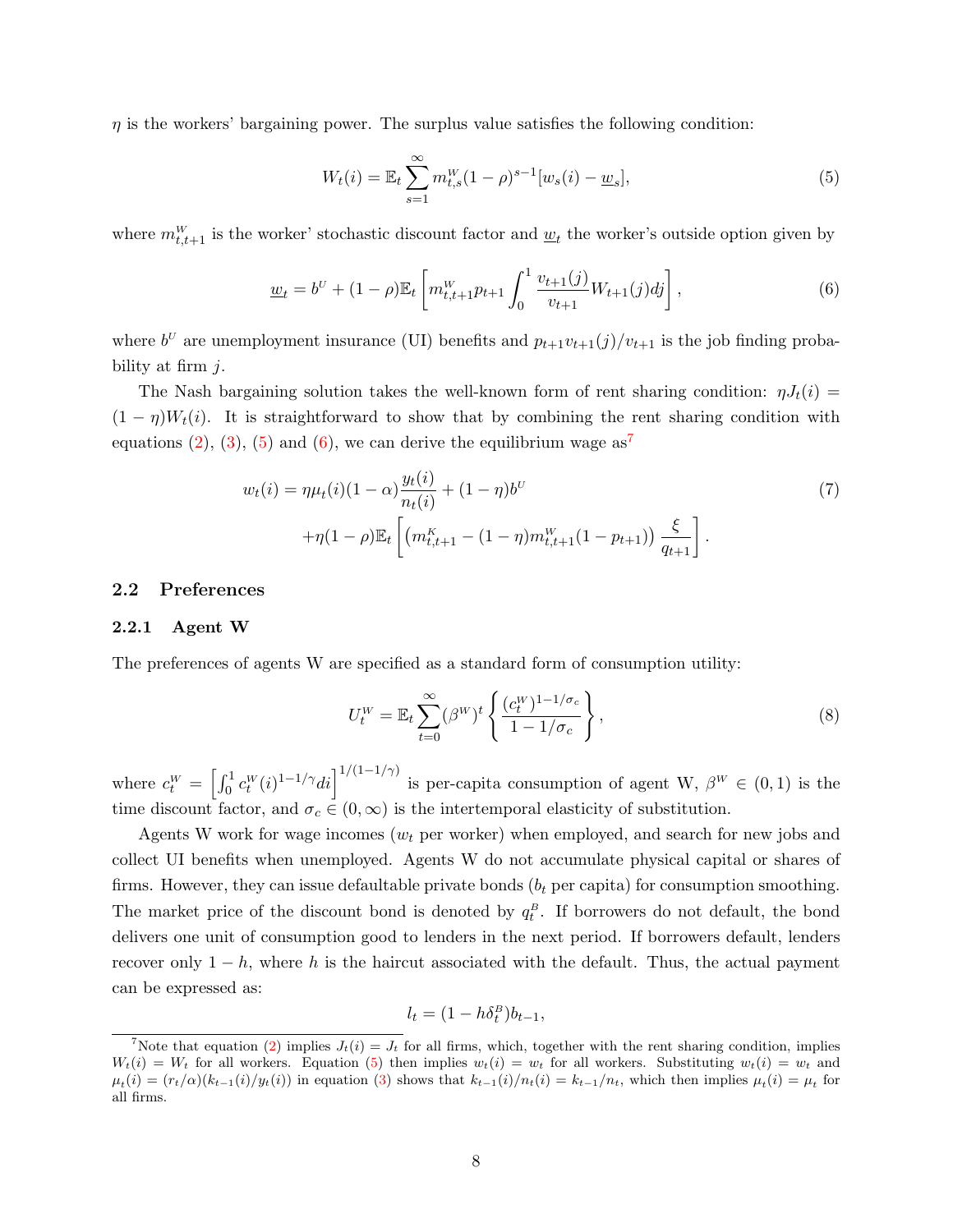where  $\delta_t^B \in \{0,1\}$  is a default indicator that takes 1 upon default and 0 otherwise.

While defaulting releases the budget constraint of agents W by  $h_{t-1}$ , it also involves pecuniary and non-pecuniary costs, the latter taking the form of direct utility cost, something that can be considered as "default stigma". We explain the former here and the latter when discussing the default decision in Section [2.3.](#page-11-0) The size of the pecuniary default cost is assumed to be a fraction  $\nu_t$  of aggregate output, which follows:

<span id="page-10-2"></span>
$$
\nu_t = \rho_\nu \nu_{t-1} + \gamma_\nu \delta_t^B. \tag{9}
$$

Since the pecuniary cost of default comes down to zero only gradually, it generates a sequence of negative income flows. Hence, while defaulting immediately releases the budget constraint for agents W, it generates a sequence of default-related payments as well. The pecuniary cost of default is assumed to reduce aggregate income:

$$
y_t = z k_{t-1}^{\alpha} n_t^{1-\alpha} - \nu_t y_t.
$$

Finally, we assume that there are two types of transfer payments to agents W: UI benefits  $(1 - \chi - n_t) b^U/(1 - \chi)$  and lump-sum taxes  $T_t$ , which fund UI benefits. The budget constraint of agent W can then be expressed as

$$
c_t^W = q_t^B b_t - l_t + \frac{1}{1 - \chi} \left[ \int_0^1 w_t(i) n_t(i) di - \nu_t y_t \right].
$$

Note that UI benefits are canceled out by the lump-sum transfer. However, this does not imply that UI benefits do not play any role in our model. UI benefits are an important determinant of the bargained wage as shown by equation [\(7\)](#page-9-2).

The efficiency condition for bond issuance is given by

<span id="page-10-1"></span><span id="page-10-0"></span>
$$
q_t^B = \mathbb{E}_t \left[ m_{t,t+1}^W (1 - h p_{t+1}^\delta) \right], \tag{10}
$$

where  $m_{t,t+1}^W = \beta^W (c_{t+1}^W/c_t^W)^{-1/\sigma_c}$  and  $p_{t+1}^{\delta} \equiv \text{prob}(\delta_{t+1}^B = 1)$ . Equation [\(10\)](#page-10-0) plays the role of credit demand in private bond market. To show how the bond market clears, we need to describe how credit supply is determined by agents K's bond investment decision.

#### 2.2.2 Agent K

In order to create a stronger incentive for agents K to accumulate financial wealth than what would be implied by a standard consumption utility, we specify their preferences with *wealth-in-utility*:

$$
U_t^K = \mathbb{E}_t \sum_{t=0}^{\infty} (\beta^K)^t \left\{ \frac{(c_t^K)^{1-1/\sigma_c}}{1-1/\sigma_c} + \psi^B \frac{[1+b_t(1-\chi)/\chi]^{1-1/\sigma_b}}{1-1/\sigma_b} \right\},
$$
(11)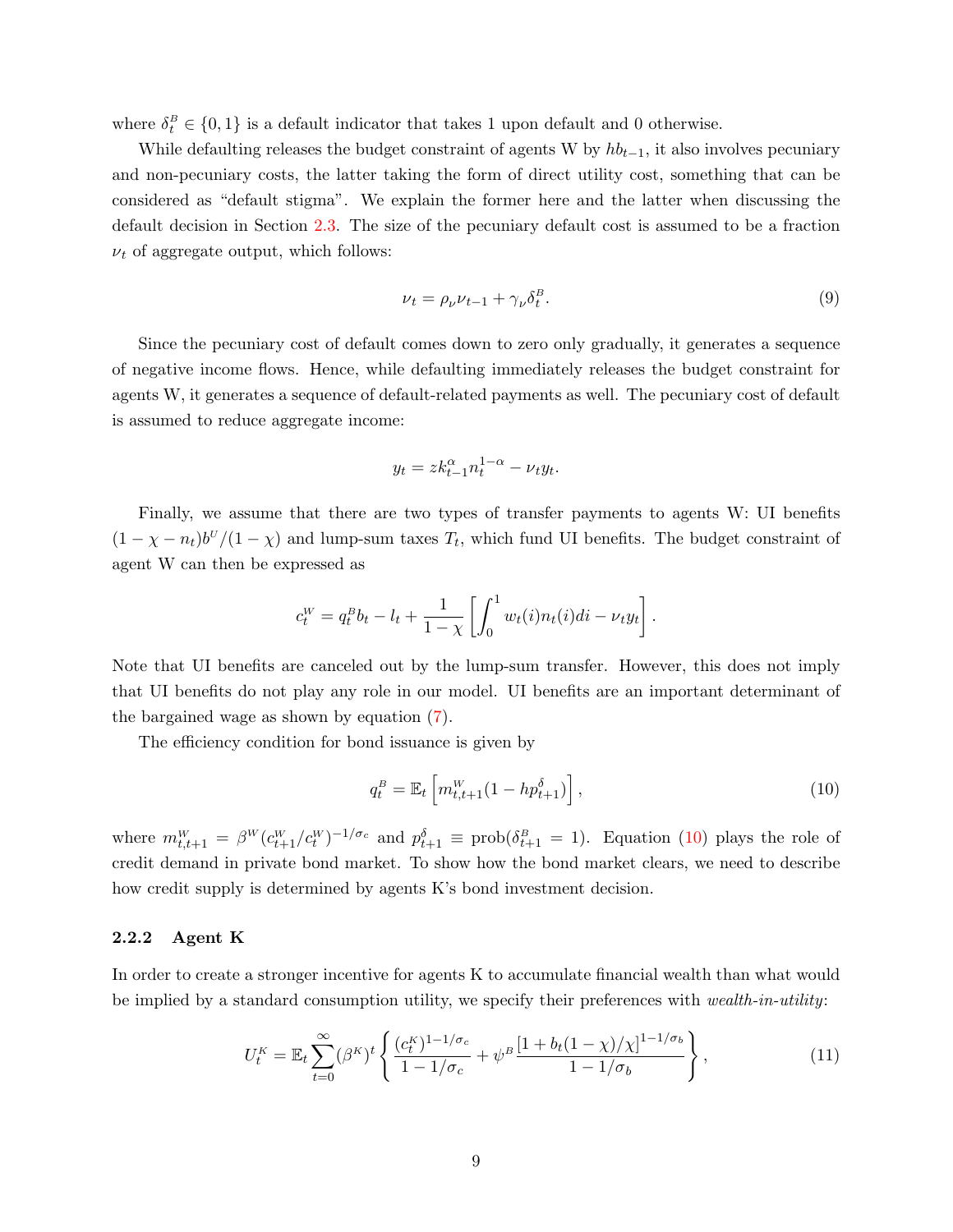where  $c_t^K = \left[\int_0^1 c_t^K(i)^{1-1/\gamma} di\right]^{1/(1-1/\gamma)}$  is per-capita consumption of agent K,  $\beta^K \in (0,1)$  is the time discount factor, and  $b_t(1-\chi)/\chi$  is per-capita holdings of private bonds. With these preferences, agents K earn utility not only from consuming goods, but also from holding financial bonds. Financial wealth in this class of models represents absolute social status, and economic agents earn direct utility from increases in their social status [\(Bakshi and Chen,](#page-31-0) [1996\)](#page-31-0) represented by financial wealth. The specific functional form is taken from [Kumhof et al.](#page-33-3)  $(2015)$ . Similar specifications are recently used by [Ono](#page-33-8)  $(2015)$  and [Michau](#page-33-9)  $(2018)$  to study secular stagnation.<sup>[8](#page-1-0)</sup>

The budget constraint of agent K is given by

<span id="page-11-1"></span>
$$
c_t^K = (l_t - q_t^B b_t) \frac{1 - \chi}{\chi} + \frac{1}{\chi} \left\{ r_t k_{t-1} + \Pi_t - q_t^K \left[ k_t - (1 - \delta) k_{t-1} \right] \right\},\tag{12}
$$

where  $r_t k_{t-1}$  is aggregate rental income,  $\Pi_t$  is aggregate dividend income,  $q_t^K [k_t - (1 - \delta)k_{t-1}]$ is new investment in physical capital, with  $q_t^K$  denoting the price of capital and  $\delta$  the capital depreciation rate.<sup>[9](#page-1-0)</sup> In the budget constraint, the first term is multiplied by  $(1 - \chi)/\chi$ , where  $1 - \chi$ transforms type-W agents' per capita issuance into an aggregate, and  $1/\chi$  transforms the aggregate into type-K agents' per capita holdings. The second term is multiplied by  $1/\chi$  to transform the aggregate flows (rental income, profit and investment) into per capita flows.

The efficiency conditions of maximizing  $(11)$  subject to  $(12)$  are given by

$$
q_t^B = \mathbb{E}_t \left[ m_{t,t+1}^K (1 - h p_{t+1}^\delta) \right] + \frac{\psi^B}{(c_t^K)^{-1/\sigma_c}} \left[ 1 + b_t \left( \frac{1 - \chi}{\chi} \right) \right]^{-1/\sigma_b},\tag{13}
$$

<span id="page-11-3"></span><span id="page-11-2"></span>
$$
1 = \mathbb{E}_t \left[ m_{t,t+1}^K \left( \frac{r_{t+1} + (1 - \delta) q_{t+1}^K}{q_t^K} \right) \right].
$$
 (14)

Equation [\(13\)](#page-11-2) plays the role of credit supply. The credit market equilibrium  ${b_t, q_t^B}$  is determined by the intersection of equations  $(10)$  and  $(13)$ . In this equilibrium, the second term on the right side of equation [\(13\)](#page-11-2), the marginal utility of bond holding, creates liquidity premium for bond holders, who are willing to accept higher market value of debt (lower interest rate). Equation [\(14\)](#page-11-3) is a standard Lucas-tree equation.

#### <span id="page-11-0"></span>2.3 Default Decision and Financial Instability

We define financial instability as the likelihood of an event in which a significant portion of debt obligations is reneged at least partially. In our model, the likelihood is measured by  $p_t^{\delta} \equiv \text{prob}(\delta_t^B =$ 1). We borrow the endogenous default decision from the endowment economy of [Kumhof et al.](#page-33-3) [\(2015\)](#page-33-3) and adapt it into our production economy. In our framework, the default probability is a

<sup>&</sup>lt;sup>8</sup>We assume that these agents, however, do not earn direct utility either from capital accumulation or from shares of production firms. This is because we want to assign certain "moneyness" feature to private and public bonds, and in this interpretation, equation [\(11\)](#page-10-1) can be viewed as an application of money-in-utility specification. However, in Section [4.1,](#page-21-0) we show the effects of introducing physical capital into the utility function of agents K.

 $9T<sub>9</sub>$  ondogenize the price of capital, we assume the presence of a representative firm that transforms consumption goods into investment goods using a CRS technology. Since the structure of this industry is well known in the literature, we omit the description for brevity.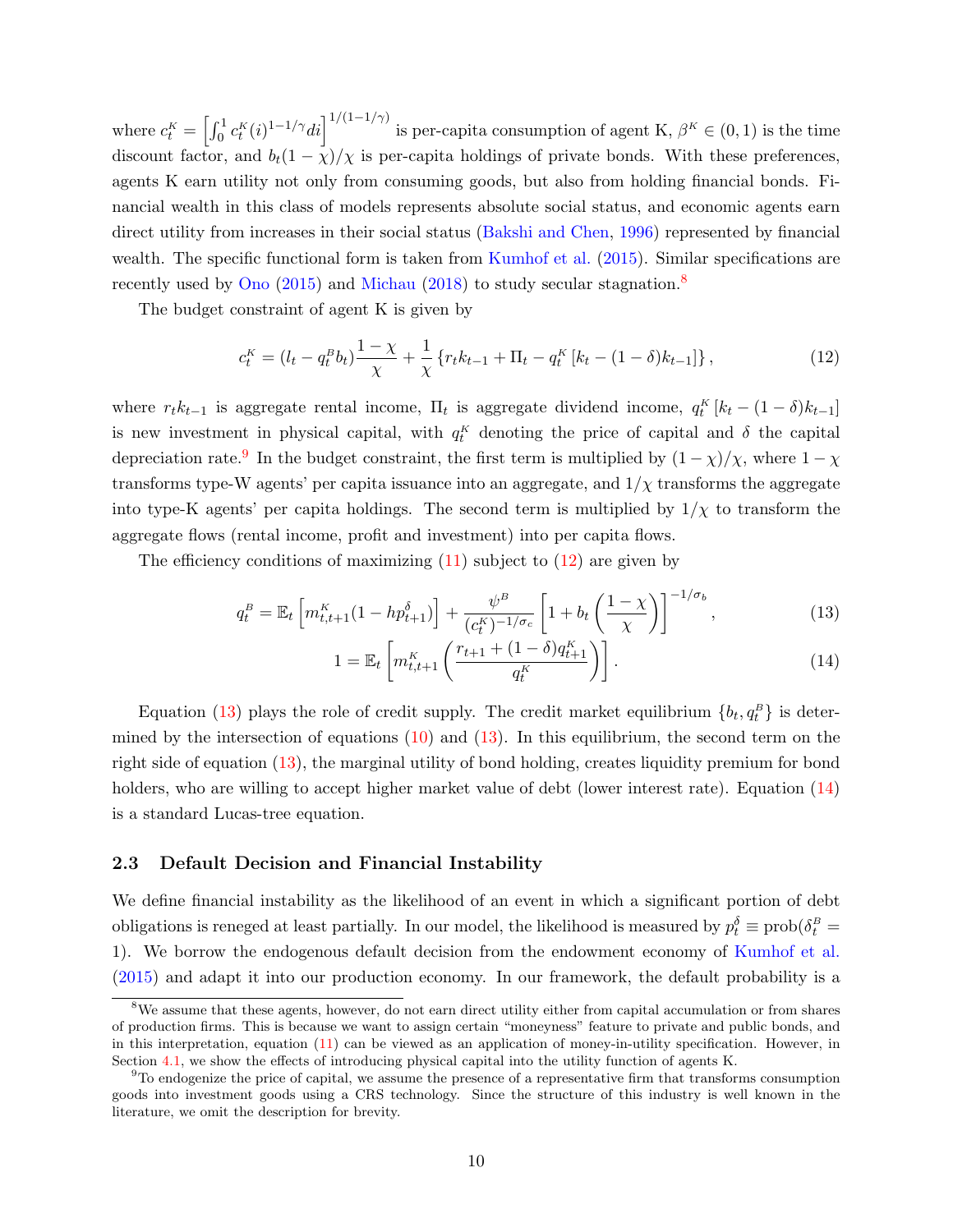function of all state variables. For a given set of macroeconomic fundamentals, borrowers' default decision depends on the random draw of the utility cost of default denoted by  $\epsilon_t^{\delta}$ . In particular,  $\epsilon_t^{\delta}$ is i.i.d and follows a modified logistic distribution with cdf  $\Xi(\cdot)$ :

$$
\Xi(\epsilon_t^\delta) = \left\{ \begin{array}{cc} \frac{\varrho}{1+\exp(-\varsigma\epsilon_t^\delta)} & \text{if } \epsilon_t^\delta < \infty \\ 1 & \text{if } \epsilon_t^\delta = \infty \end{array} \right\},
$$

where  $0 < \varrho < 1$ . The parameters  $\varrho$  and  $\varsigma$ , together with  $\gamma_{\nu}$  and  $\rho_{\nu}$  from equation [\(9\)](#page-10-2), are calibrated to match the empirical evidence on financial crises.

We define the values of default  $U_t^D$  and non-default  $U_t^N$  as

$$
U_t^D((1-h)b_{t-1}, \nu_{t-1}) = \frac{(c_t^D)^{1-1/\sigma_c}}{1-1/\sigma_c} + \beta^W \mathbb{E}_t[U_{t+1}^W(l_{t+1}, \rho_\nu \nu_{t-1} + \gamma_\nu)],
$$

$$
U_t^N(b_{t-1}, \nu_{t-1}) = \frac{(c_t^N)^{1-1/\sigma_c}}{1-1/\sigma_c} + \beta^W \mathbb{E}_t[U_{t+1}^W(l_{t+1}, \rho_\nu \nu_{t-1})],
$$

where  $U_{t+1}^W$  corresponds to equation [\(8\)](#page-9-3).  $c_t^D \equiv c_t^W(\delta_t^B = 1)$  and  $c_t^N \equiv c_t^W(\delta_t^B = 0)$  are consumption values conditional on default and non-default decisions, respectively. Note that a default decision today creates a persistent difference in the flow of future utility due to the assumption  $0 < \rho_{\nu} < 1$ .

The probability of default is then given by

<span id="page-12-1"></span>
$$
p_t^{\delta} \equiv \text{prob}(\delta_t^B = 1) = \Xi(U_t^D((1-h)b_{t-1}, \nu_{t-1}) - U_t^N(b_{t-1}, \nu_{t-1})).
$$
\n(15)

Note that individuals take macroeconomic variables as given while making their individual default decision. The bond market is characterized as a competitive equilibrium with a continuum of agents and "the actions of a single individual are negligible" [\(Aumann,](#page-31-7) [1975\)](#page-31-7). In our symmetric default or non-default equilibrium, each individual makes an identical choice, believing that her actions will not affect macroeconomic outcomes. However, with everyone making the same choice, default decisions impact the economy in equilibrium. It is for the same reason that neither the borrower's nor the lender's efficiency condition (equations [\(10\)](#page-10-0) and [\(13\)](#page-11-2), respectively) incorporate the effect of increasing debt on the probability of default or the price of bond. In other words, both agents behave as if  $\partial p_{t+1}^{\delta}/\partial b_t = \partial q_t^B/\partial b_t = 0$  because they view their individual actions as inconsequential for the competitive equilibrium in debt market.

### <span id="page-12-0"></span>3 Results

The main results of the paper are presented in this section. We first calibrate the model economy to be consistent with relevant macroeconomic moments of the U.S. economy in 1980. We then keep all parameters fixed at this 1980 initial steady state and implement exogenous increases in firms' market power both in product and labor markets. We do so via changes in the elasticity of substitution between goods and via changes in the worker's bargaining power, respectively. The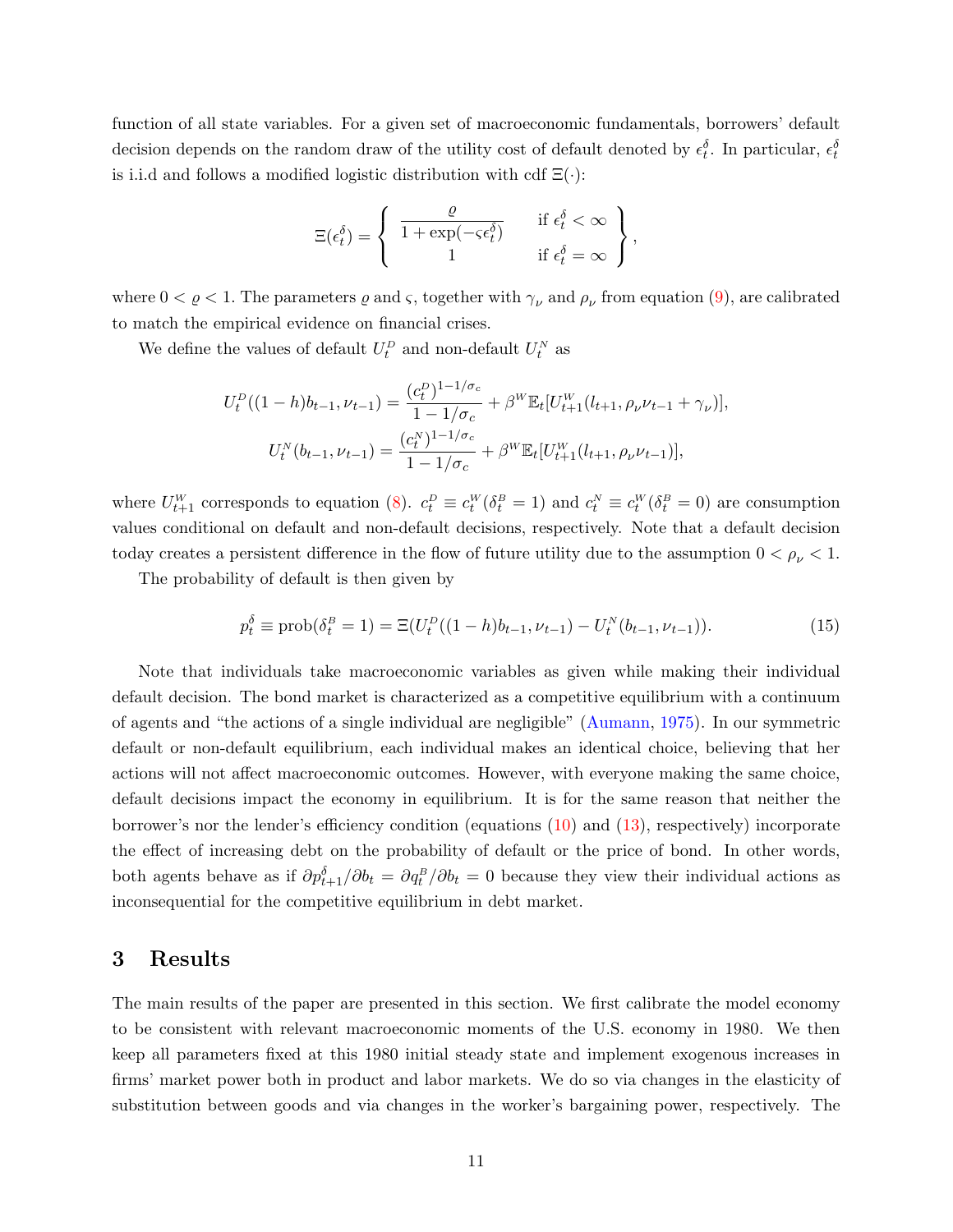main finding of the paper is to show that the increase in market power can go a long way in explaining secular trends on labor/capital shares, income inequality, and financial instability by performing an analysis of transitional dynamics. Finally, we analyze the marginal contributions of changes in market power in the product market vs. changes in market power in the labor market in explaining the secular trends.

#### 3.1 Calibration

The model is calibrated at a quarterly frequency to match relevant macroeconomic moments of the U.S. economy in 1980 (i.e., our initial steady state). Table [1](#page-14-0) summarizes the parameter values. The population share of agents K is calibrated at 5 percent.

Preferences and default: The calibration strategy for default-related parameters follows closely the one in [Kumhof et al.](#page-33-3) [\(2015\)](#page-33-3). In particular, we use the same default haircut  $(h = 0.1)$ and the persistence of the default cost ( $\rho_{\nu} = 0.65^{0.25}$ ). The output loss upon default is set to  $\gamma_{\nu} = 0.028$ , which implies a 3.5 percent loss in aggregate output on impact and a cumulative output loss of around 11 percent of annual output. Regarding the parameters of the modified logistic distribution of the utility cost of default, we calibrate  $\rho = 0.0086$  and set  $\varsigma = 18$  to match an annual default probability of 2.1 percent, consistent with its empirical counterpart in 1980 computed by [Schularick and Taylor](#page-34-0) [\(2012\)](#page-34-0). We set the wealth elasticity  $\sigma_b= 1.09$  as in [Kumhof et](#page-33-3) [al.](#page-33-3) [\(2015\)](#page-33-3) and set  $\psi^B = 0.29$  to generate a MPS of 0.329 for agent K, which is close to the empirical estimate of [Dynan et al.](#page-32-0) [\(2004\)](#page-32-0). We set the discount factor of agent W to a standard value in the literature ( $\beta^{W} = 0.99$ ) and the discount factor of agent K to match a private credit-to-GDP ratio of 0.45 in the initial steady state ( $\beta^{K} = 0.88$ ), consistent with its empirical counterpart in 1980. Finally, we specify a log utility  $(\sigma_c = 1)$ .

**Production:** The capital share of production equals  $\alpha = 0.16$  to match a labor income share of 0.69 in the initial steady state. We set the investment adjustment cost coefficient  $\kappa$  and the capital depreciation rate  $\delta$  to standard values in the literature ( $\kappa = 0.5$  and  $\delta = 0.05$ ). The elasticity of substitution between goods is set to  $\gamma = 7.5$  in the initial steady state, consistent with a 15 percent markup [\(Hall,](#page-33-4) [2018\)](#page-33-4). Since the focus of this paper is to match secular trends in the data, we omit the analysis of business cycle fluctuations and thus keep aggregate productivity fixed at  $z = 1$ .

**Labor markets:** The efficiency of the matching function is set to  $\zeta = 0.948$  to hit a quarterly job finding rate of 70 percent in the initial steady state as in the Current Population Survey (CPS). The exogenous gross separation rate is calibrated to  $\rho = 0.21$ , so that the quarterly net separation rate equals 6.2 percent as in the CPS. We follow the evidence reported in [Pissarides and Petrongolo](#page-33-10) [\(2001\)](#page-33-10) to calibrate the elasticity of the Cobb-Douglas matching function to  $\epsilon = 0.5$ . We set the workers' bargaining power to  $\eta = 0.75$  in the initial steady state, resulting in an initial steady state unemployment rate of 8 percent. UI benefits equal  $b^U = 0.47$ , which represent 71 percent of the equilibrium wage in the initial steady state. The literature considers this a plausible value [\(Hall](#page-33-11) [and Milgrom,](#page-33-11) [2008\)](#page-33-11). Finally, we set the vacancy posting cost equal to  $\xi = 0.11$ , about 11 percent of labor productivity, essentially the same as in [Hagedorn and Manovskii](#page-33-12) [\(2008\)](#page-33-12) and very similar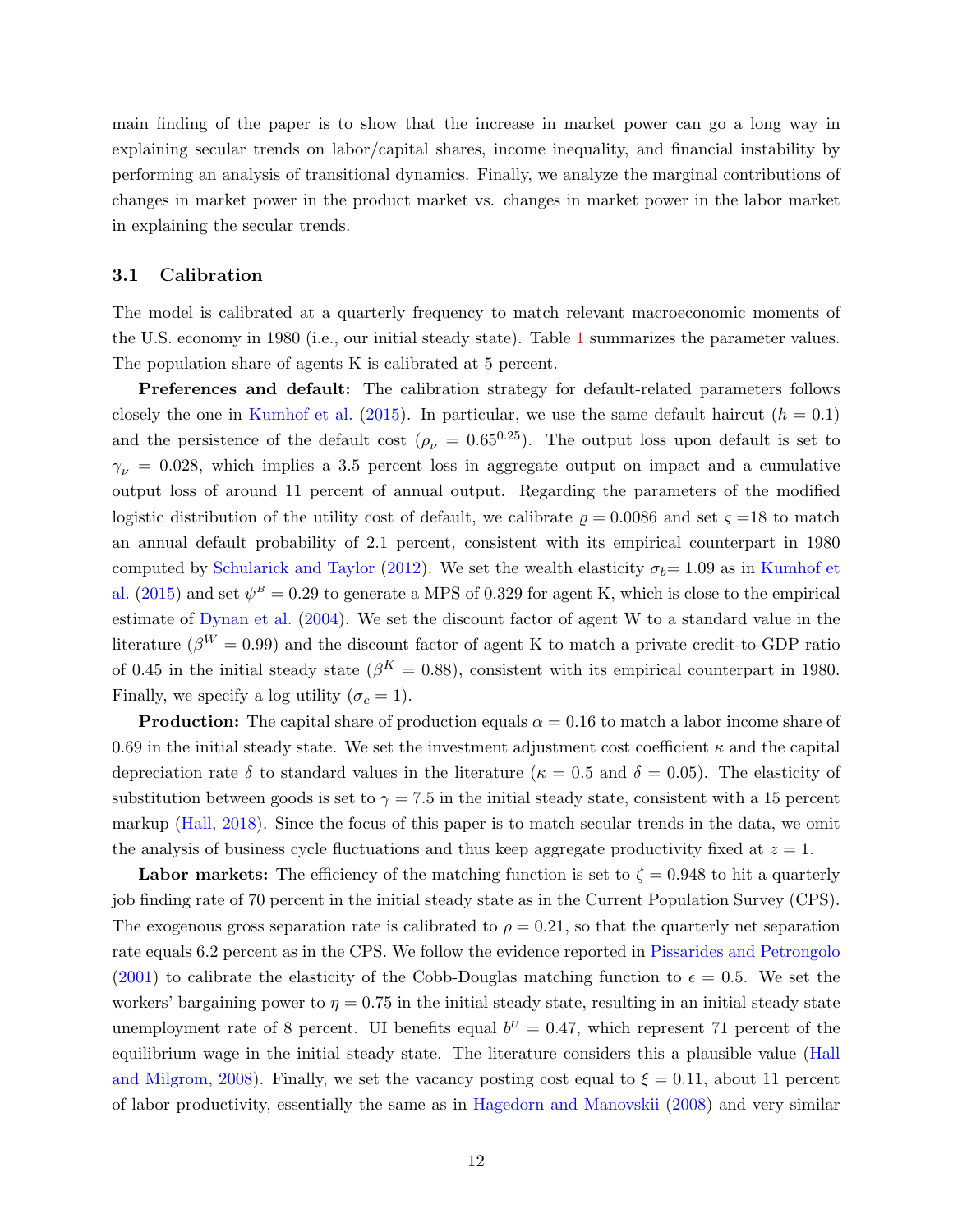<span id="page-14-0"></span>

| Parameter                                | Value                       |
|------------------------------------------|-----------------------------|
| Population share of agent K              | $\chi = 0.05$               |
| Haircut                                  | $h = 0.1$                   |
| Persistence of default cost              | $\rho_{\nu} = 0.65^{0.25}$  |
| Size default cost                        | $\gamma_{\nu} = 0.028$      |
| Default cost parameter                   | $\rho = 0.0086$             |
| Default cost parameter                   | $\varsigma = 18$            |
| Wealth elasticity private bond           | $\sigma_b = 1.09$           |
| Utility weight on private bond           | $\psi^B = 0.29$             |
| Discount factor of agent W               | $\beta^W = 0.99$            |
| Discount factor of agent K               | $\beta^{K} = 0.88$          |
| Elasticity of intertemporal substitution | $\sigma_c = 1$              |
| Capital share of production              | $\alpha = 0.16$             |
| Investment adjustment cost               | $\kappa=0.5$                |
| Depreciation rate of capital             | $\delta = 0.05$             |
| Elasticity of substitution between goods | $\gamma = 7.5$              |
| Aggregate productivity                   | $z=1$                       |
| Matching efficiency                      | $\zeta = 0.948$             |
| Separation rate                          | $\rho = 0.21$               |
| Matching function elasticity             | $\epsilon = 0.5$            |
| Worker's bargaining power                | $\eta = 0.75$               |
| Unemployment insurance benefits          | $b^U = 0.47~(b^U/w = 0.71)$ |
| Vacancy posting cost                     | $\xi = 0.11$                |

Table 1: Parameters Values

to other values used in the literature.

Secular trends in market power: We implement the rise of firm's market power in product markets via decreases in the elasticity of substitution between goods,  $\gamma$ , and the rise of firm's market power in labor markets via decreases in the worker's bargaining power,  $\eta$ . In particular, we assume that both  $\gamma$  and  $\eta$  follow random walk processes:  $\gamma_t = \gamma_{t-1} + \epsilon_t^{\gamma}$  $\gamma_t^{\gamma}$ , and  $\eta_t = \eta_{t-1} + \epsilon_t^{\eta}$  $\eta$ . We then jointly calibrate  $\{\epsilon_t^{\gamma}$  $\hat{t}^{\eta}, \epsilon^{\eta}_t$  $t_t^{\eta}$ <sub>t</sub> $_{t=1}^{T=120}$  such that the markup rises from 15 percent to 40 percent and the unemployment rate falls from 8 percent to 5.5 percent over a 30-year period.<sup>[10](#page-1-0)</sup> The calibrated change in markup over the 30-year period corresponds to the same range estimated by [Hall](#page-33-4) [\(2018\)](#page-33-4), and somewhat lower than the rise estimated by [De Loecker et al.](#page-33-5) [\(2019\)](#page-33-5). The change in the unemployment rate in the model tracks the movements of the unemployment rate in the data.

Figure [1](#page-15-0) shows the evolution of the markup and the unemployment rate in the model over 150 quarters.<sup>[11](#page-1-0)</sup> Importantly, agents do not have perfect foresight over  $\{ \epsilon_t^{\gamma} \}$  $\hat{t}^{\eta}, \epsilon^{\eta}_t$  $t \}$ <sub>t</sub> $t=1$ <sup>n</sup> at the beginning of the simulation, which means that they are surprised every period by the changes in  $\gamma_t$  and  $\eta_t$ . An alternative assumption regarding the information structure is to assume that the entire paths of  $\{\epsilon_t^{\gamma}$  $\hat{t}^{\eta}, \epsilon^{\eta}_t$  $t_{t}^{\eta}$  =120 are known to the agents at the beginning of the simulation. However, we do not adopt this assumption because it seems unrealistic to believe that, at the beginning of the 1980s, agents were able to perfectly foresee the structural changes in market power that the economy

<sup>&</sup>lt;sup>10</sup>This requires the elasticity of substitution to fall from 7.5 to 3.5 and worker's bargaining power to fall from 0.75 to 0.384.

<sup>&</sup>lt;sup>11</sup>Note that the unemployment rate is an endogenous variable in the model, while the markup is only a function of the elasticity of substitution between goods.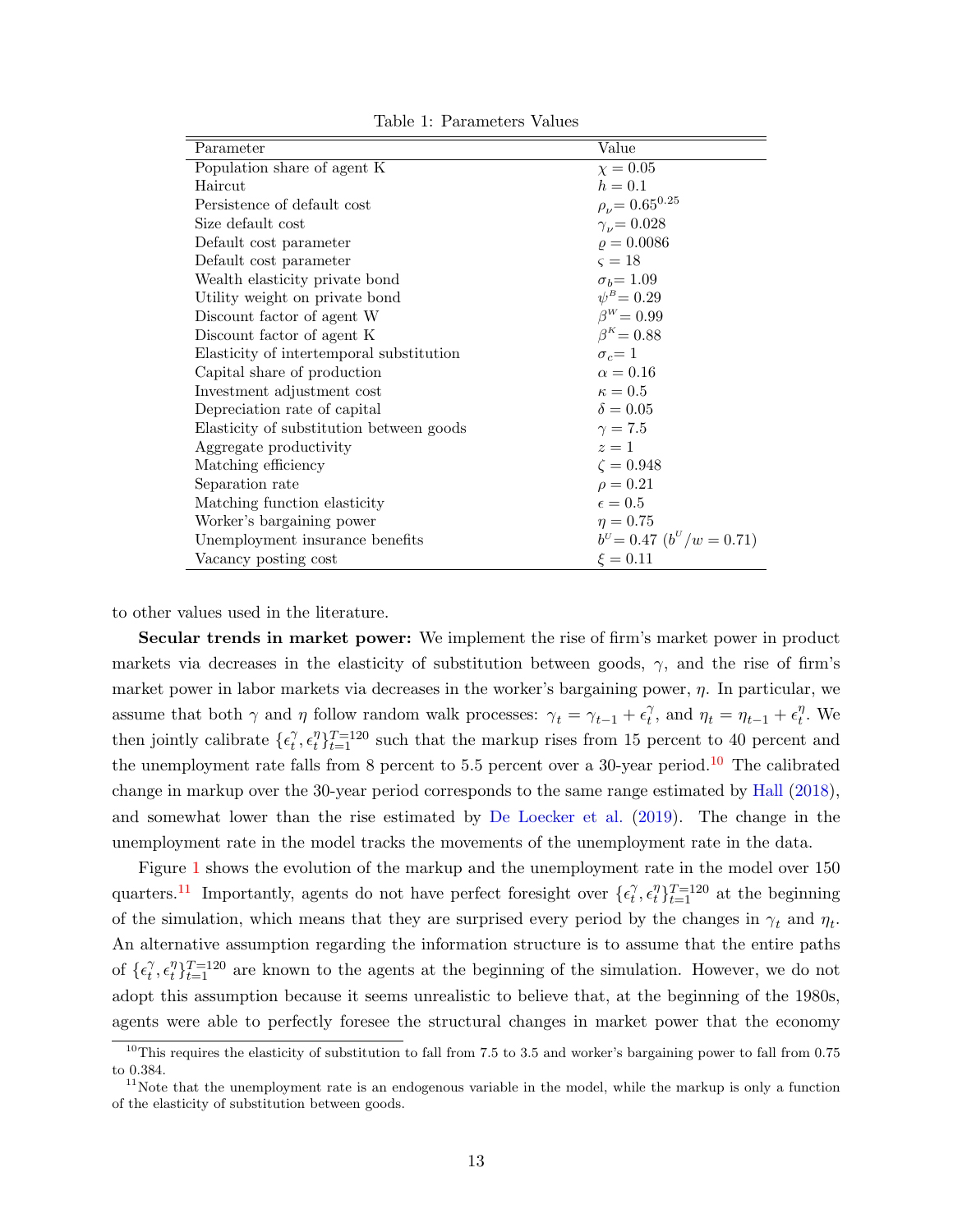<span id="page-15-0"></span>

would undergo over the following 30 years.

Note that the path of the unemployment rate shown in Figure [1](#page-15-0) is U-shaped as the unemployment rate slightly undershoots the terminal level of 5.5 percent. This path is because the decline of worker's bargaining power initially dominates the rise of product market power in its impact on the unemployment rate. The former improves the job creation condition for firms, creating new jobs. The latter works in the opposite direction: As firms increase markups, product and labor demands are reduced.

#### 3.2 Main Results

Figure [2](#page-16-0) shows the macroeconomic implications of rising firms' market power in both product and labor markets in our model. In particular, we plot the dynamic transition paths of factor shares and profit shares in the top panels and the corresponding paths for income inequality (measured by the top 5 percent income share), private credit-to-GDP ratio, and default probability in the bottom panels.

A rise of firm's market power in both product and labor markets generates a fall in the labor share of about 13 percentage points. Capital share, given by  $(r_t + \delta)k_{t-1}/y_t$ , also declines but by much less. The declines of labor and capital shares are a direct consequence of the decline of real marginal cost, which itself is due to the rising market power. Since the production efficiency requires  $\alpha \mu_t = r_t k_{t-1}/y_t$ , the capital share has to decline. In turn, the labor share has to decline more than the real marginal cost because of the rising firm's bargaining power in labor market, which increases the value of a filled job, something not feasible without the real wage declining much faster than the real marginal cost given equation [\(3\)](#page-8-1). The decline of both capital and labor shares can only mean that the profit share must rise as shown in panel (c).

In our environment, profits and capital incomes are earned by agents K. Given that the increase in the profit share is larger than the decline of the capital share, the income share of agents K secularly rises as a consequence of greater firms' market power, as shown in panel (d). In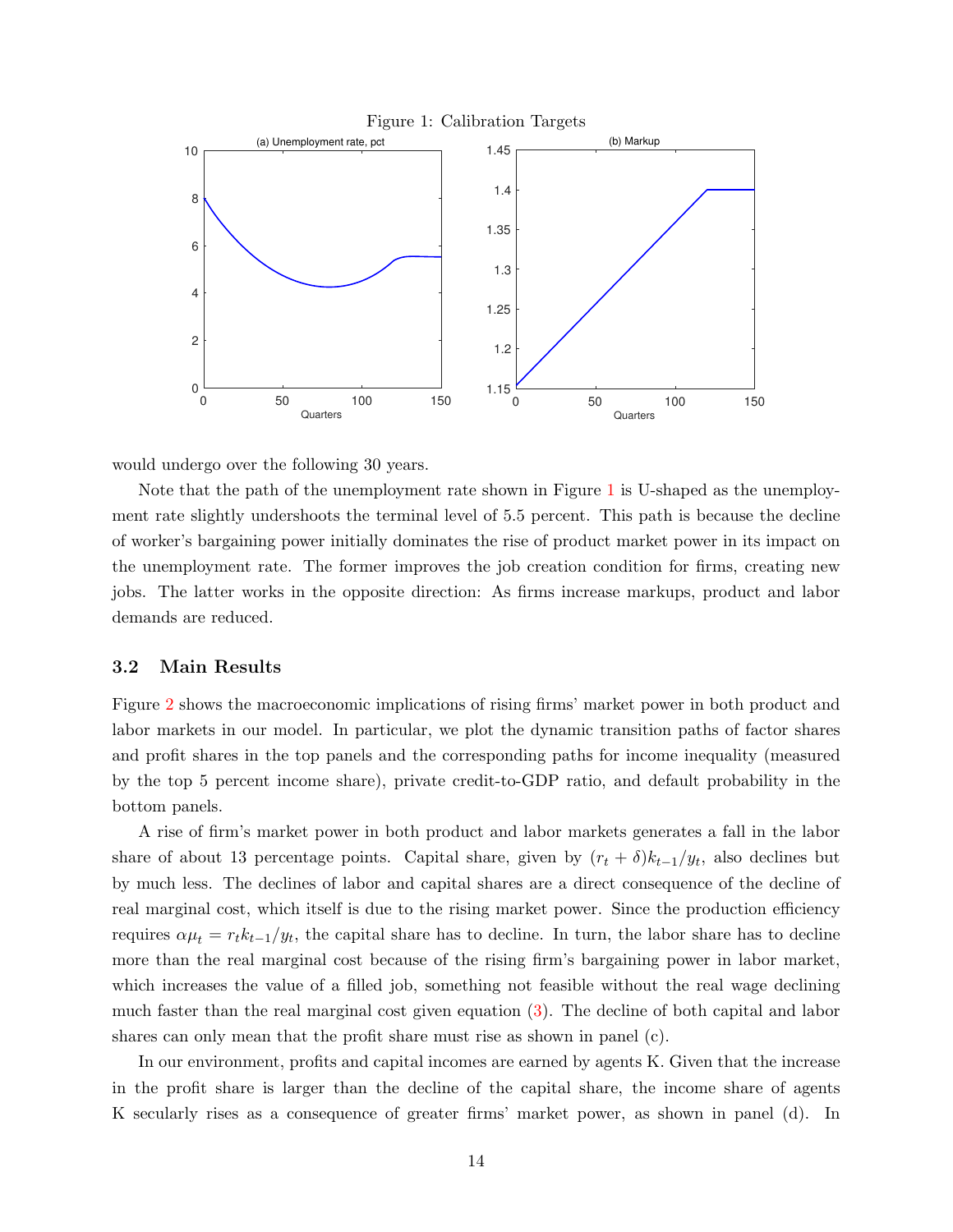<span id="page-16-0"></span>

our calibrated model, and consistent with the data, agents K exhibit relatively high MPS out of permanent income due to the spirit-of-capitalism preferences. This feature is crucial to induce agents K to accumulate financial wealth. As shown in panel (e), a substantial part of type-K agents' increased income is invested in private bonds, and the credit-to-GDP ratio rises secularly. As the indebtedness of the economy grows, the probability of financial crisis also rises by about 1 percentage point (see panel  $(f)$ ).<sup>[12](#page-1-0)</sup>

Figure [3](#page-17-0) compares the results of the model (red dashed lines) with data (blue solid lines) for six relevant variables. Since the focus of this paper is to match the secular trends in the data using the transition dynamics of the model, we abstract from analyzing business cycle fluctuations. However, we do incorporate the fact that a financial crisis occurred in 2008. Accordingly, at the end of the 30-year simulation, the economy is given a particularly low realization of the random draw for the utility cost of default and a financial crisis occurs. Consequently, as shown in panel (a), the unemployment rate jumps about 2.5 percentage points, around half of the observed surge during the GFC.

When comparing the secular trends generated by the model with the data, we see that the decline of the labor share predicted by the model is slightly greater than in the data (see panel

<sup>&</sup>lt;sup>12</sup>For the empirical definition of the probability of financial crises see footnotes 3 and 4. For the formal definition of the probability of financial crises in the model, see equation  $(15)$ , which is the probability of random draw of utility cost of default being less than the utility gain from defaulting.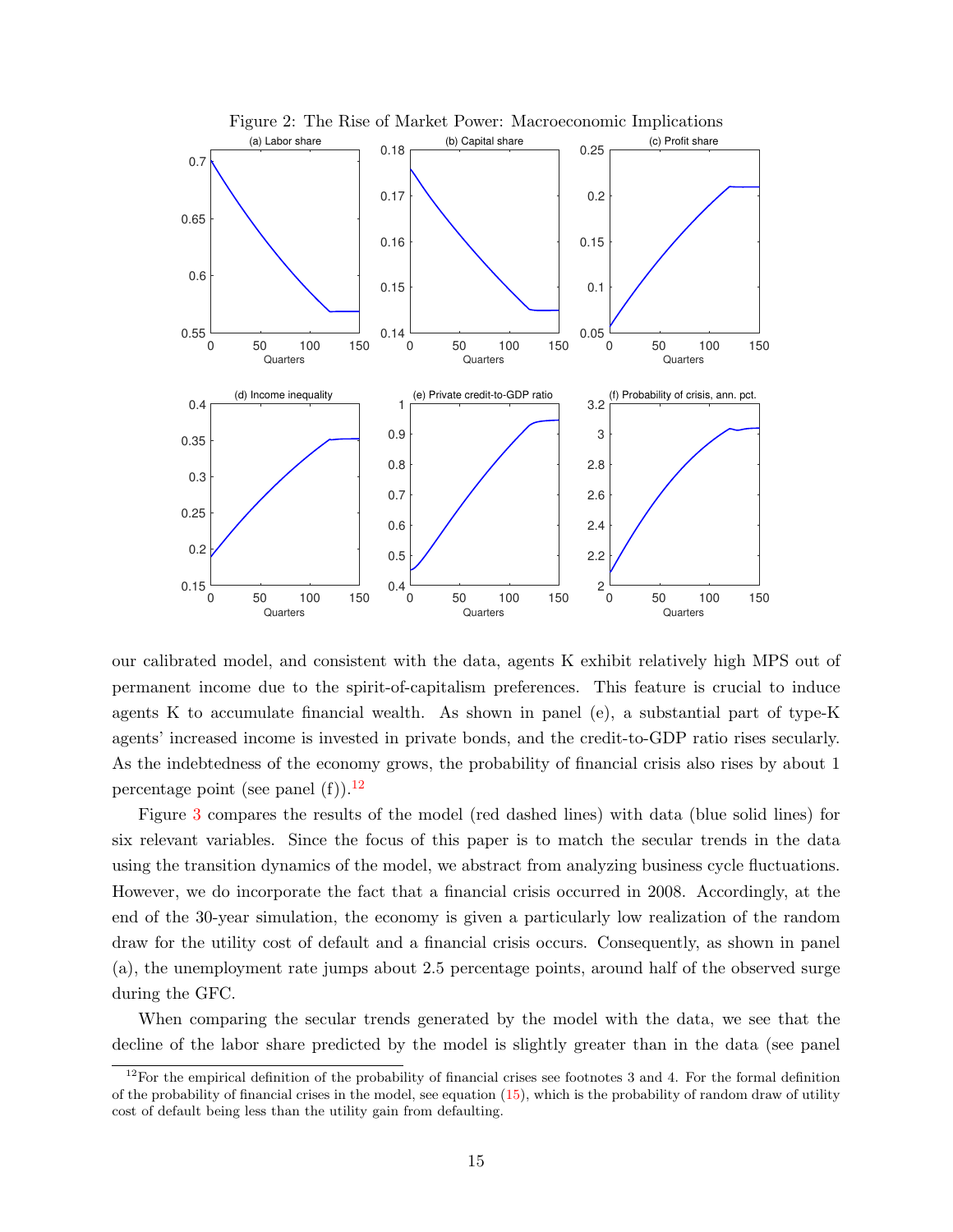<span id="page-17-0"></span>

(b)). However, given that there is no distinction between the median and average labor earnings in our model and the median labor share has declined more than the average labor share in the data, the greater decline in labor share during our simulation can be considered more in line with the decline of median labor share in the data. Regarding the capital share and the profit share, the secular trends generated by the model are in line with their empirical counterparts estimated by [Barkai](#page-31-2) [\(forthcoming\)](#page-31-2). In particular, the capital share falls by 18 percent in the model, from 0.176 to 0.145, close to the 22 percent decline observed in the data. In turn, the profit share increases 15.3 percentage points in the model, from 5.7 percent to 21percent, also close to the 13.5 percentage point increase observed in the data.

Panel (c) shows that the model's income share of top 5 percent income earners (i.e., agents K in the model) tracks very closely the secular trend of its empirical counterpart. The combination of rising income share of top 5 percent earners and the relatively high MPS of this income group due to the spirit-of-capitalism preferences makes the unused income to be accumulated as financial wealth in the form of private credit. Importantly, as shown in panel (d), the model-generated credit-to-GDP ratio follows very closely the secular trend in the data.

Panel (e) then shows the secular rise of the probability of financial crisis both in the model and in the data. In the data, this probability reached almost 5 percent on the eve of GFC. However, a linear trend estimate, which we are trying to match with the transitional dynamics of the model,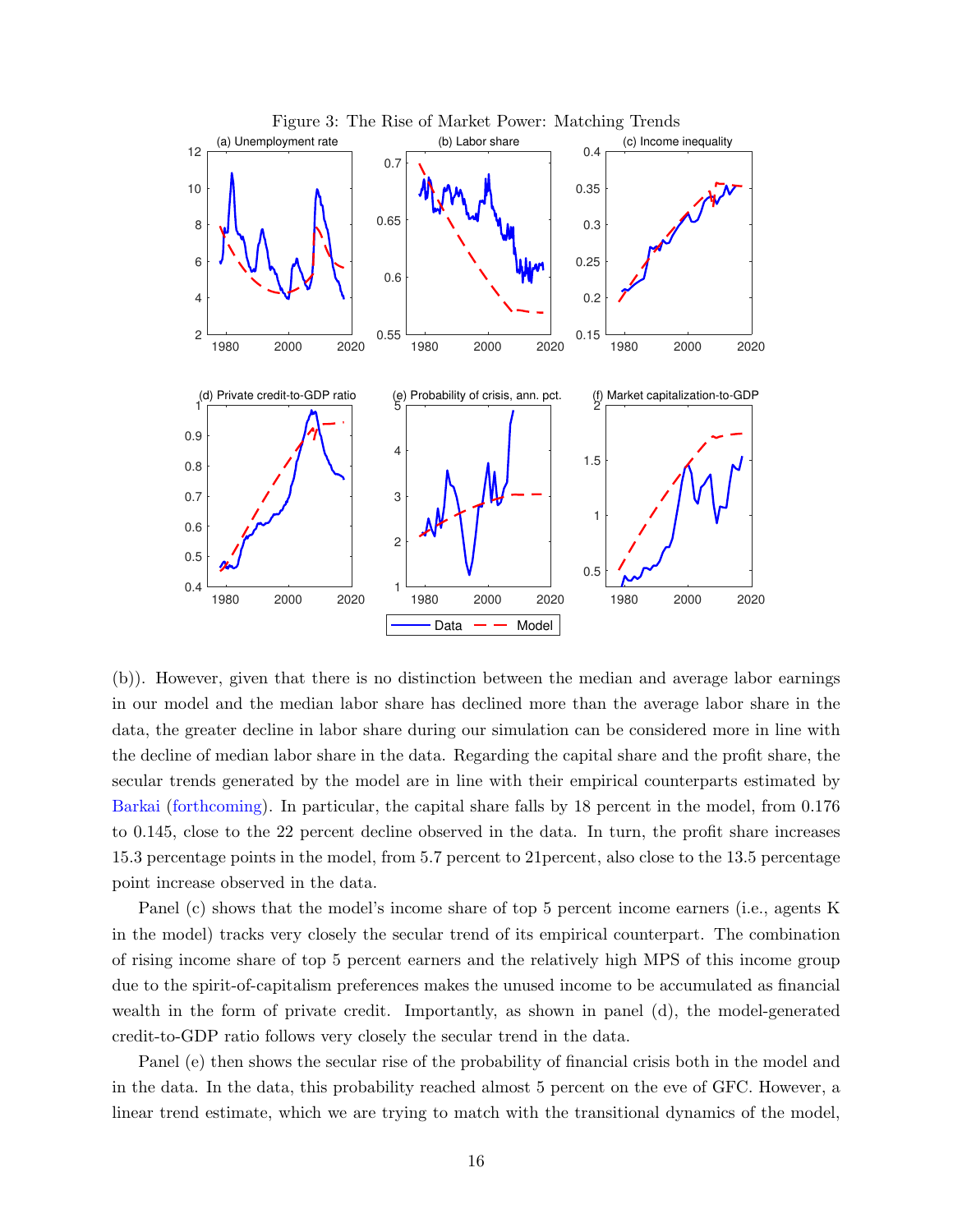<span id="page-18-0"></span>

Figure 4: The Spirit-of-Capitalism Preferences and Financial Instability

rose only to 3.5 percent. Thus the model can account for about two thirds of the trend increase of the probability of financial crisis in the data.

[Eggertsson et al.](#page-32-3) [\(2018\)](#page-32-3) argue that savings did not contribute much to the rise of financial wealth accumulation because the nation-wide saving rate has been relatively low in the United States. Thus, capital gains must have played a more prominent role. However, it is important to notice that the low saving rate hides important financial flows among heterogeneous agents. In contrast with the accumulation of physical capital, the accumulation of private credit shown in panel (d) of Figure [3,](#page-17-0) does not contribute to the "wealth of nation" as the assets of the creditors are offset by the liabilities of the debtors. However, credit accumulation is an important channel through which wealth inequality is created. Panel (f) shows the secular rise of stock market capitalization-to-GDP for both model and data. Comparing panels (d) and (f), we can see that credit accumulation accounts for roughly a third of total gains in wealth of agents K in the model and in the data. Therefore, in contrast with [Eggertsson et al.](#page-32-3) [\(2018\)](#page-32-3), our model assigns an important role for saving in creating wealth inequality. The rest of the increase in wealth inequality is due to capital gains driven by the rise of profits. Importantly, our results are consistent with [Greenwald et al.](#page-32-9) [\(2019\)](#page-32-9), who find that the most important driving force behind the sharply rising equity values in the United States over the last several decades has been a factor share shock that reallocates rents to shareholders and away from labor compensation. [Greenwald et al.](#page-32-9) [\(2019\)](#page-32-9) interpret this shock as changes in industry concentration and changes in the bargaining power of U.S. workers, which are also the driving forces in our model economy.

Figure [4](#page-18-0) shows the crucial role played by the spirit-of-capitalism preferences in the model in matching the observed secular trends in the credit-to-GDP ratio and the probability of financial crisis. Recall that we calibrate the utility weight on private bond holdings,  $\psi^B$ , to equalize the MPS of agents K in the model to the MPS of wealthy agents in the data. This requires  $\psi^B = 0.29$  in our baseline calibration. Figure [4](#page-18-0) shows that, in general, assigning higher (lower) values for  $\psi^B$ , that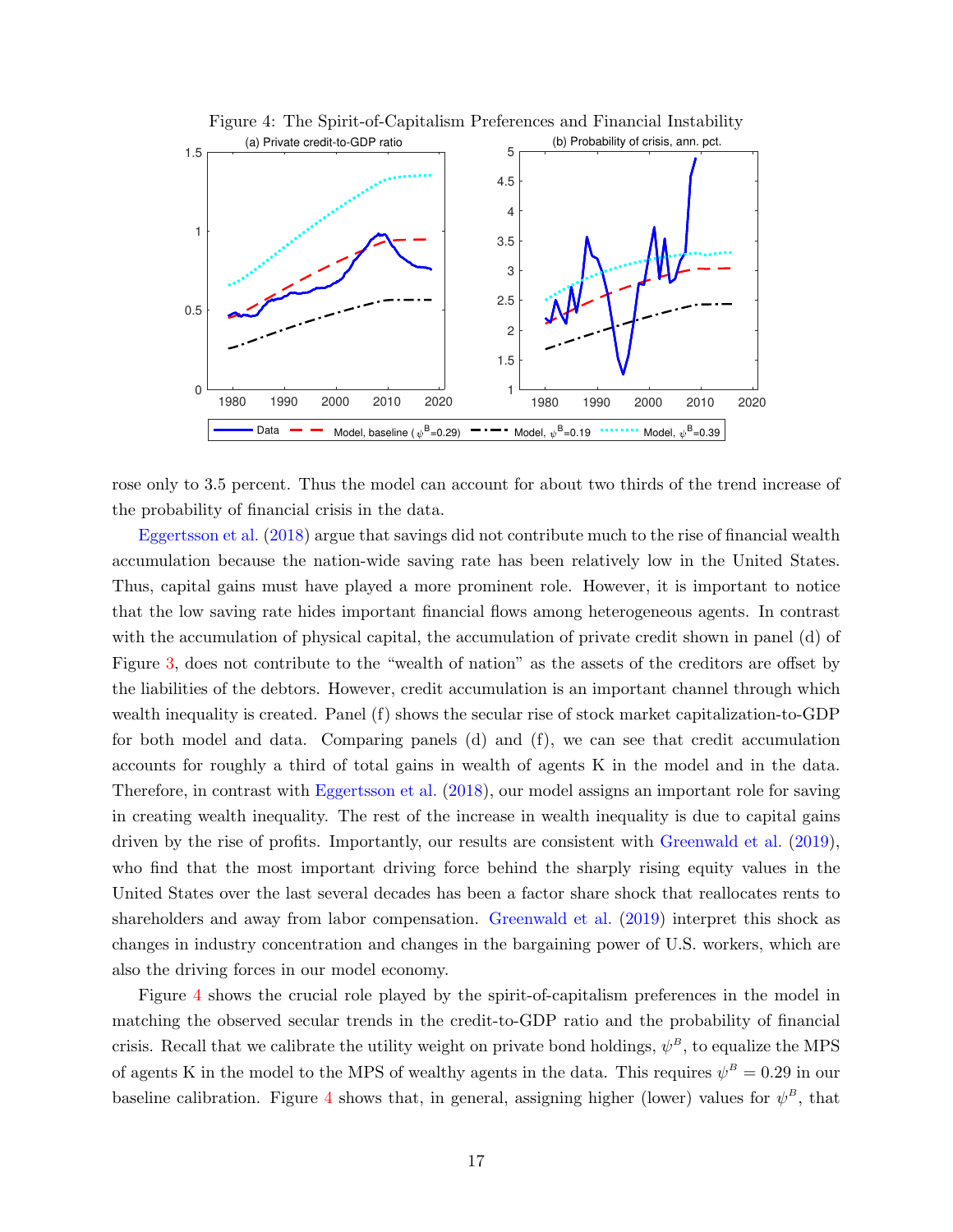is, letting agents K earn higher (lower) utility from holding financial assets leads to larger (smaller) MPS and therefore larger (smaller) accumulation of credit relative to the size of the economy, and a higher (lower) probability of financial crisis.

Finally, we study the implications of our model for two non-targeted variables with clear trends in the data: Tobin's  $Q$  and investment-to-output ratio. Gutièrrez and Philippon [\(2017\)](#page-32-4) show that the Tobin's Q of the U.S. stock market increased more than threefold since 1980 and that the investment-to-operating income ratio has fallen about 20 percentage points from 27 percent in 1980 to 7 percent in 2012. Both papers argue that these two phenomena are consistent with the rise of market power. The results in this paper are also in line with these secular trends: our model's Tobin's Q increases 4.3 times during our simulation period, slightly overshooting the increase of 3.5 times observed in the data.<sup>[13](#page-1-0)</sup> At the same time, the model's investment-to-output ratio declines about 18 percent. This is called "decline of Q-sensitivity (-elasticity) of investment (and entry)" by Gutiérrez and Philippon [\(2019\)](#page-32-6). Note that the decline of the investment-to-output ratio is unavoidable in the model if the driving force of the rise in Tobin's Q is the rise of the market power. The capital market efficiency requires  $r_t = \mu_t \alpha y_t / k_{t-1}$ . In the model,  $r_t$  is fixed by the time preference, and hence, the decline of real marginal costs due to rising firms' market power requires a decline of capital-to-output ratio, which is consistent with the decline of the investment-to-output ratio over time.[14](#page-1-0)

#### 3.3 The Role of Rising Firms' Market Power in the Labor Market

Our main results are based on the assumption that firms' market power in both product and labor markets have increased simultaneously since 1980. In this section, we quantify the marginal contributions of the two.

Panel (a) of Figure [5](#page-20-1) compares the paths of the unemployment rate in our baseline case (blue solid line), where firms' market power rises in both product and labor markets, with the alternative (red dashed line), where only firms' market power in product markets rises. Panel (b) shows the paths of the markup in these two cases, which by construction is identical in both cases.

What is notable in panel (a) is that the rise of market power in product markets required to explain the increase in markups would imply an implausibly large increase in the unemployment rate without a concurrent change in the firm's bargaining power in the labor market. That would result in an unemployment rate of around 25 percent at the end of the simulation period, which is clearly inconsistent with the data. The assumption that firm's bargaining power in the labor market has risen together with the market power over the last three decades is thus essential to avoid a counterfactual prediction for the unemployment rate, an aspect often overlooked in the

 $13$ In the model, Tobin's Q is computed as the ratio between the net present value of firms' profits and the value of capital. See panel (a) of Figure [12](#page-36-0) in Appendix [B.](#page-36-1)

 $14$ Note that the decline of gross investment-to-output ratio both in the model and in the data underestimates the downward pressure on capital accumulation observed in reality since both the model and the data do not take into account the secular rise of the depreciation rate and the secular decline of the real interest rate. The net investmentto-output ratio  $((k'-k)/y)$  has declined nearly 50 percent in the last four decades in the data. See panel (b) of Figure [12](#page-36-0) in Appendix [B.](#page-36-1)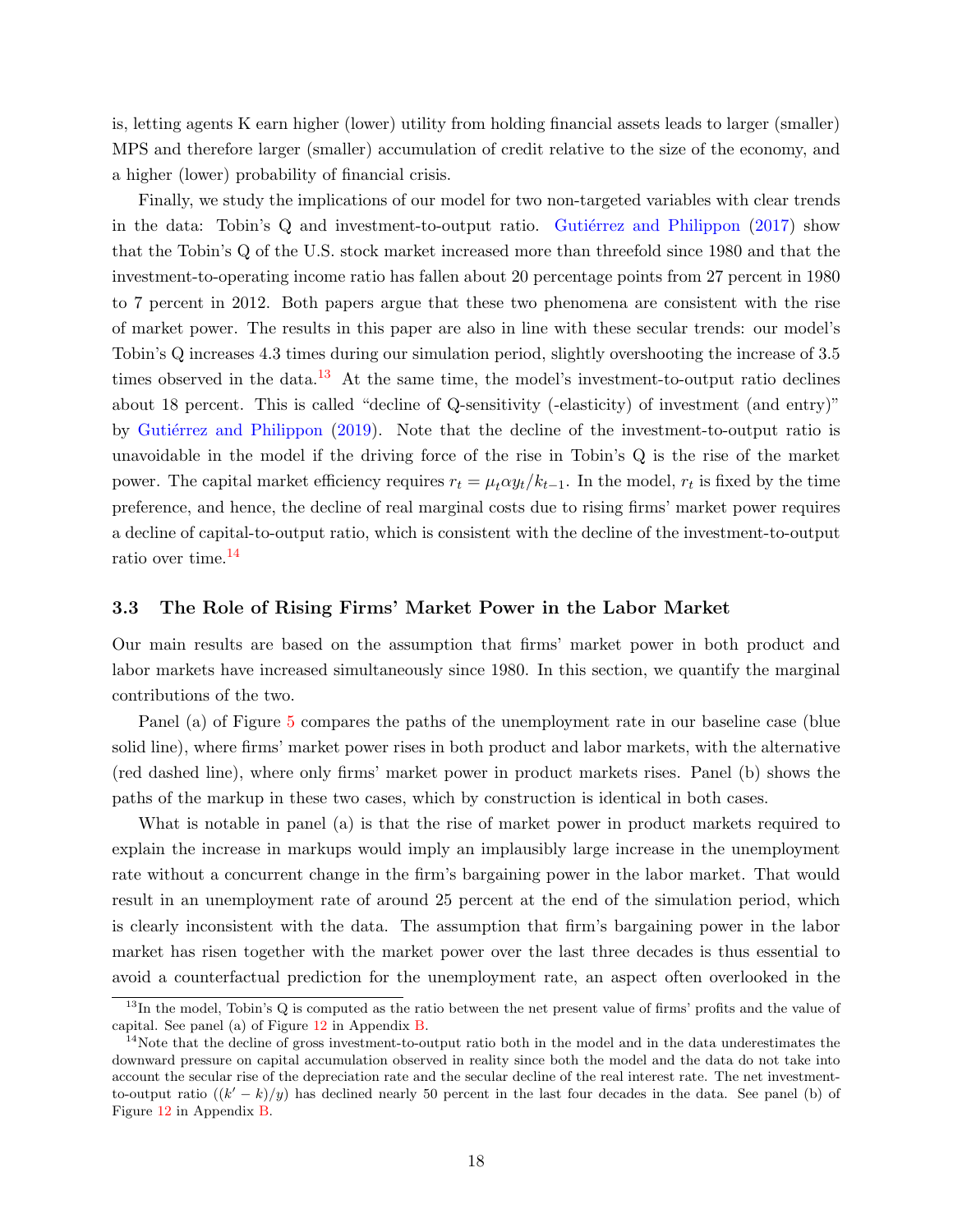<span id="page-20-1"></span>

recent literature on the market power such as [Barkai](#page-31-2) [\(forthcoming\)](#page-31-2), [De Loecker et al.](#page-33-5) [\(2019\)](#page-33-5), [Eggertsson et al.](#page-32-3) [\(2018\)](#page-32-3), Gutiérrez and Philippon [\(2017\)](#page-32-4), [Bergholt et al.](#page-31-3) [\(2019\)](#page-31-3), and [Farhi and](#page-32-5) [Gourio](#page-32-5) [\(2018\)](#page-32-5).[15](#page-1-0)

Figure [6](#page-21-1) compares the two transitional dynamics for the same variables plotted in Figure [2,](#page-16-0) with the blue solid line showing the baseline case and the red dashed line showing the alternative with only changes to market power in the product market. The difference between the two cases can be considered the marginal contribution of the rise in firm's bargaining power in the labor market. Figure [6](#page-21-1) makes it clear that the rise in firms' bargaining power does contribute to the decline of labor share and the rise of profit share. However, it is also clear that the contribution of the bargaining power in labor market to the rises in income inequality, credit-to-GDP ratio, and the probability of financial crisis is much smaller than the effects of increased market power in the product market.

### <span id="page-20-0"></span>4 Alternative Hypotheses

This section runs three validity checks against our baseline specifications. First, we consider an alternative utility form: capital-in-the-utility function for agents K. Our baseline model treats financial wealth and physical assets asymmetrically in that only the former generates direct utilities for wealthy households. This alternative removes the asymmetry by assuming that welathy households earn direct utilities from both assets. As will be shown, this alternative leads to several counterfactual implications. Second, we consider an alternative hypothesis behind the rise of credit accumulation. In particular, instead of assuming that the spirit-of-capitalism preferences

<sup>&</sup>lt;sup>15</sup>Without the simultaneous decline of workers' bargaining power, one could prevent the rise of the natural rate of unemployment in the model by introducing an increase in matching efficiency, a decline of the separation rate, and/or a rise of employment subsidy. However, the implications of these alternative hypothesis for income inequality are not straightforward. We thus leave the evaluation of these alternative hypothesis for future research.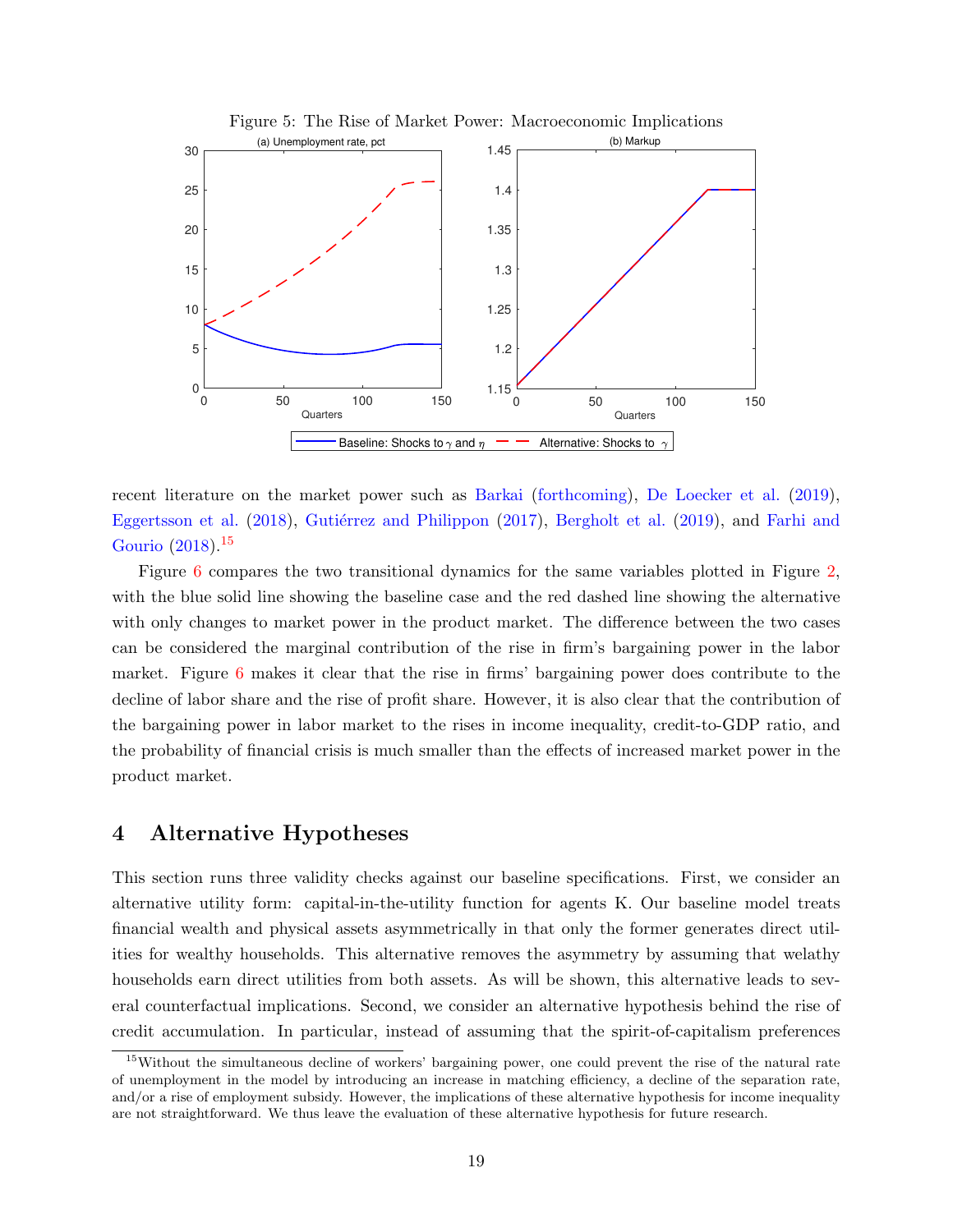<span id="page-21-1"></span>

drive credit accumulation, we consider borrower's motive to increase debt by incorporating the "keeping-up-with-the-Joneses" preferences. Finally, we introduce nominal rigidities and non-zero trend inflation into the model to study whether the disinflation process observed during the 1980s and 1990s had any independent contribution to the secular trends on the labor/capital/profit shares, income inequality, and financial instability. In all three exercises, we simulate the model and then confront the obtained results with empirical evidence. Results are summarized in Table [2.](#page-22-0)

#### <span id="page-21-0"></span>4.1 Capital-In-The-Utility Function

We first investigate what happens if agents K earn direct utility not only from financial wealth but also from physical capital accumulation. In this case, the efficiency condition for capital accumulation (equation  $(14)$ ), is modified into

$$
1 = \mathbb{E}_t \left[ m_{t,t+1}^K \left( \frac{r_{t+1} + (1-\delta)q_{t+1}^K}{q_t^K} \right) \right] + \frac{\psi^K}{(c_t^K)^{-1/\sigma_c}} \left[ \left( 1 + \frac{k_t}{\chi} \right) \right]^{-1/\sigma_k},
$$

where the additional second term captures the liquidity premium due to the spirit-of-capitalism preferences. We set  $\psi^K = \psi^B$  and  $\sigma_k = \sigma_b$  such that the preferences are modeled symmetrically between bond holdings and capital accumulation. The rest of the parameter values remain unchanged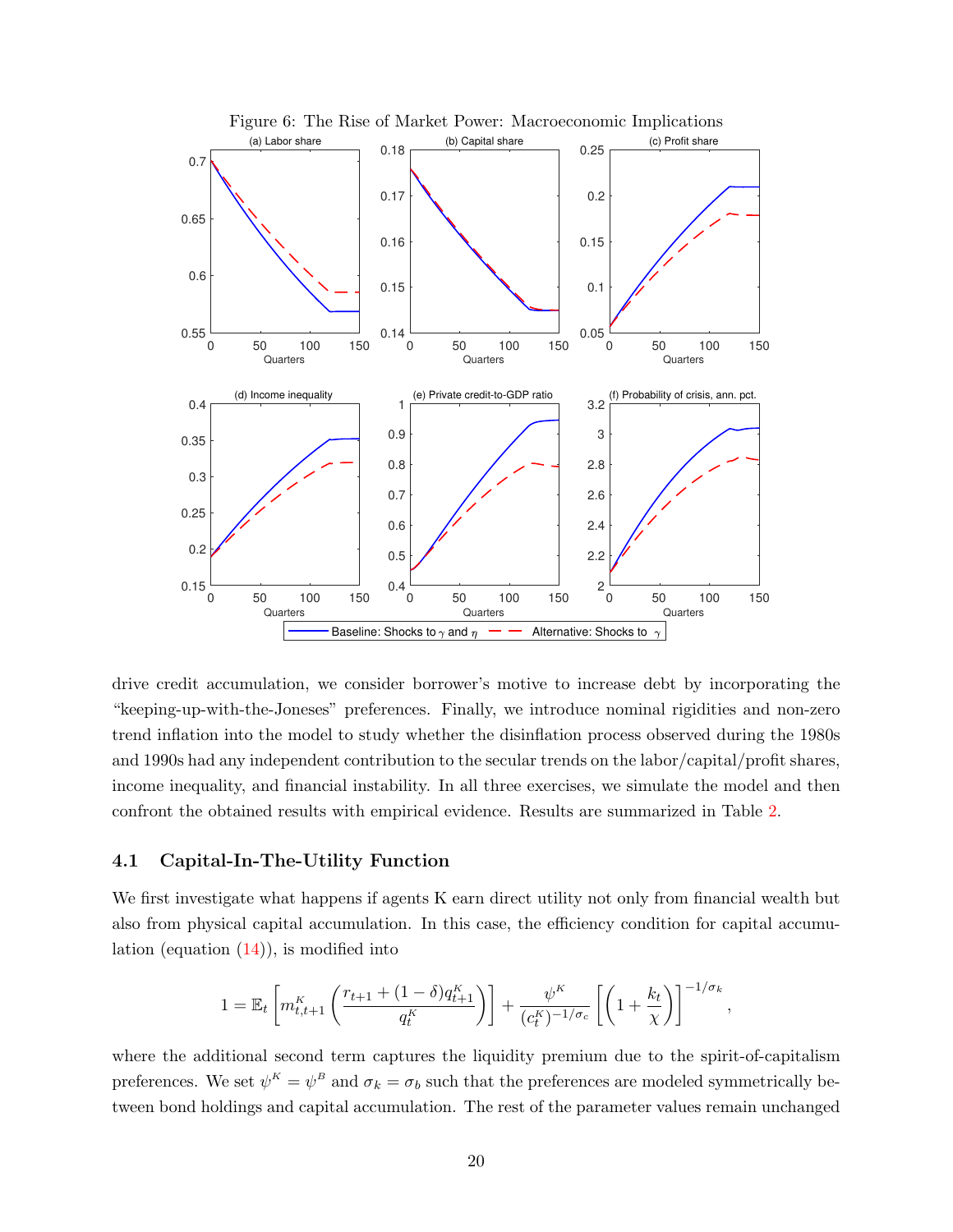<span id="page-22-0"></span>

|                                 | (a)             | (b)         | $(\rm c)$        | $(\mathrm{d})$    | (e)               |
|---------------------------------|-----------------|-------------|------------------|-------------------|-------------------|
|                                 | <b>Baseline</b> | Capital in  | Keeping up       | Exogenous         | Endogenous        |
| Variable                        |                 | the utility | with the Joneses | contract duration | contract duration |
| Unemployment rate               | $-2.5$          | $-9.9$      | $-2.5$           | $-2.5$            | $-3.5$            |
| Markup                          | 24.6            | 24.6        | 24.6             | 26.7              | 23.4              |
| Marginal costs                  | $-17.6$         | $-17.6$     | $-17.6$          | $-19.1$           | $-16.9$           |
| Labor share                     | $-13.2$         | $-14.5$     | $-13.2$          | $-14.7$           | $-12.9$           |
| Capital share                   | $-3.1$          | $-1.5$      | $-3.1$           | $-3.4$            | $-3.0$            |
| Profit share                    | 15.3            | 16.8        | 15.3             | 17.1              | 14.8              |
| Income inequality               | 16.0            | 17.0        | 16.2             | 18.5              | 16.1              |
| Private credit-to-GDP ratio     | 30.8            | 51.5        | 49.6             | 56.1              | 48.6              |
| Probability of financial crisis | 0.77            | 1.03        | 0.95             | 1.09              | 0.94              |
| Tobin's Q                       | 221             | 104         | 221              | 241               | 213               |
| Investment-to-output ratio      | $-17.6$         | 18.1        | $-17.6$          | $-19.1$           | $-16.9$           |

Table 2: Alternative Hypotheses

Note: All values report changes over 120 quarters. All values are expressed in percentage points except marginal costs and the investment to output ratio that are expressed as percent change.

to the baseline case, except for the matching efficieny that is set to  $\zeta = 0.8$  to avoid a negative unemployment rate at the end of the simulation period. With  $\psi^K > 0$ , the new equilibrium requires the rental rate of capital,  $r_t$ , to decline below the level that prevails in the baseline case, which then leads to increases in firms' capital demand. As a result, we predict that capital accumulation will be larger than in the baseline. The relevant question is whether this prevents credit accumulation from reaching the level observed in our baseline case.

Column (b) of Table [2](#page-22-0) shows the results, to be compared with our baseline case presented in column (a). Not surprisingly, allowing for capital-in-the-utility reduces the decline of the capital share compared with the baseline. While capital accumulation is enhanced by the liquidity premium discussed above, the production efficiency also requires an increase in labor input as the increase in capital elevates the marginal productivity of labor. This explains why the unemployment rates falls as much as ten percentage points over the three decades under analysis. This is in stark contrast with our baseline results and is a counterfactual implication of the capital-in-the-utility preferences.

The labor share declines more in the alternative. This happens despite the fact that increased capital accumulation generates a large increase in labor demand. The reason is that capital-inthe-utility makes the production much more capital intensive as shown by Figure [7.](#page-23-0) Panel (a) compares the output/labor ratios and panel (b) the capital/labor ratios in the two economies. Both ratios decline over time in the baseline. This is because the output/labor ratio is equal to  $y_t/n_t = z(k_{t-1}/n_t)^\alpha$  and the capital/labor ratio declines as the rise of the market power reduces capital demand and the decline of workers' bargaining power increases labor demand. The exact opposite happens with the capital-in-the-utility specification: capital intensity, measured by  $k_t/n_t$ , almost doubles after the three decades of transition. In turn, income inequality rises slightly more than in the baseline economy, given the smaller decline in the capital share and the greater rise in the profit share, which are major components of income for agents K.

Our experiment with the capital-in-the-utility was motivated by the concern that such prefer-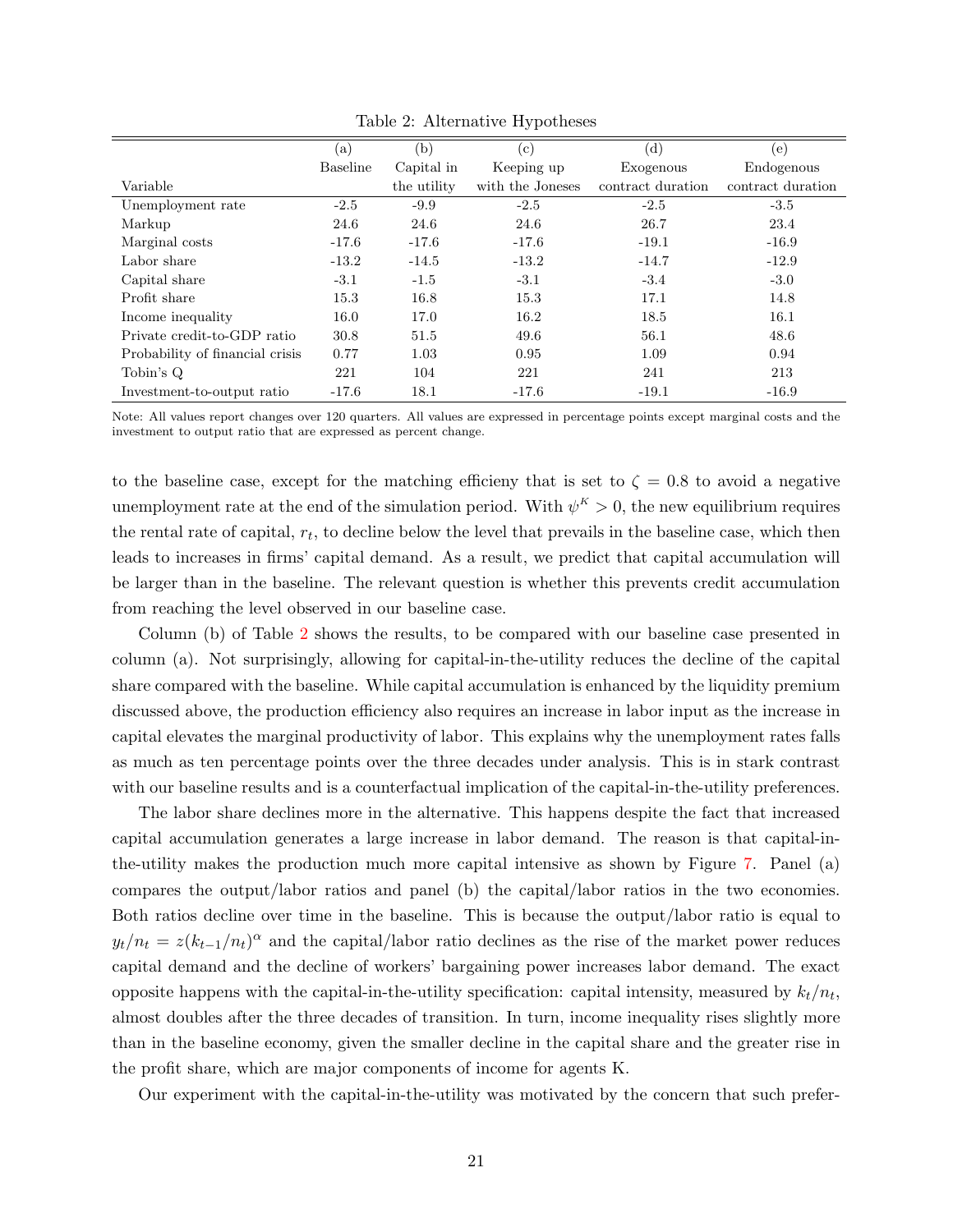

<span id="page-23-0"></span>

ences may fail to generate the rise of credit-to-GDP ratio observed in the data, because the marginal utility of holding physical capital may restrain credit accumulation. However, it turns out that the rise of credit-to-GDP ratio in this alternative economy is even greater than in our baseline. In particular, the credit-to-GDP ratio rises 51.5 percentage points, which is above the 30.8 percentage point increase of the baseline economy. The capital-in-the-utility preferences create additional incomes that can support additional capital accumulation and can even increase the income devoted to credit accumulation. Since the model with the alternative preferences generates a larger increase in the leverage ratio in terms of credit-to-GDP ratio than the baseline, it also generates a larger increase in the probability of financial crisis.

Importantly, the alternative specification for preferences has one important counterfactual implication: the investment-to-output ratio rises secularly, and the cumulative magnitude is on the order of 18 percent. This result is clearly at odds with the data, and this is the most important reason why we do not adopt the capital-in-the-utility preferences as our baseline case.

#### 4.2 Keeping-Up-with-the-Joneses Preferences

One intuitive narrative behind the rise of household sector leverage is that as income inequality rises, lower-income households have tried to keep up with the consumption level of upper-class households by increasing debt (see, for example, [Christen and Morgan](#page-31-8) [\(2005\)](#page-31-8), [Barba and Pivetti](#page-31-1) [\(2009\)](#page-31-1), [Fligstein et al.](#page-32-10) [\(2017\)](#page-32-10)). This narrative implicitly posits that what matters for utility is not the absolute level of consumption, but the position of the agent's consumption relative to the consumption level of a reference group [\(Duesenberry,](#page-32-1) [1949;](#page-32-1) [Frank,](#page-32-2) [1985;](#page-32-2) [Abel,](#page-31-9) [1990;](#page-31-9) Galí, [1994\)](#page-32-11). If the consumption gap between low-income households and high-income households increases as a result of widening income gap and the former group is trying to emulate consumption pattern of the latter group, the borrowing demand of the former group increases.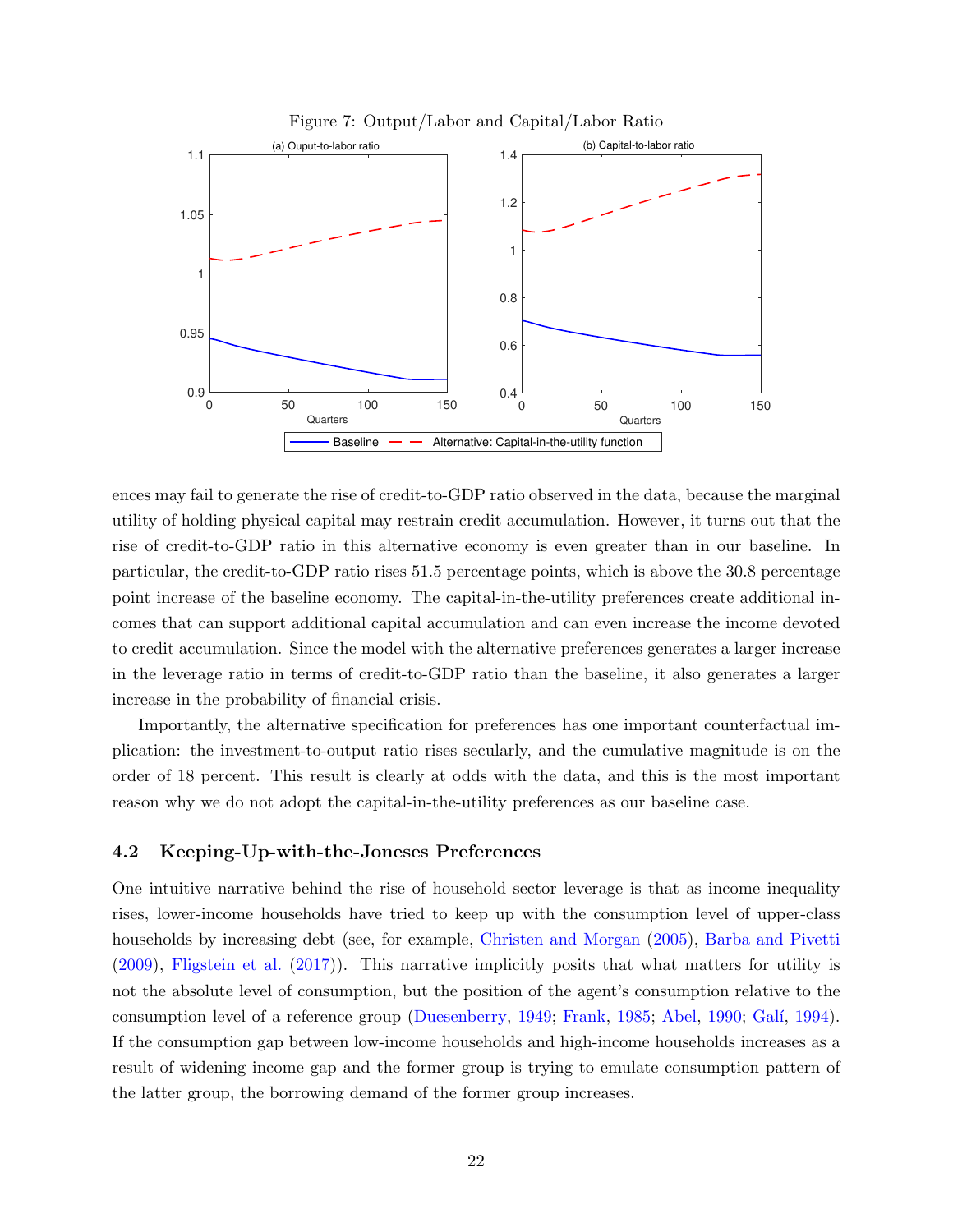One way to represent such preferences in our environment is to assign an external habit to the utility of agents W and have the reference consumption be the consumption level of agents K:

$$
U_t^W = \mathbb{E}_t \sum_{t=0}^{\infty} (\beta^W)^t \frac{(c_t^W - \tilde{s}c_{t-1}^K)^{1-1/\sigma_c}}{1-1/\sigma_c},
$$

where  $\tilde{s} \equiv s \times (\bar{c}^W/\bar{c}^K)$ , and s denotes the degree of external habit.<sup>[16](#page-1-0)</sup> As the income inequality gap grows over time between the two agents,  $c_t^W - \tilde{s}c_{t-1}^K$  declines because agent W's consumption declines and agent K's consumption increases. Hence the marginal utility  $(c_t^W - \tilde{s}c_{t-1}^K)^{-1/\sigma_c}$  increases over time, which incentivizes more borrowing to increase consumption.

Column (c) of Table [2](#page-22-0) summarizes the results with the keeping-up-with-the-Joneses preferences when  $s = 0.50$ . The alternative preferences for the borrowers do not affect the outcomes for product and labor markets: labor and profit shares, real marginal cost, investment-to-output ratio, and Tobin's Q remain the same as in the baseline. However, the private credit-to-GDP ratio rises 50 percentage points, overshooting the increase observed in the data.

The higher credit demand and debt-to-income ratio results in a higher probability of financial crisis, which increases almost 1 percentage point over the 30-year period and gets closer to the estimate of [Schularick and Taylor](#page-34-0) [\(2012\)](#page-34-0). Panel (a) of Figure [8](#page-25-0) compares three cases of different degrees of habits,  $s = 0$  (baseline),  $s = 0.25$ , and  $s = 0.50$ . The panel shows that the higher demand of credit increases the probability of crisis monotonically during the entire transitional periods. Panel (b) of Figure [8](#page-25-0) shows the effects of increases in the probability of default on the price of bond. The lower the price of bond, the more expensive financing becomes.

Our baseline results suggest "demand-driven" credit boom is not necessary to generate the bulk of the rise in the credit-to-GDP ratio, as the baseline explains 30 percentage points out of 40 percentage points increase in the data. However, the alternative results indicate that a mild degree of demand factor such as keeping-up-with-the-Joneses preferences can help matching the full degree of credit expansion and higher probability of financial crisis.[17](#page-1-0)

#### <span id="page-24-0"></span>4.3 The Role of Disinflation Policy

This paper evaluates whether the observed rise of firm's market power both in product and labor markets in the last decades explains the secular trends in the labor/profit share, income/wealth inequality, and financial instability in an RBC framework. Our analysis has assumed that the

<sup>&</sup>lt;sup>16</sup>We scale the level of consumption of agents K by the steady state consumption ratio between the two agents  $\bar{c}^W/\bar{c}^K$  because the per capita consumption level is much larger for agent K and  $c_t^W - sc_{t-1}^K$  could be negative for a conventional value of habit parameter s.

<sup>&</sup>lt;sup>17</sup>[Coibion et al.](#page-32-12) [\(forthcoming\)](#page-32-12) argue that keeping-up-with-the-Joneses preferences did not play an important role in the credit expansion during mid-2000 based on the finding that "low-income households in high-inequality regions accumulated less debt relative to income than their counterparts in lower-inequality regions". In contrast, the findings of [Christen and Morgan](#page-31-8) [\(2005\)](#page-31-8), [Barba and Pivetti](#page-31-1) [\(2009\)](#page-31-1), and [Fligstein et al.](#page-32-10) [\(2017\)](#page-32-10) are more consistent with the keeping-up-with-the-Joneses preferences. We do not take a stance between the two findings. However, we note that the version of keeping-up-with-the-Joneses of [Coibion et al.](#page-32-12) [\(forthcoming\)](#page-32-12) is a particular one in that the reference point of consumption of the low-income households is the consumption level of the high-income households in their local area.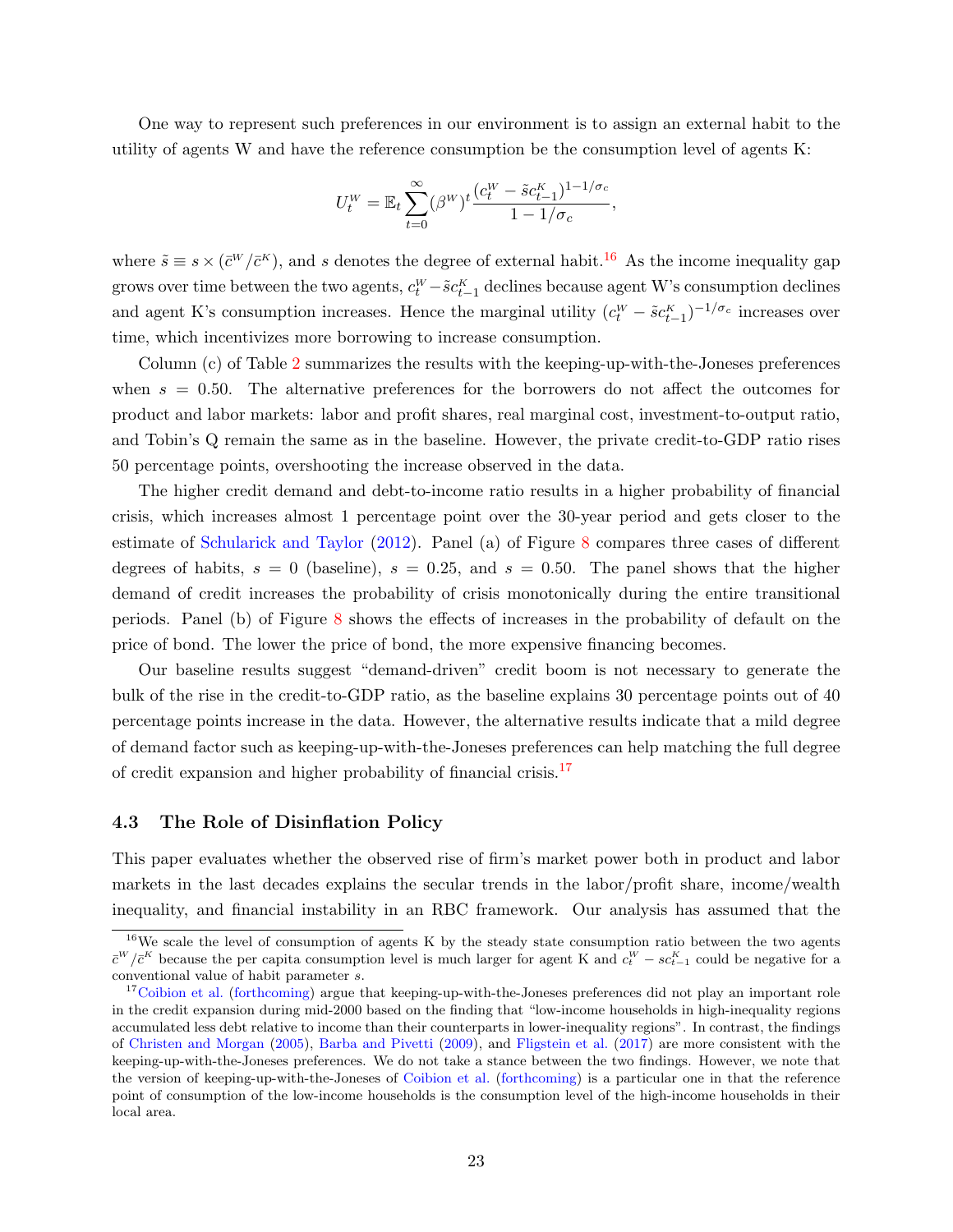<span id="page-25-0"></span>

Figure 8: Keeping Up With Joneses and Probability of Default

presence of nominal rigidities and the disinflation policy, which was implemented concurrently over the time period of analysis, have not played any relevant role in this process and hence can be set aside in the analysis of the secular trends. This section tests the validity of this assumption by introducing nominal rigidities and non-zero trend inflation into our model described in Section [2.](#page-7-0) [18](#page-1-0)

From the viewpoint of the standard New Keynesian theory, there is a natural link between disinflation policy and factor shares. According to the theory, the current inflation rate is the present value of future real marginal cost, the inverse of which is the gross markup. Hence, if a central bank wants to implement a disinflation policy, it has to engineer a decline of future real marginal costs, which requires a decline of the labor and capital share since  $\mu = (wn + rk)/y$ .<sup>[19](#page-1-0)</sup> In a standard New Keynesian model, disinflation policy can achieve the reduction of real marginal cost by reducing the dispersion of relative prices, which then leads to increase in productivity and reduction in real marginal cost (see [Yun](#page-34-2) [\(2005\)](#page-34-2)). Hence, there is a theoretical linkage between disinflation policy and factor shares. The question is how quantitatively important this linkage is. Our baseline model implicitly assumes that quantitative importance of this channel is scant to zero. We know test the validity of this assumption.

We consider two types of staggered pricing models, one in which the duration of price contract is exogenously fixed (i.e., standard staggered Calvo pricing model) and the other in which firms can optimally readjust the duration of the contract in response to changes in trend inflation. Our exercise consists of adding an exogenous process for trend inflation to the secular trends in firms' market power in both product and labor markets, and see whether the model results differ from our baseline results. We think that this test is important because the disinflation policy may have important real effects and if so, who the disinflation policy has benefited the most is an important

 $^{18}$ Details on the extended model are relegated to Appendix [C](#page-36-2) for brevity.

 $19\mu = (wn + rk)/y$  implies that the profit share of the economy is given by  $1 - \mu$ . This discussion ignores search frictions in the labor market for the sake of simplicity.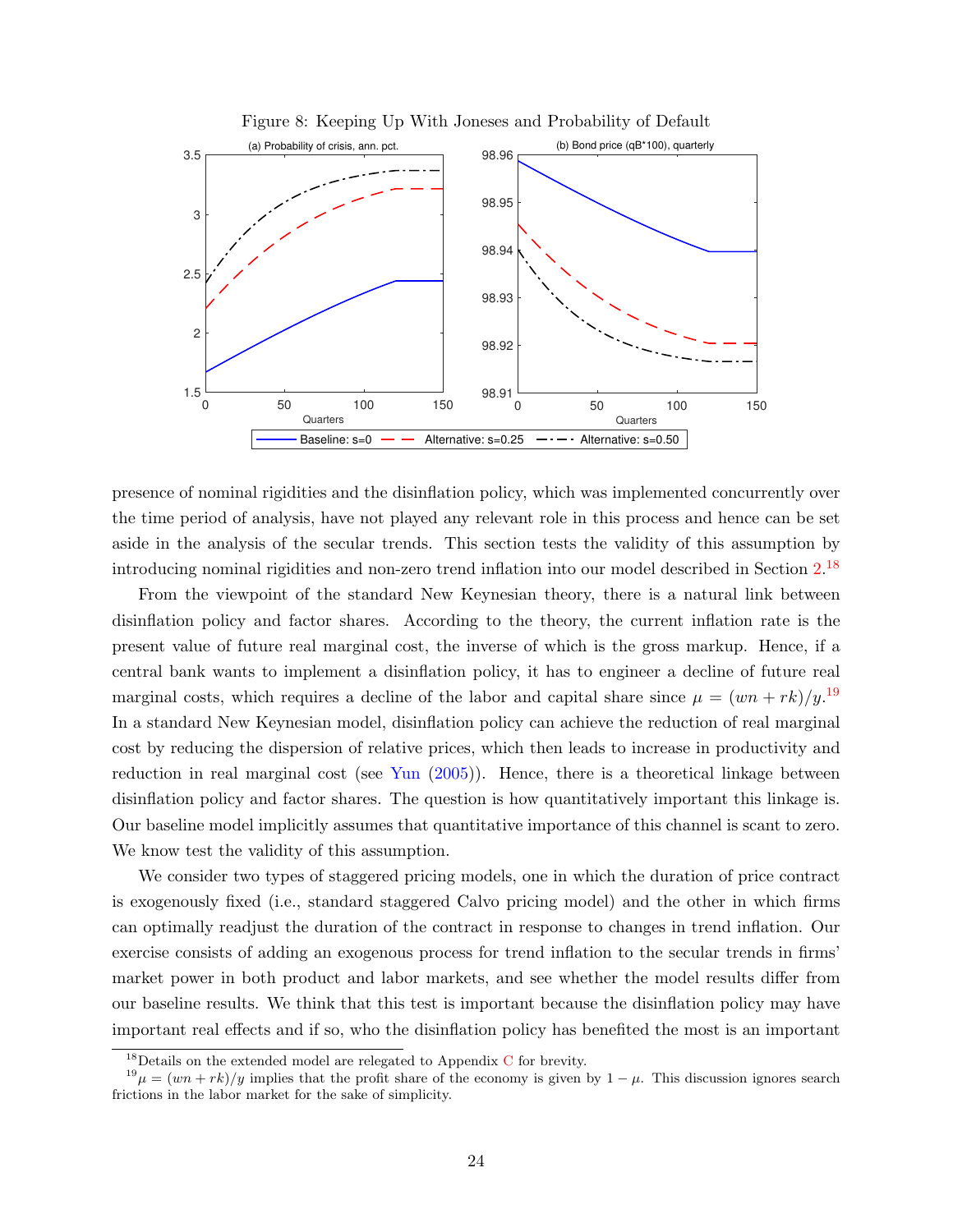<span id="page-26-0"></span>

macroeconomic question to analyze.

#### 4.3.1 Calibration of the Disinflation Policy

We assume that the central bank is in perfect control of trend inflation rate, defined as the inflation rate in the nonstochastic steady state. In particular, we consider that the central bank announces a new inflation target  $\pi^*$  in each quarter. This announcement is perfectly credible to the agents. The perfect credibility assumption is represented by a random walk process,  $\pi_t^* = \pi_{t-1}^* + \epsilon_t^{\pi^*}$ , such that  $\mathbb{E}_{t}[\pi_{t+s}^{*}] = \pi_{t}^{*}, \mathbb{E}_{t+1}[\pi_{t+1+s}^{*}] = \pi_{t+1}^{*}, ..., \mathbb{E}_{T}[\pi_{T+s}^{*}] = \pi_{T}^{*}$  for any  $s \geq 0$ . The sequence of shocks  $\epsilon_t^{\pi^*}$  is chosen such that the path of the inflation target over 120 quarters follows the observed trend of the core PCE inflation rate in the United States from 1979 to [20](#page-1-0)08 shown in Figure  $9.^{20}$  $9.^{20}$  Agents do not have perfect foresight of  $\{\epsilon_t^{\pi^*}\}_{t=1}^{T=120}$  at the beginning of the simulation, which means that they are surprised by the changes in the inflation target that occur in each quarter. $^{21}$  $^{21}$  $^{21}$ 

#### 4.3.2 Exogenous Contract Duration Model

The staggered price contract model formalized by [Calvo](#page-31-10) [\(1983\)](#page-31-10) assumes that regardless of the history of pricing, all firms have a probability  $1 - \varphi$  of resetting their prices. We additionally assume that the fraction of firms  $\varphi$  with no opportunity to optimally reset their prices set their prices with indexation, i.e.,  $P_t(i) = P_{t-1}(i)\pi_{t-1}^{\varepsilon}$ , where  $\varepsilon \in [0,1)$  is the degree of indexation.<sup>[22](#page-1-0)</sup>

As is well known, the staggered price contract generates price dispersion, denoted by  $\Delta_t$ , as some

<sup>&</sup>lt;sup>20</sup>We apply the Hodrick-Prescott filter using data from 1979 to 2018 to obtain the trend inflation rate with a smoothing parameter equal to  $10<sup>5</sup>$ .

<sup>&</sup>lt;sup>21</sup>We assume this information structure regarding agents' realizations of shocks to the inflation target for two reasons: first, it is hard to imagine that agents in early 1980s knew the entire path of time-varying inflation target; second, 120 periods of anticipated shocks makes our solution algorithm fail to find the equilibrium transitional dynamics.

 $22$ Allowing for indexation is a natural choice since our analysis covers the early 1980s where trend inflation rate is around 8 percent per annum. The cost for firms not being able to reset their prices in each period can be implausibly large without indexation, implying unrealistically large welfare gains from disinflation.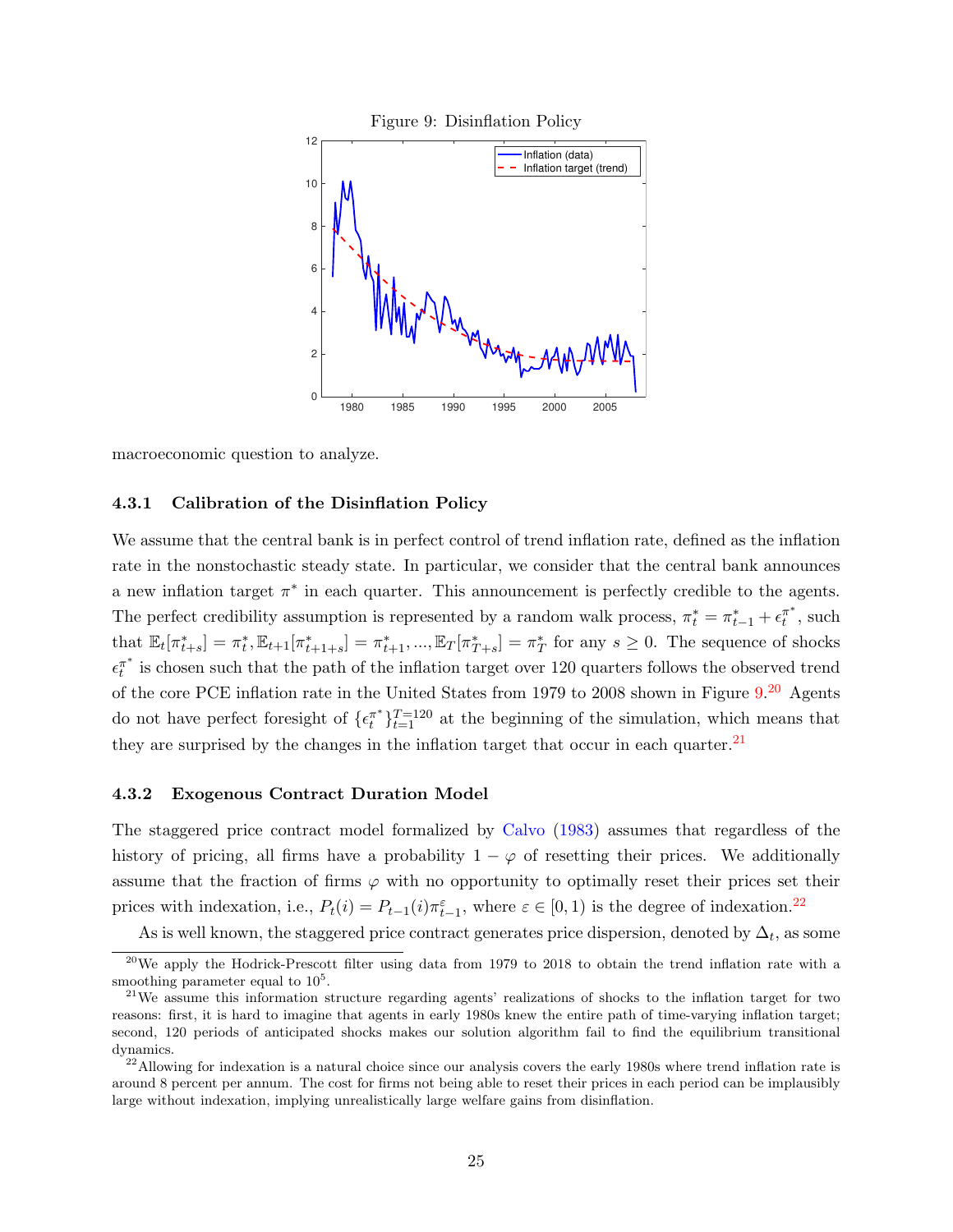<span id="page-27-1"></span>

firms cannot reset their prices in each period. The price dispersion term appears in the aggregate production function,  $y_t = z\Delta_t^{-1} k_{t-1}^{\alpha} n_t^{1-\alpha}$ , and it works like a negative technology shock, lowering labor productivity. The price dispersion term in the aggregate production function is the channel through which disinflation policy may create real effects. It can be shown that price dispersion in steady state for a given trend inflation rate is given by:  $23$ 

$$
\Delta \equiv \int \left(\frac{P(i)}{P}\right)^{-\gamma} di = \left(\frac{\pi}{p_o(\pi)}\right)^{\gamma} \frac{1-\varphi}{1-\varphi\pi^{\gamma}},\tag{16}
$$

<span id="page-27-0"></span>where  $p_o(\pi)$  is the reset price inflation rate chosen by the firms with the opportunity to readjust their nominal prices. Equation  $(16)$  is a product of two terms. The first term is decreasing in the trend inflation rate. This decrease is because the reset price inflation must increase faster than the trend inflation rate, given that the reset pricing firms understand that there would be time periods in which they cannot readjust their prices. The second term is evidently increasing in the trend inflation rate. Of these two terms, the second term dominates, and the price dispersion term is increasing in the trend inflation rate.

Panels (a) and (b) of Figure [10](#page-27-1) show that in the exogenous contract duration model, both the frequency of the price adjustment and the slope of the Phillips Curve remain constant as trend inflation falls. Instead, the disinflation policy lowers price dispersion as shown in panel (c), boosting the effective total factor productivity  $(z/\Delta)$  in the long run, and lowering real marginal costs as shown in panel (d). The reduction in real marginal costs has direct implications for factor shares because the production efficiency conditions,  $\mu(1-\alpha) = w\eta/y$  and  $\mu\alpha = \frac{rk}{y}$ , imply that the labor and capital shares have to fall in response to the reduction in real marginal costs, and hence the rise of profit share.

Column (d) of Table [2](#page-22-0) summarizes the results of a disinflation policy in the exogenous contract duration model that occurs at the same time as the changes in firms' market power considered in our baseline case. We set all parameter values equal to our baseline model (see Table [1\)](#page-14-0), and we use a moderate degree of price rigidities ( $\varphi = 0.85$ ) and indexation ( $\varepsilon = 0.6$ ) given that this is

<sup>&</sup>lt;sup>23</sup>For the simplicity of intuition, this expression ignores indexation. The exact expression in the presence of indexation is derived in Appendix [C.](#page-36-2)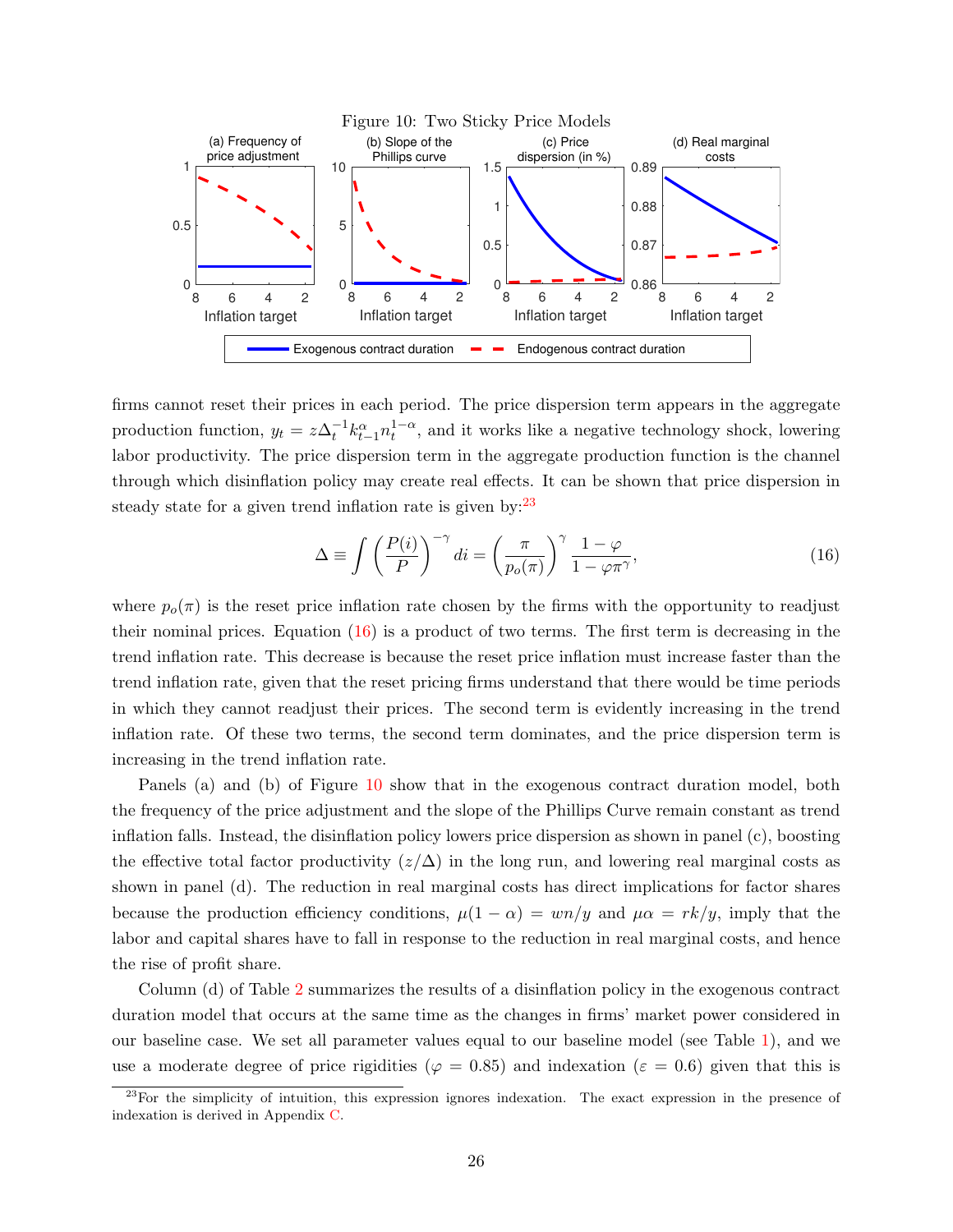a calibration for a 30-year period.<sup>[24](#page-1-0)</sup> As expected, the disinflation policy does magnify the drop in labor and capital shares and the rise of profit share. Such changes in income shares lead to additional accumulation of credit. However, under our standard calibration of nominal rigidities, the magnitude of the additional channel can be considered modest at best. The additional drop in the labor share for instance is only 1.5 percentage points. Note that if one were to assume a larger degree of price rigidities and a much lower degree of indexation, the efficiency gains generated through reduction in trend inflation would be much larger, and thus the contribution of disinflation to the secular trends more pronounced. However, as shown by [Ascari](#page-31-11) [\(2004\)](#page-31-11), the efficiency gains would then be implausibly large.

#### 4.3.3 Endogenous Contract Duration Model

A limitation of the staggered pricing model just described is that the frequency of price adjustment is fixed over the 30-year period under analysis. However, [Nakamura et al.](#page-33-13) [\(2018\)](#page-33-13) provide evidence that the frequency of price adjustment has fallen over time as the trend inflation rate has declined. As an alternative to the staggered pricing model, we adopt the endogenous contract duration model developed by [Levin and Yun](#page-33-14) [\(2007\)](#page-33-14). In this model, firms optimally choose the frequency of price adjustment as the disinflation policy makes the trend inflation rate to fall and the rising market power changes the curvature of the profit function. The frequency of price adjustment becomes a function of trend inflation rate and market power, i.e.,  $1 - \varphi(\pi^*, \gamma)$ . In this setting, and as shown in panel (a) of Figure [10,](#page-27-1) firms have incentives to reduce the frequency of price adjustment as trend inflation falls and the curvature of the profit function declines. The reason is that both elements make deviations from the optimal relative price less costly.[25](#page-1-0)

The disinflation policy in the endogenous contract duration model is achieved through a flattening of the Phillips curve, not through the reduction in real marginal costs (see panels (b) and (d) of Figure [10\)](#page-27-1). Therefore, given that the reduction in real marginal costs is the fundamental driver of widening income inequality and credit growth in our model, none of the secular trends stated above can be explained by the disinflation policy in the endogenous contract duration model. This can be seen in column (e) of Table [2,](#page-22-0) where the changes in the listed variables are almost identical to the changes in our baseline model. Overall, we conclude that the additional contribution of monetary policy to the secular trends in labor/profit shares, inequality, and financial instability are not materially important in both the exogenous and endogenous contract duration models.

### <span id="page-28-0"></span>5 Implications for Macroprudential Policy

We finish our discussion by exploring the macroprudential policy implications of redistributive taxation. To that end, we return to our baseline model. In the baseline, we have assumed no

<sup>&</sup>lt;sup>24</sup>Appendix [C](#page-36-2) presents further details about the calibration.

 $25$ The possibility that the origin of the so-called "flat" Phillips curve can be found in the combination of rising firms' market power and the decline of trend inflation rate in the context of an endogenous contract duration model is a novel finding that we believe deserves further analysis and is left for future research.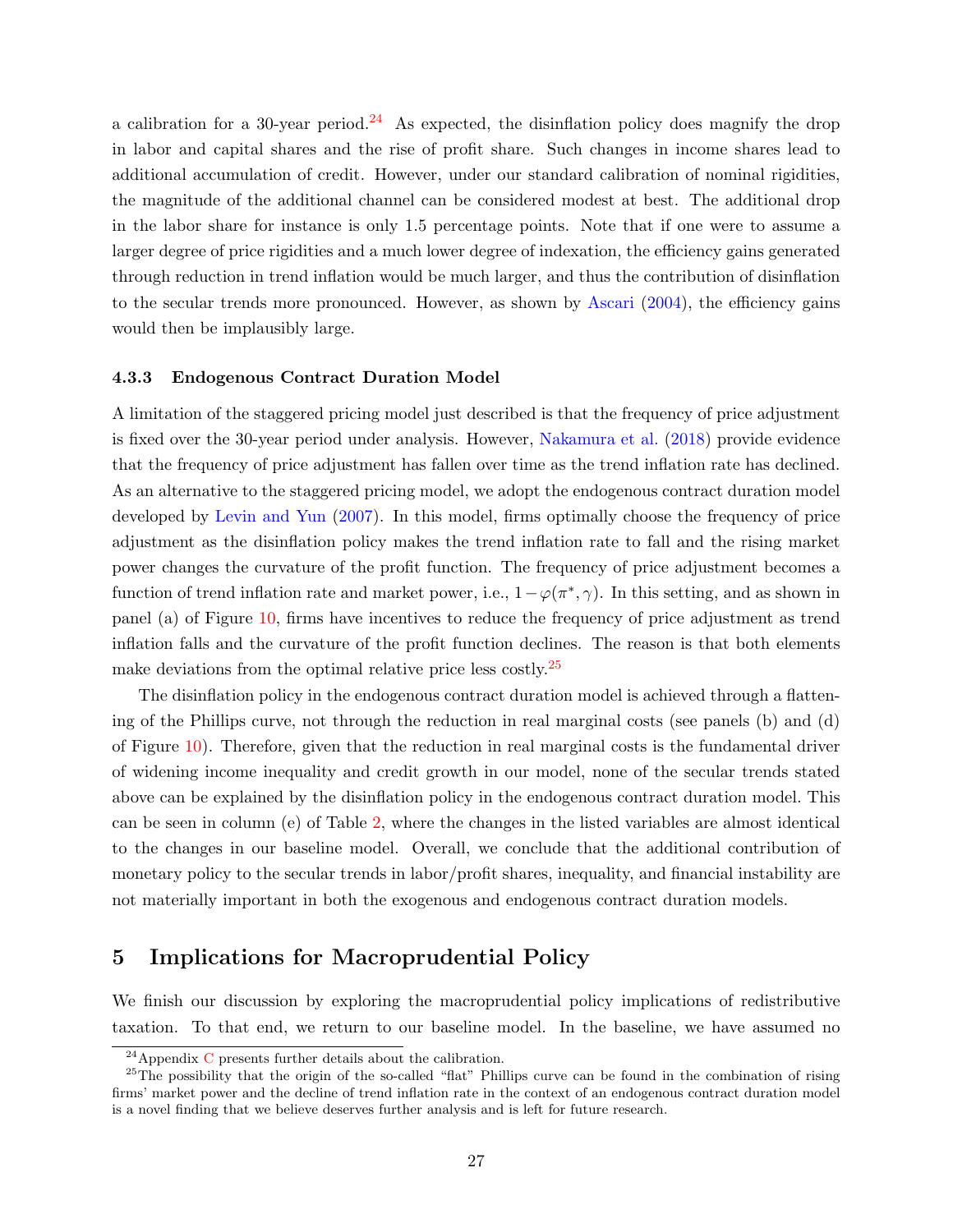taxation other than the lump sum tax to fund UI benefits. We now introduce dividend income tax rate  $\tau^d$  such that the budget constraint of agent K becomes

$$
c_t^K = (l_t - q_t^K b_t) \frac{1 - \chi}{\chi} + \frac{1}{\chi} \left\{ r_t k_{t-1} + (1 - \tau^d) \Pi_t - q_t^K \left[ k_t - (1 - \delta) k_{t-1} \right] \right\}.
$$

Since we assume that aggregate profits are transferred to agents K in a lump sum fashion, the introduction of the dividend taxation does not modify the first-order conditions (FOCs) of the maximization problem of agents K.

We assume that the proceeds of dividend income taxation are transferred in a lump sum fashion to agents W as social security spending,  $S_t = \tau^d \Pi_t$ . Thus, the budget constraint of agents W becomes

$$
c_t^W = q_t^B b_t - l_t + \frac{1}{1 - \chi} \left[ S_t + \int_0^1 w_t(i) n_t(i) di - \nu_t y_t \right].
$$

The FOCs of agents W are also not affected by the social security spending.

For illustrative purposes, we consider a case in which the dividend income tax rate is linearly raised from 0 to 30 percent over 120 quarters. As we did to model the process for firms' market power, we assume that the law of motion for the tax rate is given by a random work:  $\tau_t^d = \tau_{t-1}^d + \epsilon_t^d$ . At the end of each period, agents' expectations are given by  $\mathbb{E}_{t-1}[\tau_t^d] = \tau_{t-1}^d$ . At the beginning of each period, agents realize that the tax rate is adjusted by an amount  $\epsilon_t^d$ .

Figure [11](#page-30-1) shows the results. The blue solid line corresponds to our baseline case without the taxation and the red dashed line to the case with taxation. In the top three panels, we can see that labor, capital, and profit shares are not affected by the taxation. The two lines are basically indistinguishable from each other. This result is because the taxation leaves the efficiency conditions of production intact. However, in the bottom three panels, we observe that taxation can have powerful effects on income inequality and credit accumulation. As shown in panel (d), the top 5 percent income share rises to 0.28 by the end of the simulation, only about half of the increase in the baseline. As the unused income that used to be drained into financial investment is eliminated by the taxation, the over-accumulation of credit is much more subdued. Without the tax policy, the combined forces of rising market power and declining bargaining power double the household sector credit-to-GDP ratio by the end of simulation. With the tax policy, a half of the credit growth is now eliminated as shown in panel (e). As the indebtedness of borrowers is stabilized, the probability of financial crisis is contained at a much lower level (see panel (f)).

Note that the stock of credit is not part of the wealth of the nation because it is offset by the liabilities of the debtors. Therefore, the taxation does not affect the wealth of nation, it simply breaks the link between the decline of the labor income share and the increase in income inequality. It does so by redistributing income from agents K to agents W with no significant changes in product and labor market equilibrium.

This experiment has important implications for macroprudential policies. Since the GFC, most of the focus of macroprudential policies has been on building the resilience of financial intermediaries by bolstering their capital positions, restricting their risk exposures, and restraining excessive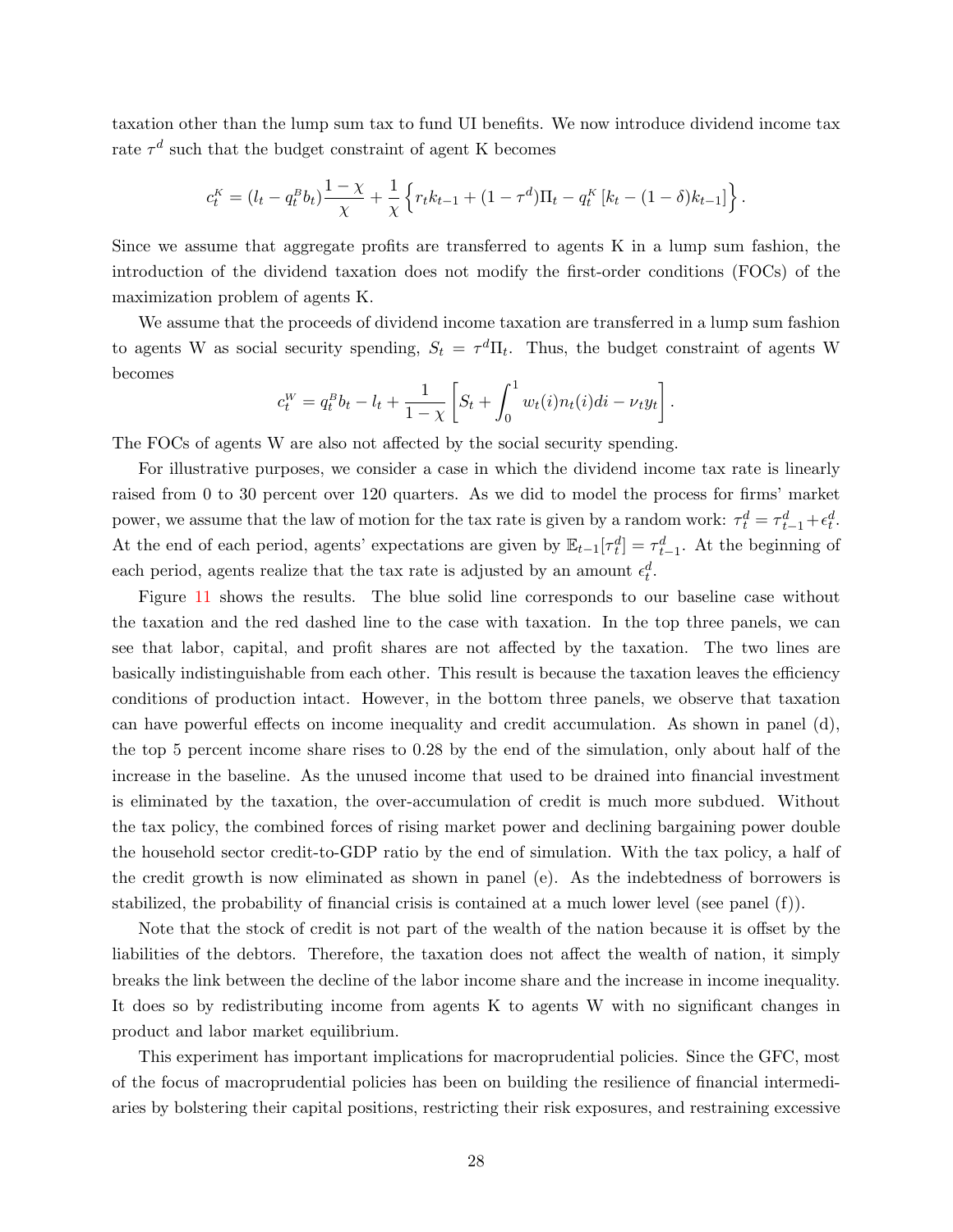<span id="page-30-1"></span>

interconnectedness among them. These policies are useful in maintaining financial stability. However, these policies might not address a much more fundamental issue: Why is there so much income "to be intermediated" to begin with? In our framework, the root cause of financial instability is the income inequality driven by changes in market structure and institutional changes that reward the groups at the top of the income distribution. Our experiment suggests that if an important goal for public policy is to limit the probability of a tail event, such as a financial crisis, a powerful macroprudential policy may be a redistribution policy that moderates the rise in income inequality. We believe that more research is warranted in this area.

### <span id="page-30-0"></span>6 Conclusion

We develop a theoretical model in which the income distribution is endogenously determined by firms' market power in both product and labor markets and the probability of financial crisis is endogenously determined by the accumulation of household credit. Using the model, we analyze the transitional dynamics of an economy undergoing structural changes in product and labor markets. We find that the secular rise of firms' market power in both product and labor markets can be an important driver behind a few secular trends experienced by the U.S. economy in the last four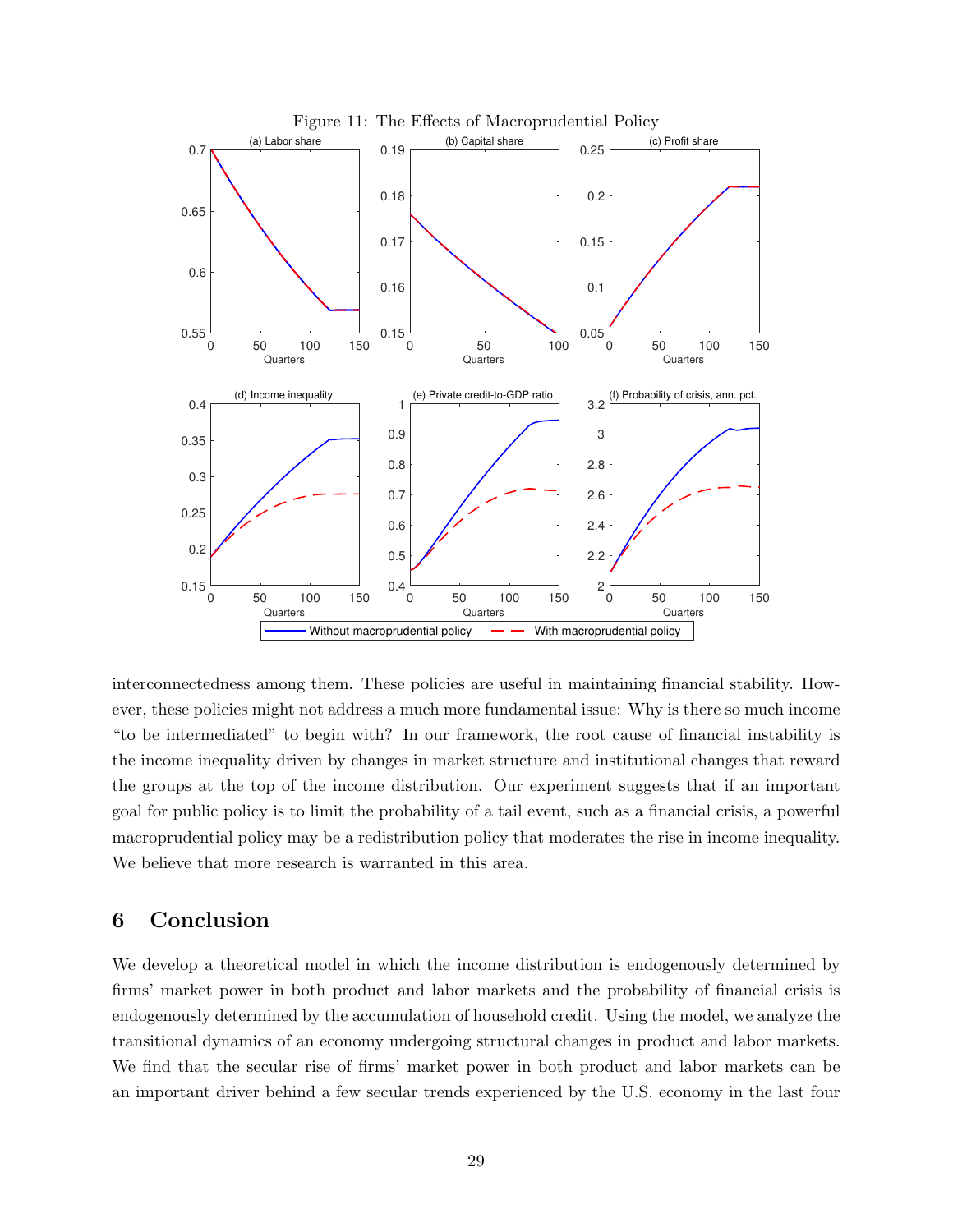decades: the decrease in both the labor share and the capital share, the increase in the profit share, the increase in income inequality, the increase in credit-to-GDP ratio, and the associated rise in financial instability summarized by the probability of a financial crisis event. We also show that redistribution policies that moderate income inequality can be used as strong macroprudential tools in preventing financial crises.

The analysis of this paper has focused on understanding the macroeconomic effects of an increase in market power and relates them to several important trends observed in the U.S. economy in the last four decades. Identifying the underlying forces behind the changes in market structure is beyond the scope of this paper but stands as a compelling macroeconomic question that is left for future research.

### References

- <span id="page-31-9"></span>Abel, Andrew B., "Asset Prices under Habit Formation and Catching up with the Joneses," The American Economic Review, 1990, 80 (2), 38–42.
- <span id="page-31-11"></span>Ascari, Guido, "Staggered Prices and Trend Inflation: Some Nuisances," Review of Economic Dynamics, 2004, 7 (3), 642–667.
- <span id="page-31-7"></span>Aumann, Robert J., "Values of Markets with a Continuum of Traders," Econometrica, 1975, 43  $(4), 611-646.$
- <span id="page-31-0"></span>Bakshi, Gurdip S. and Zhiwu Chen, "The Spirit of Capitalism and Stock-Market Prices," American Economic Review, 1996, 86 (1), 133–157.
- <span id="page-31-1"></span>Barba, Aldo and Massimo Pivetti, "Rising household debt: Its causes and macroeconomic implications–a long-period analysis," Cambridge Journal of Economics, 2009, 33 (1), 113–137.
- <span id="page-31-2"></span>Barkai, Simcha, "Declining Labor and Capital Shares," Journal of Finance, forthcoming.
- <span id="page-31-3"></span>Bergholt, Drago, Francesco Furlanetto, and Nicolò Maffei Faccioli, "The Decline of the Labor Share: New Empirical Evidence," Working Paper 18/2019, Norges Bank 2019.
- <span id="page-31-4"></span>Blanchard, Olivier, "The Medium Run," Brookings Papers on Economic Activity, 1997, 28 (2), 89–158.
- <span id="page-31-6"></span>and Francesco Giavazzi, "Macroeconomic Effects of Regulation and Deregulation in Goods and Labor Markets," The Quarterly Journal of Economics, 2003, 118 (3), 879–907.
- <span id="page-31-5"></span>Caballero, Ricardo J. and Mohamad L. Hammour, "Jobless Growth: Appropriability, Factor Substitution, and Unemployment," Carnegie-Rochester Conference Series on Public Policy, 1998,  $48, 51 - 94.$
- <span id="page-31-10"></span>Calvo, Guillermo A., "Staggered Prices in a Utility-Maximizing Framework," Journal of Monetary Economics, 1983, 12 (3), 383 – 398.
- <span id="page-31-8"></span>Christen, Markus and Ruskin M. Morgan, "Keeping Up With the Joneses: Analyzing the Effect of Income Inequality on Consumer Borrowing," Quantitative Marketing and Economics  $(QME)$ , 2005, 3 (2), 145–173.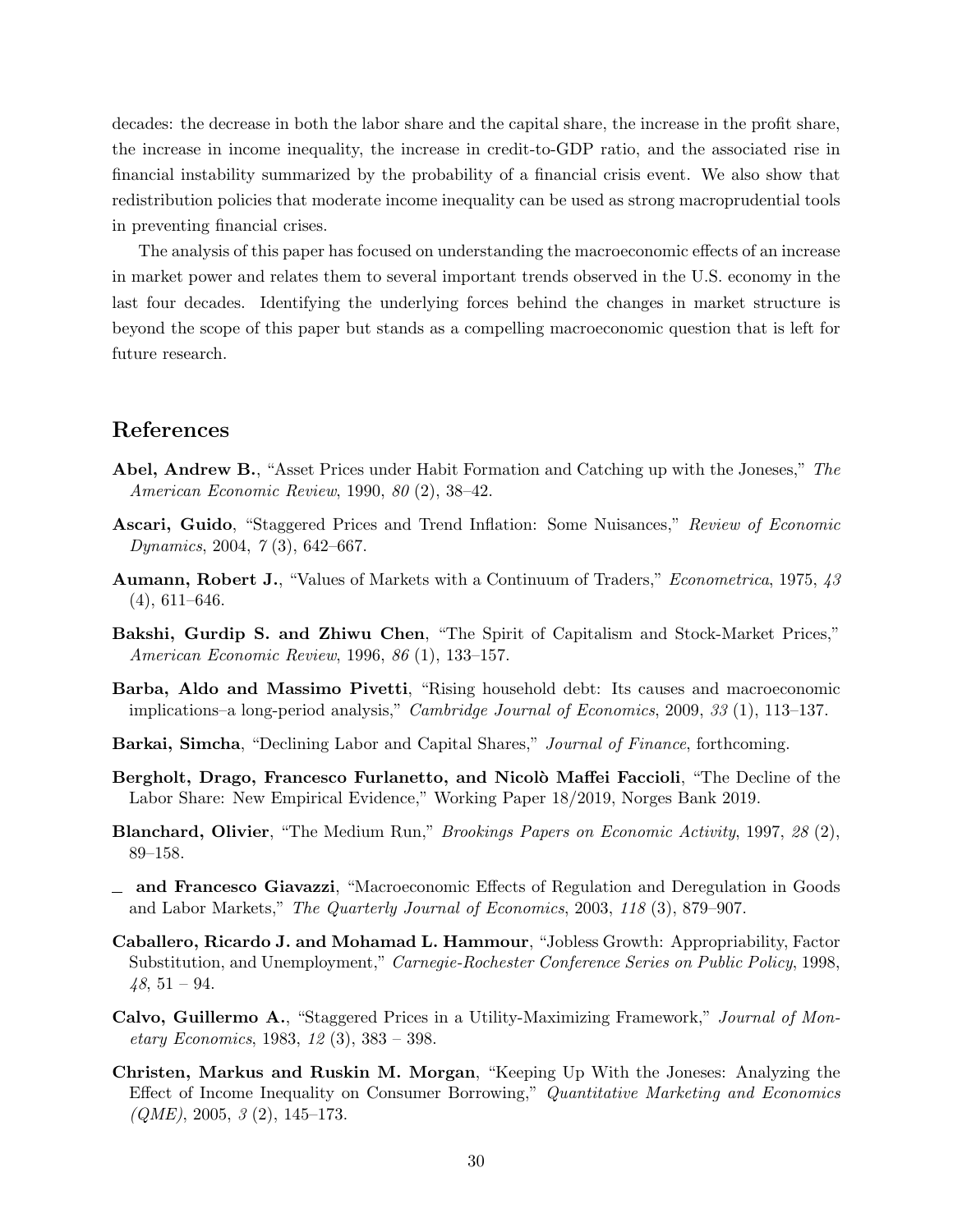- <span id="page-32-12"></span>Coibion, Olivier, Yuriy Gorodnichenko, Marianna Kudlyak, and John Mondragon, "Greater Inequality and Household Borrowing: New Evidence from Household Data," Journal of the European Economic Association, forthcoming.
- <span id="page-32-13"></span>Dotsey, Michael, Robert G. King, and Alexander L. Wolman, "State-Dependent Pricing and the General Equilibrium Dynamics of Money and Output," The Quarterly Journal of Economics, 1999, 114 (2), 655–690.
- <span id="page-32-8"></span>Drautzburg, Thorsten, Jesús Fernández-Villaverde, and Pablo Guerrón-Quintana, "Political Distribution Risk and Aggregate Fluctuations," Working Paper 23647, National Bureau of Economic Research August 2017.
- <span id="page-32-1"></span>Duesenberry, James S., *Income, Saving and the Theory of Consumer Behavior*, Harvard University Press, 1949.
- <span id="page-32-0"></span>Dynan, Karen E., Jonathan Skinner, and Stephen P. Zeldes, "Do the Rich Save More?," Journal of Political Economy, 2004, 112 (2), 397–444.
- <span id="page-32-3"></span>Eggertsson, Gauti B., Jacob A. Robbins, and Ella Getz Wold, "Kaldor and Piketty's Facts: The Rise of Monopoly Power in the United States," Working Paper 24287, National Bureau of Economic Research February 2018.
- <span id="page-32-5"></span>Farhi, Emmanuel and Francois Gourio, "Accounting for Macro-Finance Trends: Market Power, Intangibles, and Risk Premia," Working Paper 25282, National Bureau of Economic Research November 2018.
- <span id="page-32-10"></span>Fligstein, Neil, Orestes P. Hastings, and Adam Goldstein, "Keeping up with the Joneses: How Households Fared in the Era of High Income Inequality and the Housing Price Bubble, 1999-2007," Socius, 2017, 3.
- <span id="page-32-2"></span>**Frank, Robert H.**, "The Demand for Unobservable and Other Nonpositional Goods," American Economic Review, March 1985, 75 (1), 101–116.
- <span id="page-32-11"></span>Galí, Jordi, "Keeping up with the Joneses: Consumption Externalities, Portfolio Choice, and Asset Prices," Journal of Money, Credit and Banking, 1994, 26 (1), 1–8.
- <span id="page-32-7"></span>Gertler, Mark, Luca Sala, and Antonella Trigari, "An Estimated Monetary DSGE Model with Unemployment and Staggered Nominal Wage Bargaining," Journal of Money, Credit and Banking, 2008, 40 (8), 1713–1764.
- <span id="page-32-14"></span>Golosov, Mikhail and Robert E. Lucas Jr., "Menu Costs and Phillips Curves," Journal of Political Economy, 2007, 115 (2), 171–199.
- <span id="page-32-9"></span>Greenwald, Daniel L., Martin Lettau, and Sydney C. Ludvigson, "How the Wealth Was Won: Factors Shares as Market Fundamentals," Working Paper 25769, National Bureau of Economic Research May 2019.
- <span id="page-32-4"></span>Gutiérrez, Germán and Thomas Philippon, "Investmentless Growth: An Empirical Investigation," Brookings Papers on Economic Activity, 2017, 48 (2 (Fall)), 89–190.
- <span id="page-32-6"></span> $\Box$  and  $\Box$ , "The Failure of Free Entry," Working Paper 26001, National Bureau of Economic Research June 2019.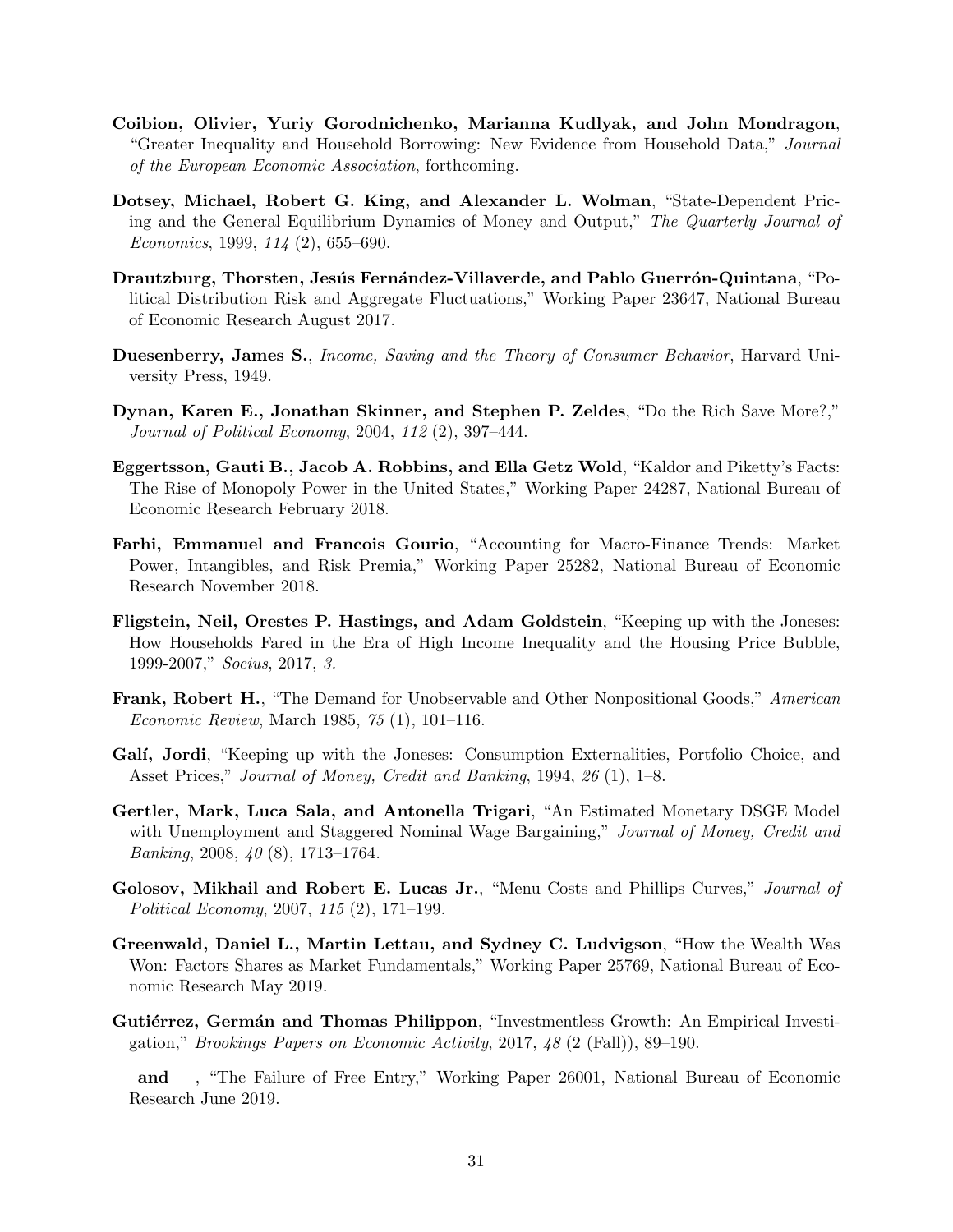- <span id="page-33-7"></span>, Callum Jones, and Thomas Philippon, "Entry Costs and the Macroeconomy," Working Paper 25609, National Bureau of Economic Research February 2019.
- <span id="page-33-12"></span>Hagedorn, Marcus and Iourii Manovskii, "The Cyclical Behavior of Equilibrium Unemployment and Vacancies Revisited," American Economic Review, September 2008, 98 (4), 1692–1706.
- <span id="page-33-4"></span>Hall, Robert E., "New Evidence on the Markup of Prices over Marginal Costs and the Role of Mega-Firms in the US Economy," Working Paper 24574, National Bureau of Economic Research May 2018.
- <span id="page-33-11"></span>and Paul R. Milgrom, "The Limited Influence of Unemployment on the Wage Bargain," American Economic Review, September 2008, 98 (4).
- <span id="page-33-6"></span>Iacoviello, Matteo, "Household Debt and Income Inequality, 1963–2003," Journal of Money, Credit and Banking, 2008, 40 (5), 929–965.
- <span id="page-33-1"></span>**Jappelli, Tullio and Luigi Pistaferri,** "Fiscal Policy and MPC Heterogeneity," *American Eco*nomic Journal: Macroeconomics, October 2014, 6 (4), 107–36.
- <span id="page-33-2"></span>Kaldor, Nicholas, "A Model of Economic Growth," The Economic Journal, 1957, 67 (268), 591–624.
- <span id="page-33-0"></span>Kalecki, Michał, Selected Essays on the Dynamics of the Capitalist Economy 1933–1970, Cambridge University Press, 1971.
- <span id="page-33-3"></span>Kumhof, Michael, Romain Rancière, and Pablo Winant, "Inequality, Leverage, and Crises," American Economic Review, 2015, 105 (3), 1217–45.
- <span id="page-33-16"></span>Kurozumi, Takushi, "Endogenous Price Stickiness, Trend Inflation, and Macroeconomic Stability," Journal of Money, Credit and Banking, 2016, 48 (6), 1267–1291.
- <span id="page-33-14"></span>Levin, Andrew and Tack Yun, "Reconsidering the natural rate hypothesis in a New Keynesian framework," Journal of Monetary Economics, 2007, 54 (5), 1344 – 1365. Carnegie-Rochester Conference Series on Public Policy: Issues in Current Monetary Policy Analysis November 10- 11, 2006.
- <span id="page-33-5"></span>Loecker, Jan De, Jan Eeckout, and Gabriel Unger, "The Rise of Market Power and the Macroeconomic Implications," Unpublished working paper 2019.
- <span id="page-33-9"></span>Michau, Jean-Baptiste, "Secular Stagnation: Theory and Remedies," Journal of Economic Theory, 2018,  $176, 552 - 618$ .
- <span id="page-33-13"></span>Nakamura, Emi, Jón Steinsson, Patrick Sun, and Daniel Villar, "The Elusive Costs of Inflation: Price Dispersion during the U.S. Great Inflation," The Quarterly Journal of Economics, 2018, 133 (4), 1933–1980.
- <span id="page-33-8"></span>Ono, Yoshiyasu, "Growth, Secular Stagnation and Wealth Preference," ISER Discussion Paper 0946, Institute of Social and Economic Research, Osaka University September 2015.
- <span id="page-33-15"></span>Piketty, Thomas and Emmanuel Saez, "Income Inequality in the United States, 1913–1998," The Quarterly Journal of Economics, 2003, 118 (1), 1–41.
- <span id="page-33-10"></span>Pissarides, Christopher A. and Barbara Petrongolo, "Looking into the Black Box: A Survey of the Matching Function," Journal of Economic Literature, June 2001, 39 (2), 390–431.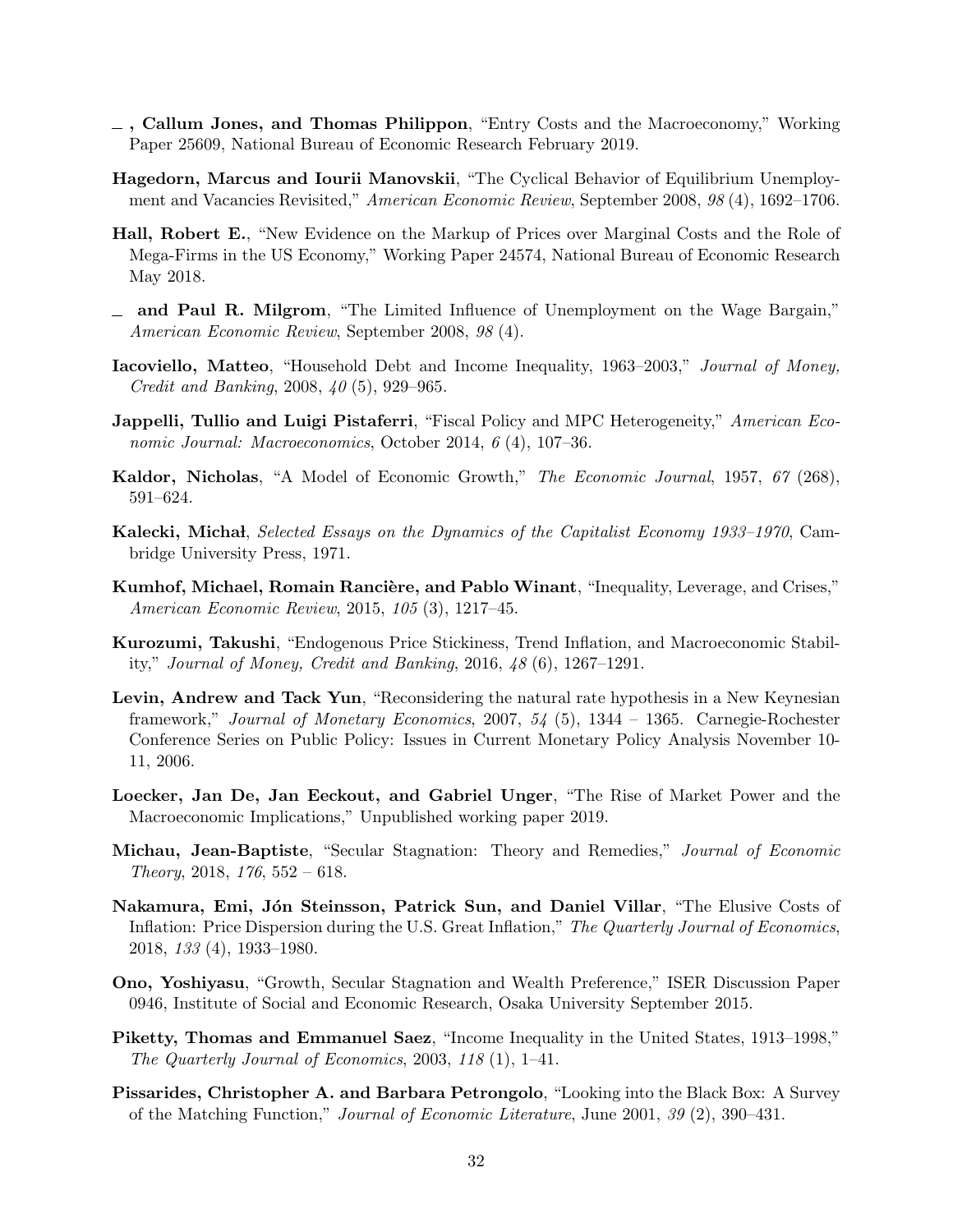- <span id="page-34-1"></span>Schor, Juliet B., The Overspent American: Upscaling, Downshifting, and the New Consumer, Basic Books, 1998.
- <span id="page-34-0"></span>Schularick, Moritz and Alan M. Taylor, "Credit Booms Gone Bust: Monetary Policy, Leverage Cycles, and Financial Crises, 1870-2008," American Economic Review, April 2012, 102 (2), 1029– 61.
- <span id="page-34-2"></span>Yun, Tack, "Optimal Monetary Policy with Relative Price Distortions," American Economic Review, March 2005, 95 (1), 89–109.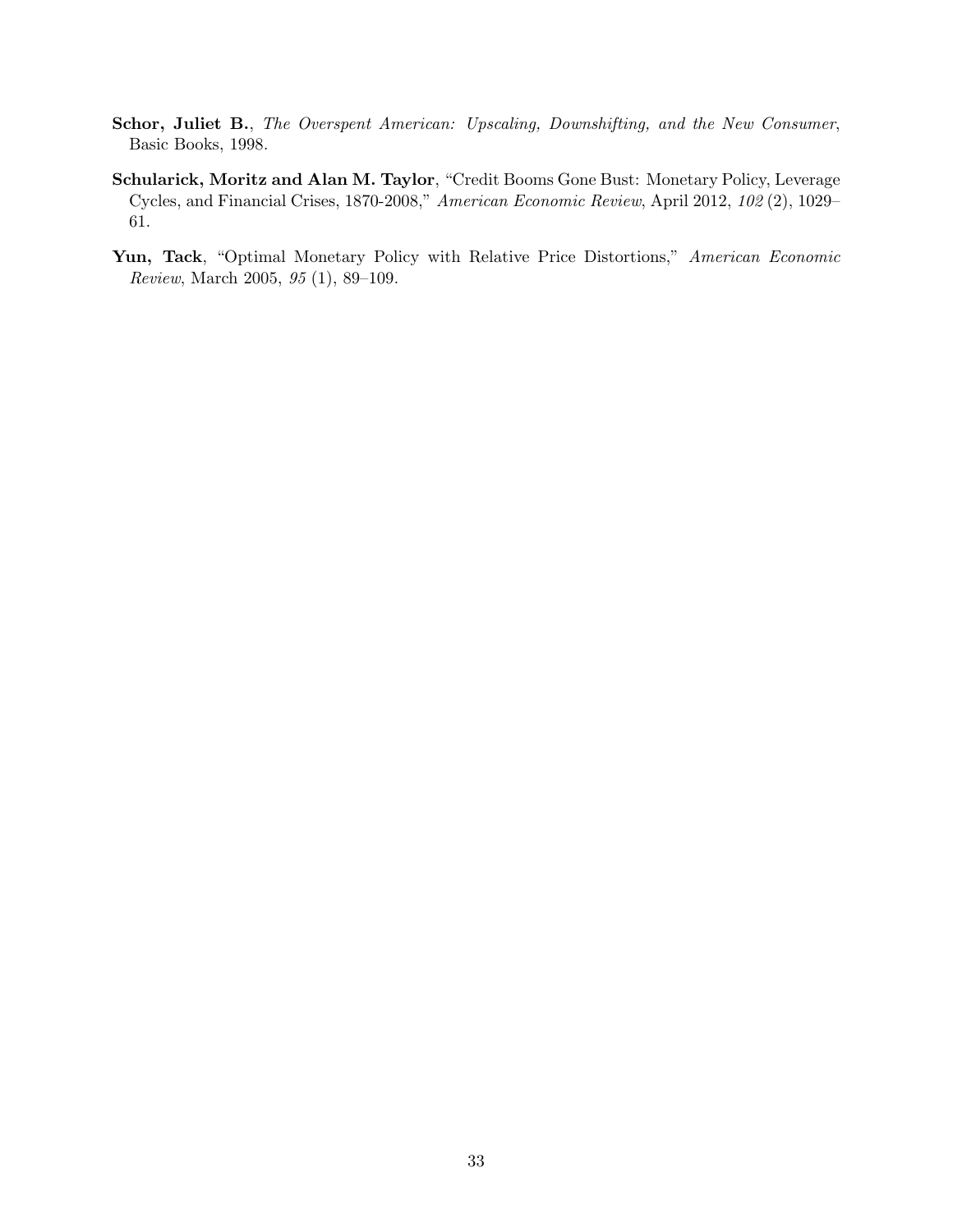# Online Appendix - Not Intended for Publication

# <span id="page-35-0"></span>A Data

This appendix provides the sources for the data series used in the paper.

- The unemployment rate corresponds to the civilian unemployment rate from the U.S. Bureau of Labor Statistics (BLS), series LNS14000000.
- The labor share corresponds to the average labor share in the nonfarm business sector, from the BLS, series PRS85006173 retrieved from FRED (Federal Reserve Bank of St. Louis).
- The income share of top 5 percent is from the 2016 update of [Piketty and Saez](#page-33-15) [\(2003\)](#page-33-15), in Table A1, excluding capital gains.
- The capital share and profit share are from [Barkai](#page-31-2) [\(forthcoming\)](#page-31-2).
- The private credit-to-GDP ratio is computed as the ratio of liabilities from the domestic nonfinancial household sector, taken from the Financial Accounts of the United States published by the Federal Reserve Board (series LA154104005), divided by nominal GDP from the Bureau of Economic Analysis  $(BEA)$ .
- The probability of financial crisis for the United States is computed using the empirical estimates of the multi-country logit model of financial crises by [Schularick and Taylor](#page-34-0) [\(2012\)](#page-34-0) when using loans-to-GDP as credit measure.
- The stock market capitalization-to-GDP ratio is from the World Bank, series DDDM01USA156NWDB retrieved from FRED.
- We follow Gutiérrez and Philippon [\(2017\)](#page-32-4) to compute the Tobin's Q according to equation  $(A.1)$ , where  $V_e$  denotes the value of equities, L corporate liabilities, FA financial assets, and  $P_kK$  the value of corporate capital. The data sources for these series are the following. Series for  $V_e$ , L, FA, and inventories correspond to the nonfinancial corporate business sector and are taken from the Financial Accounts of the United States published by the Federal Reserve Board. In particular,  $V_e$  is series NCBCEL, L is series TLBSNNCB, FA is series TFAABSNNCB, and inventories (excluding IVA, at current cost basis) is series IABSNNCB, all of them retrieved from FRED. Series  $P_k K$  is taken from the BEA, Table 6.1, private fixed assets for the nonfinancial corporate business sector.

<span id="page-35-1"></span>
$$
Q = \frac{V_e + (L - FA) - Inventories}{P_k K}
$$
\n(A.1)

• The net investment-to-GDP ratio is computed as the ratio of net investment for private domestic businesses from the BEA (series W790RC1Q027SBEA retrieved from FRED) divided by nominal GDP.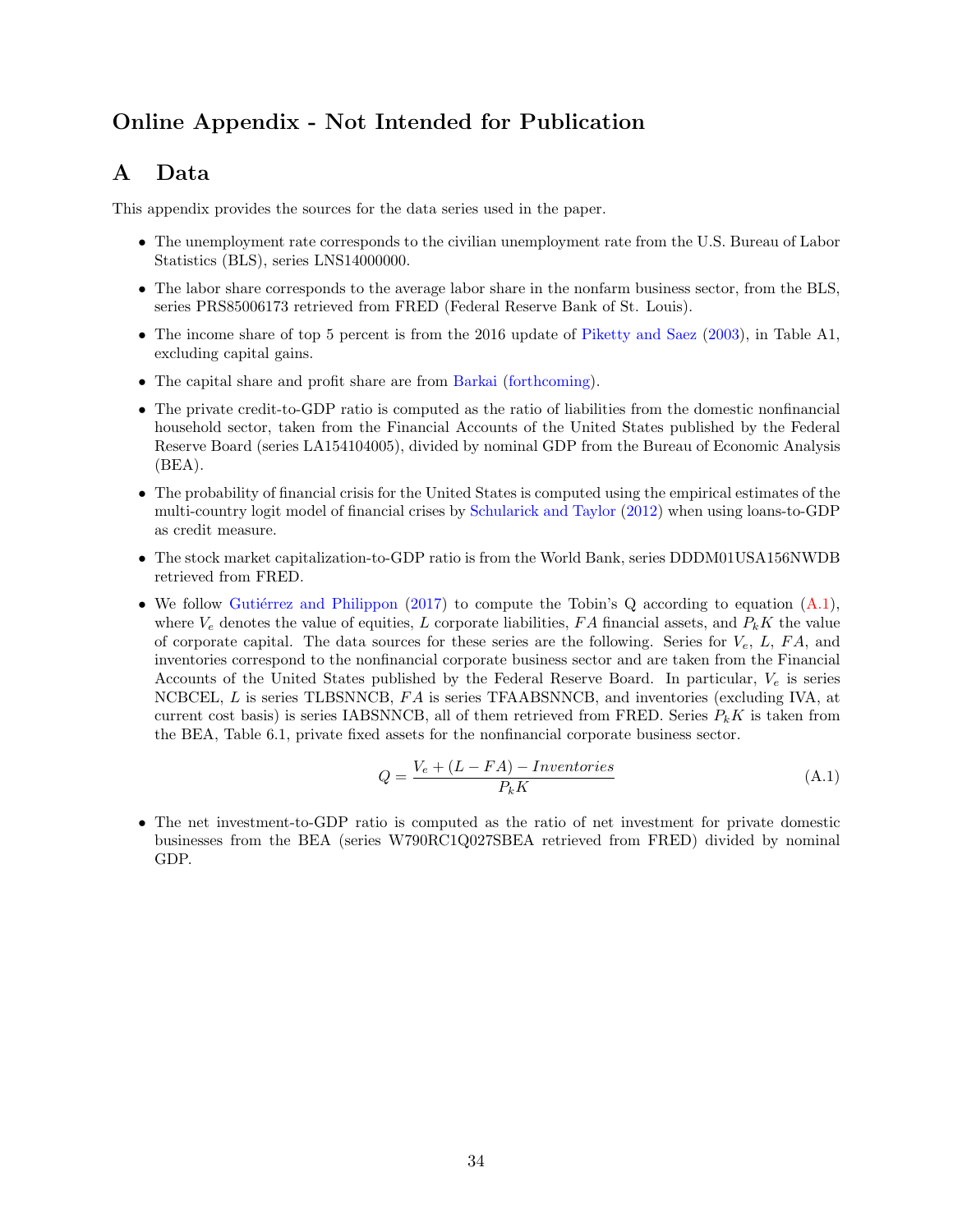### <span id="page-36-1"></span>B Additional Results

<span id="page-36-0"></span>

Notes: We normalize the initial value of Tobin's Q in the model to its data counterpart.

### <span id="page-36-2"></span>C Model with Nominal Rigidities and Non-Zero Trend Inflation

This appendix briefly outlines the model with nominal rigidities used in Section [4.3.](#page-24-0)

#### C.1 Monopolistic Competitors

A monopolistic competitor indexed by  $i \in [0,1]$ , owned by agents K, employs capital and labor in its technology

$$
y_t(i) = zk_{t-1}(i)^{\alpha} n_t(i)^{1-\alpha},
$$

to produce a differentiated product  $y_t(i)$ , where z is the level of aggregate productivity, which is taken as a constant throughout the analysis. The differentiated product is then sold to a competitive retailer at price  $P_t(i)$ , who then aggregates the differentiated products in a CES aggregator,

$$
y_t = \left[\int_0^1 y_t(i)^{1-1/\gamma} di\right]^{1/(1-1/\gamma)}
$$

and sells the final product to households at price  $P_t = \left[\int_0^1 P_t(i)^{1-\gamma} di\right]^{1/(1-\gamma)}$ , where  $\gamma$  is the elasticity of substitution between goods. In setting  $P_t(i)$ , monopolistic competitors face a friction that makes their adjustment of product price infrequent. We consider two types of staggered pricing, one in which the duration of the price contract is exogenously fixed and the other in which firms can optimally readjust the duration of the contract in response to changes in trend inflation rate. In both cases, we assume that the central bank is in perfect control of trend inflation rate.

#### C.1.1 Staggered Price Contract

Optimal pricing strategy. This model is relatively well known in the literature and we take a minimalist approach in its description. However the trend inflation rate is less well known and we provide a brief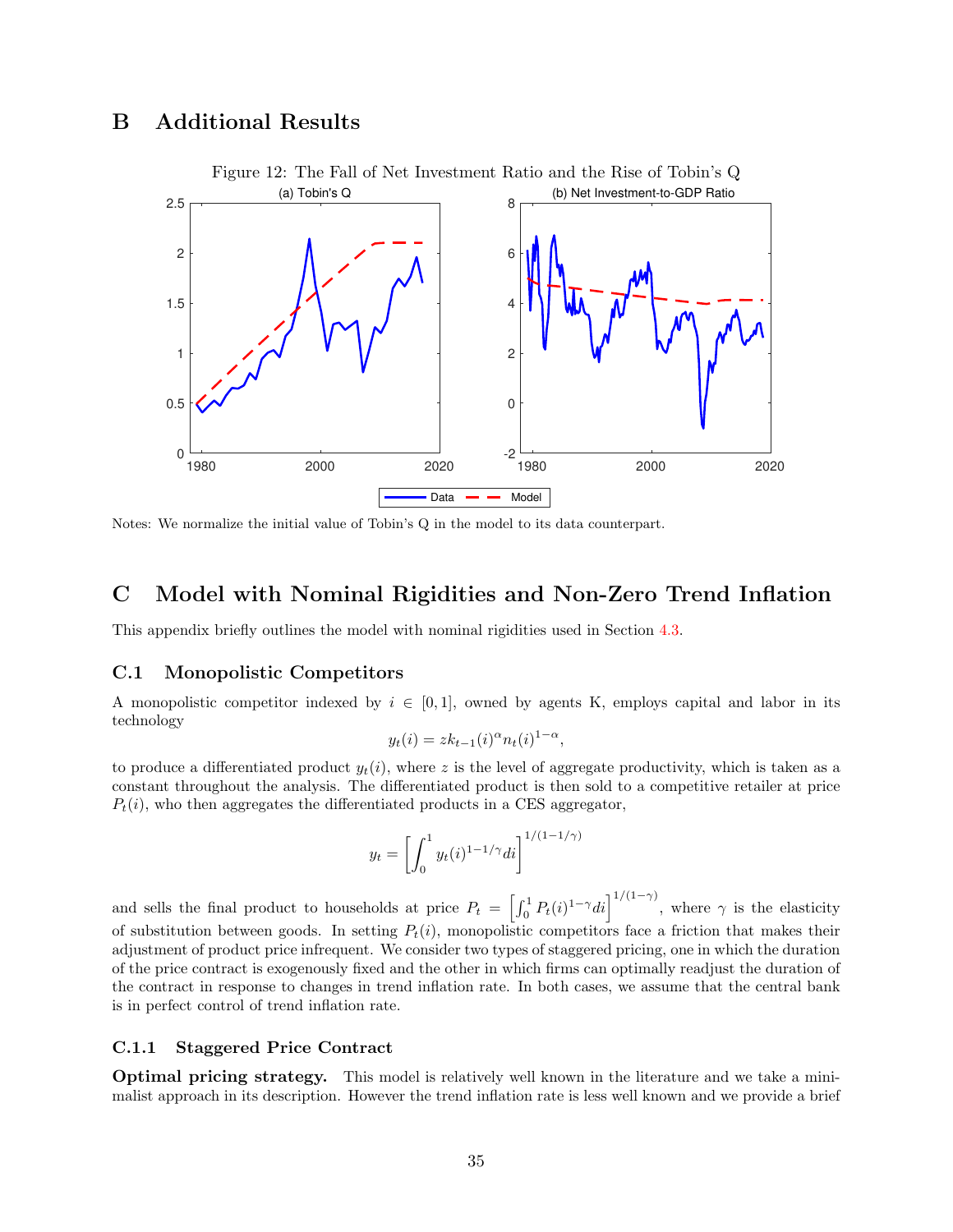description of the real effects of non-zero trend inflation rate. This is useful to understand the real effects of a disinflation policy.

The staggered price contract model formalized by [Calvo](#page-31-10) [\(1983\)](#page-31-10) assumes that regardless of the history of pricing, all firms have a probability  $1 - \varphi$  of resetting their prices. This means that there exists a fraction  $1 - \varphi$  of firms resetting their prices and a fraction  $\varphi$  of firms setting their prices as  $P_t(i) = P_{t-1}(i)$  at any point in given time. This also implies that the average duration of price contract is fixed at  $1/(1 - \varphi)$  over time, hence the name, exogenous contract duration model.

We make an additional assumption that the firms with no opportunity to optimally reset their prices set their prices with indexation, i.e.,  $P_t(i) = P_{t-1}(i)\pi_{t-1}^{\varepsilon}$  where  $\varepsilon \in [0,1)$  is the degree of indexation. This is a natural choice since our analysis covers the time period where the trend inflation rate is close to 8 percent per annum such as in early 1980s. As will be shown below, without indexation, the degree of price dispersion reaches a level that would generate implausibly large real effects of a disinflation policy.

The efficiency conditions for the pricing decision in this environment are summarized by the following three equations describing optimal reset price inflation rate,  $p_{0,t} \equiv P_t^* / P_{t-1}$ :

<span id="page-37-0"></span>
$$
p_{0,t} = \frac{\mathcal{P}_t^N}{\mathcal{P}_t^D},\tag{C.1}
$$

where  $\mathcal{P}_t^N$  and  $\mathcal{P}_t^D$  satisfy the following recursions:

$$
\mathcal{P}_t^N = \pi_t^{(1-\varepsilon)\gamma} \left\{ \pi_t^{\varepsilon\gamma} \gamma \mu_t y_t + \varphi \mathbb{E}_t \left[ m_{t,t+1}^K \mathcal{P}_{t+1}^N \right] \right\},\tag{C.2}
$$

<span id="page-37-1"></span>and

$$
\mathcal{P}_t^D = \pi_t^{(1-\varepsilon)(\gamma-1)} \left\{ \pi_t^{\varepsilon(\gamma-1)}(\gamma-1)y_t + \varphi \mathbb{E}_t \left[ m_{t,t+1}^K \mathcal{P}_{t+1}^D \right] \right\},\tag{C.3}
$$

where  $\mu_t$  is the real marginal cost, and  $m_{t,t+1}^K$  is the stochastic discount factor of the owners of the firm, i.e., agents K. Inflation dynamics in this model are then summarized by equations [\(C.1\)](#page-37-0)∼[\(C.3\)](#page-37-1) and the following price aggregation condition:

<span id="page-37-2"></span>
$$
\pi_t = \left[ (1 - \varphi) p_{0,t}^{1 - \gamma} + \varphi \pi_{t-1}^{\varepsilon (1 - \gamma)} \right]^{1/(1 - \gamma)}.
$$
 (C.4)

<span id="page-37-4"></span>Price dispersion and real cost of trend inflation. The staggered price contract generates price dispersion as some firms cannot reset their prices in each period, and the amount of price dispersion is given by

$$
\Delta_t \equiv \int \left(\frac{P_t(i)}{P_t}\right)^{-\gamma} di = \pi_t^{\gamma} \left[ (1 - \varphi) p_{0,t}^{-\gamma} + \varphi \pi_{t-1}^{-\varepsilon\gamma} \Delta_{t-1} \right]. \tag{C.5}
$$

The price dispersion appears in the aggregate production function,  $y_t = z\Delta_t^{-1} k_{t-1}^{\alpha} n_t^{1-\alpha}$ , and it works like a negative technology shock lowering labor productivity.

Equations [\(C.1\)](#page-37-0)∼[\(C.3\)](#page-37-1) imply that in the steady state, the optimal reset price inflation is given by

<span id="page-37-3"></span>
$$
p_o = \frac{\gamma}{\gamma - 1} \frac{1 - \varphi \beta^K \pi^{(1 - \epsilon)(\gamma - 1)}}{1 - \varphi \beta^K \pi^{(1 - \epsilon)\gamma}} \mu.
$$
 (C.6)

In the steady state with zero trend inflation, i.e.,  $\pi = 1$ , equation [\(C.4\)](#page-37-2) determines the reset price inflation as  $p_o = 1$ . Then,  $\pi = 1$ ,  $p_o = 1$  and equation [\(C.6\)](#page-37-3) determine the steady state value of real marginal cost as  $\mu = (\gamma - 1)/\gamma$ . This is how the majority of the New Keynesian models is written and solved. However,  ${\lbrace \pi, p_o, \mu \rbrace} = {\lbrace 1, 1, (\gamma - 1)/\gamma \rbrace}$  is not a unique solution. Substituting equation [\(C.6\)](#page-37-3) in equation [\(C.4\)](#page-37-2) and solving the resulting expression for the real marginal cost yields

$$
\mu = \frac{\gamma - 1}{\gamma} \frac{1 - \varphi \beta^K \pi^{(1-\varepsilon)\gamma}}{1 - \varphi \beta^K \pi^{(1-\varepsilon)(\gamma-1)}} \left( \frac{1 - \varphi \pi^{(1-\varepsilon)(\gamma-1)}}{1 - \varphi} \right)^{1/(1-\gamma)}.
$$
 (C.7)

Assuming that the central bank is in perfect control of trend inflation, there can be a continuum of solutions for  $\{\pi, p_o, \mu\} = \{\pi^*, p_o(\pi^*), \mu(\pi^*)\}.$  Since the real marginal cost has a linear relationship with output,  $\mu'(\pi^*) > 0$  implies that disinflation has positive welfare effects.<sup>[26](#page-1-0)</sup>

<sup>&</sup>lt;sup>26</sup>The statement,  $\mu'(\pi^*) < 0$ , is an over-simplification. It can be shown that the relationship is not monotonic, but  $\mu'(\pi^*)$  < 0 holds in most of trend inflation region.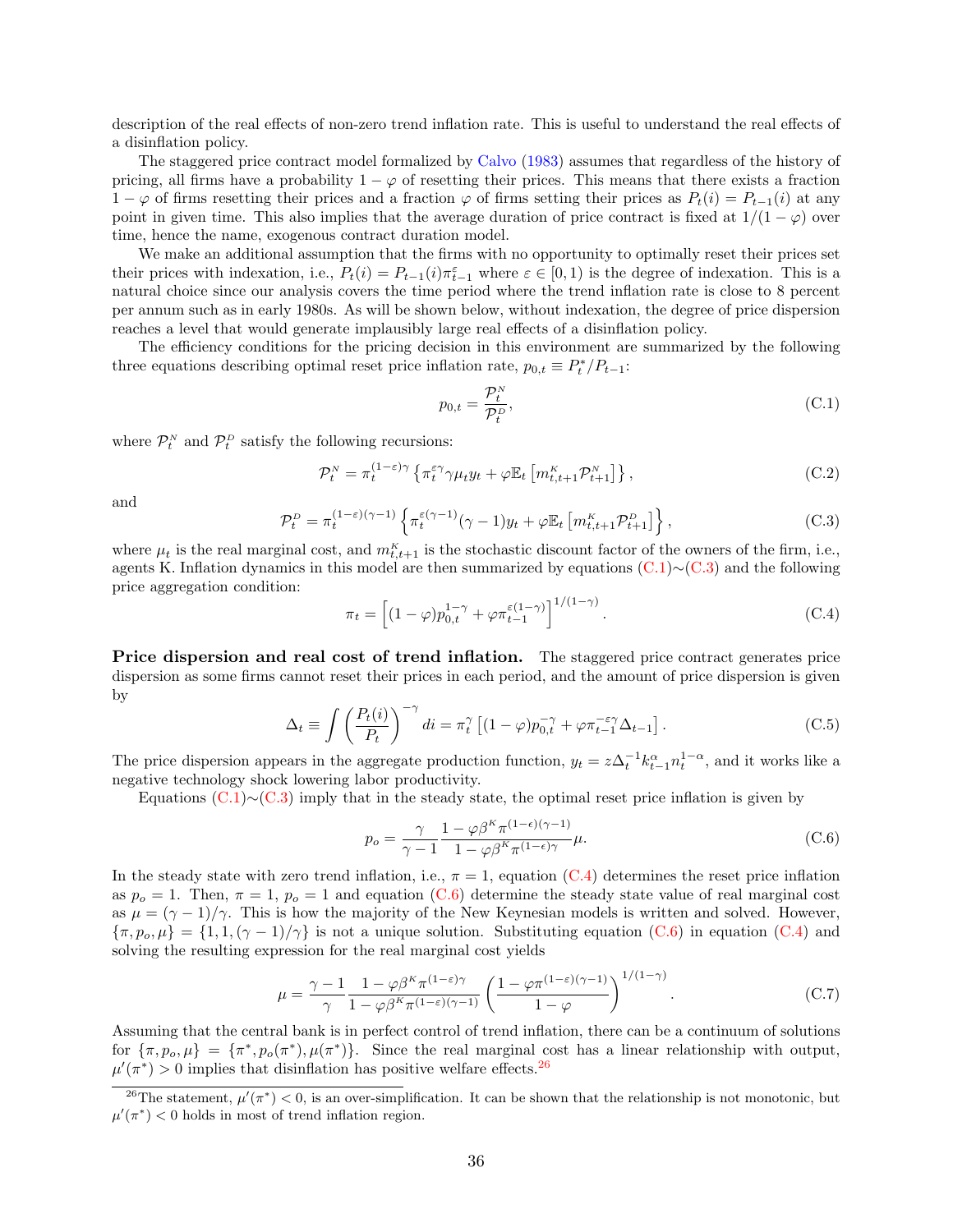<span id="page-38-0"></span>Figure 13: Price Dispersion and Trend Inflation: The Role of Indexation



Notes: Annual trend inflation rate is shown on the horizontal axis and price dispersion is shown on the vertical axis as percent deviation from no dispersion  $\Delta = 1$ . This figure assumes that  $\varphi = 0.85$  and  $\gamma = 5$ .

Equations  $(C.6)$  and  $(C.5)$  then determine the steady state of price dispersion as

$$
\Delta = \frac{1 - \varphi}{1 - \varphi \pi^{\gamma(1-\varepsilon)}} \left( \frac{1 - \varphi \pi^{(\varepsilon-1)(1-\gamma)}}{1 - \varphi} \right)^{-\gamma/(1-\gamma)}
$$

Note that the price dispersion is a decreasing function of price indexation  $\varepsilon$  and has a limit point of  $\Delta = 1$ when  $\varepsilon = 1$  (full indexation). Intuitively, a high degree of indexation means that the relative price of inactive firms that do not reset their prices optimally does not deviate much from the average price level. Figure [13](#page-38-0) illustrates this for three cases,  $\varepsilon = 0.2, 0.4$  and 0.6. The figure makes three things clear: (i) price dispersion is an increasing function of trend inflation rate; (ii) price dispersion is a decreasing function of indexation; and (iii) price dispersion can be implausibly large without indexation, suggesting unrealistic costs of inflation or, equivalently, unrealistically large benefits of disinflation. Note that Figure [13](#page-38-0) assumes that firms do not reoptimize their frequency of price adjustment and therefore their average contract duration  $1/(1-\varphi)$  remains constant in response to changes in the trend inflation rate. Next, we consider an opposite assumption.

#### C.1.2 Contract Duration

Until now we have assumed that the inflation target and the contract duration are exogenously fixed. In this section, we consider a situation where the central bank announces a new inflation target, which is assumed to be perfectly credible. The perfect credibility assumption is captured by the law of motion of inflation target:

$$
\pi_t^* = \pi_{t-1}^* + \epsilon_{\pi,t}.
$$

This announcement leads firms to believe that the new trend (steady state) inflation rate will be the same as the newly announced inflation target, i.e.,  $\pi = \mathbb{E}_t(\pi_{t+s}^*) = \pi_t^*$  for any  $s \geq 0$ . In response, firms reoptimize their frequency of price adjustment in a way that the long-run profits of the firms are optimized. This process is modeled after [Levin and Yun](#page-33-14) [\(2007\)](#page-33-14). Note that equations [\(C.1\)](#page-37-0)∼[\(C.3\)](#page-37-1) still describe firms' pricing strategy each period. The difference is that  $\varphi(\pi)$  is reoptimized each period in the *long-run consideration*. If there are no news about the inflation target today, firms do not reoptimize their frequency of price adjustment. Below we describe this long-run consideration briefly (see also [Kurozumi](#page-33-16)  $(2016)$ ).<sup>[27](#page-1-0)</sup>

 $27$ Since firms can reoptimize their frequency of price adjustment, we drop the indexation assumption in this section. If the trend inflation is too high and deviating from the optimal price is large enough, firms simply choose high frequency of price adjustment, which has the same effect of preventing too large price dispersion as indexation.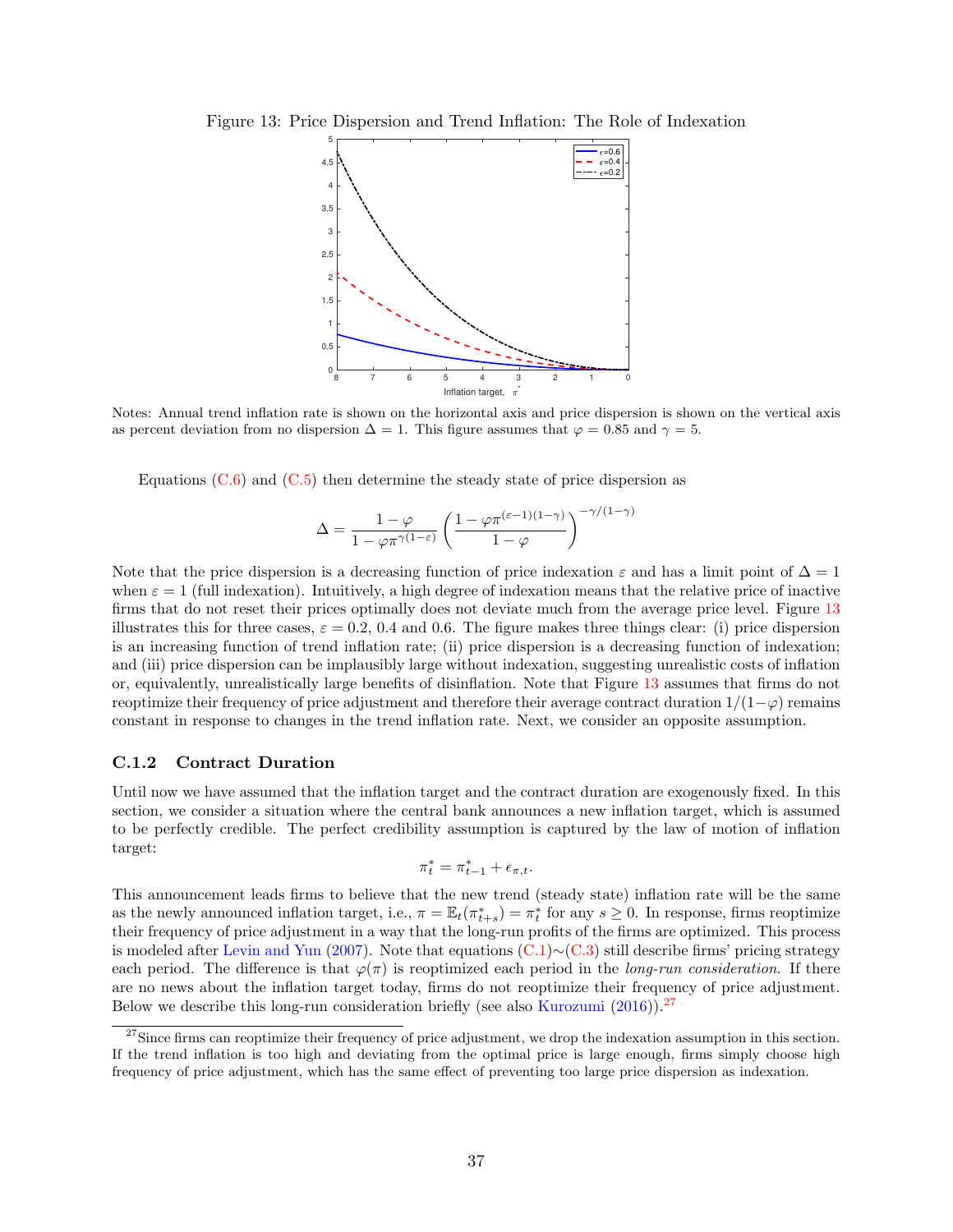Suppose that a firm's optimal price, denoted by  $P_{t-j}^*$ , was chosen j periods ago. Today this firm's relative price is given by

$$
\frac{P^*_{j,t-j}}{P_t} = \frac{P^*_{t-j}}{P_{t-j}} \frac{P_{t-j}}{P_{t-j+1}} \cdot \cdot \cdot \frac{P_{t-1}}{P_t} \equiv \frac{\tilde{P}^*}{\pi^j}
$$

<span id="page-39-0"></span>where  $\tilde{P}^* \equiv P_{t-j}^*/P_{t-j}$  in the steady state. The value function of a firm with j-period-old reset price is given by

$$
V_j(\varphi) = \Pi(\tilde{P}^*/\pi^j) - I_{\{j=0\}} F y + \beta^K[\varphi V_{j+1}(\varphi) + (1-\varphi)V_0(\varphi)]
$$
\n(C.8)

where  $F y$  is the menu cost, which is a fraction  $F$  of output in the steady state and the profit  $\Pi$  is

$$
\Pi(\tilde{P}^*/\pi^j)=[(\tilde{P}^*/\pi^j)^{1-\gamma}-\mu(\tilde{P}^*/\pi^j)^{-\gamma}]y.
$$

Here one can view  $\pi^{j}$  as the measure of how fast the relative price of the firm erodes. The erosion is faster when the trend inflation is high.

Setting  $j = 0$  in equation [\(C.8\)](#page-39-0) and iterating on  $j = 1, 2, 3, ...$ , we can show  $V_0$  is equivalent with

$$
V_0(\varphi) = \max_{\varphi \in [0,1]} \frac{1 - \beta^{\kappa} \varphi}{1 - \beta^{\kappa}} \left\{ \sum_{j=0}^{\infty} (\beta^{\kappa} \varphi)^j [(\tilde{P}^*/\pi^j)^{1-\gamma} - \mu \cdot (\tilde{P}^*/\pi^j)^{-\gamma}] - \mathcal{F} \right\} y.
$$

The efficiency condition for  $\varphi$  is given by

$$
0 = \gamma F (1 - \varphi)(1 - \beta^{\kappa} \varphi \pi^{\gamma - 1})^2 (1 - \beta^{\kappa} \varphi \pi^{\gamma}) - (1 - \varphi \pi^{\gamma - 1})
$$
  
 
$$
\times [\gamma \pi^{\gamma - 1} (\pi - 1)(1 - \beta^{\kappa} \varphi) - (\pi^{\gamma} - 1)(1 - \beta^{\kappa} \varphi \pi^{\gamma - 1})].
$$

This condition implicitly defines a mapping,  $\varphi = \varphi(\pi; \theta)$  where the vector  $\theta$  collects all the parameters of the model other than trend inflation rate.

One might wonder if the presence of menu cost might introduce a structural break between the pricing strategy given by equations [\(C.1\)](#page-37-0)∼[\(C.3\)](#page-37-1) and the reoptimization of frequency of price adjustment, and if equations [\(C.1\)](#page-37-0)∼[\(C.3\)](#page-37-1) may not describe the pricing strategy once  $\varphi(\pi;\theta)$  is reoptimized due to the presence of menu cost. Equations [\(C.1\)](#page-37-0)∼[\(C.3\)](#page-37-1) still describe the optimal pricing strategy. This is the difference between the endogenous contract duration model of [Levin and Yun](#page-33-14) [\(2007\)](#page-33-14) and conventional menu cost models such as [Dotsey et al.](#page-32-13) [\(1999\)](#page-32-13) and [Golosov and Jr.](#page-32-14) [\(2007\)](#page-32-14).

In the conventional menu cost models, action/inaction decision in each point in time is based on a comparison of benefits and costs of action. The benefits of action are measured by the difference between the values of action and inaction. The costs of adjustment takes the form of fixed costs, one of which is the menu cost. In the endogenous contract duration model, action/inaction decision is still determined by probability  $\varphi(\pi;\theta)$  that is chosen optimally by the firm.<sup>[28](#page-1-0)</sup> In other words, the endogenous contract duration model is still a staggered price contract model. The economic problem of determining  $\varphi(\pi;\theta)$  is based upon long-run consideration of the benefits and costs of a given frequency. For a particular frequency of adjustment, average profits of the firm and the costs of adjusting price are compared such that overall long-run profit is maximized. The question in this model is how often you should adjust your price given the fixed cost that you have to pay each time you adjust your price. Once the frequency is chosen, the menu cost is irrelevant because the pricing is determined according to probability  $\varphi(\pi;\theta)$ , and equations [\(C.1\)](#page-37-0)∼[\(C.3\)](#page-37-1) sill describe the optimal pricing strategy.

#### C.2 Agent K

With the nominal rigidity, we need to create the transmission channel for monetary policy. We assume that the government issue nominal bonds, which are purchased by agents K and the government bonds enter the utility function of agents K households in a symmetric way as private bonds. The preferences of agents K take the following form:

<span id="page-39-1"></span>
$$
U_t^K = \mathbb{E}_t \sum_{t=0}^{\infty} (\beta^K)^t \left\{ \frac{(c_t^K)^{1-1/\sigma_c}}{1-1/\sigma_c} + \psi^B \frac{\left[1+b_t(1-\chi)/\chi\right]^{1-1/\sigma_b}}{1-1/\sigma_b} + \psi^G \frac{(1+b_t^G)^{1-1/\sigma_g}}{1-1/\sigma_g} \right\},
$$
(C.9)

<sup>28</sup>Without the menu cost, i.e.,  $\vec{F} = 0$ ,  $\varphi(\pi;\theta) = 0$  is optimal. With  $\vec{F} > 0$ ,  $\varphi(\pi;\theta) > 0$  is optimal.